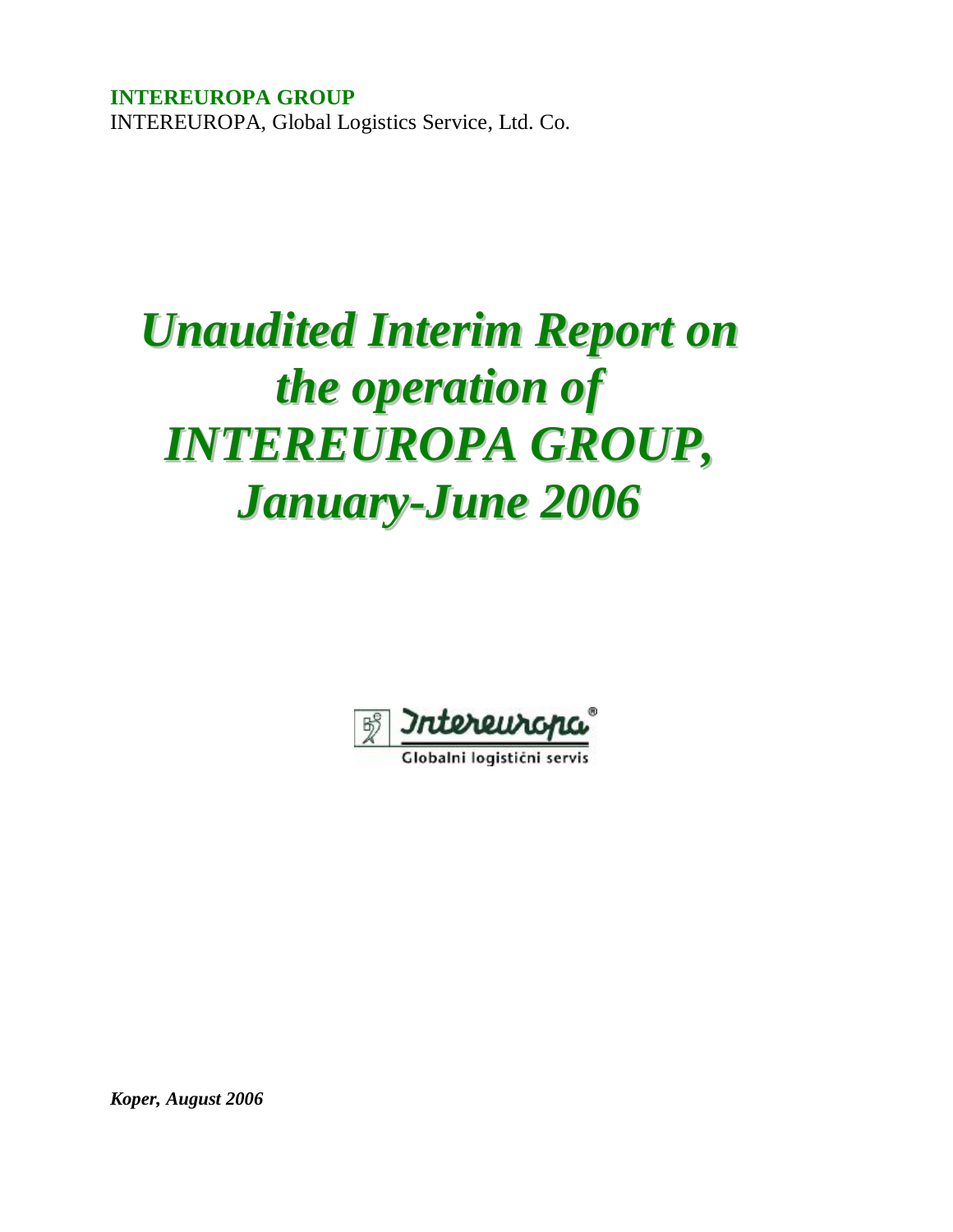The Company INTEREUROPA d.d. is publishing this *Unaudited Interim Report on the Operation of Intereuropa Group from January to June 2006* in compliance with the Securities Market Act and Ljubljana Stock Exchange Rules.

The unaudited consolidated and non-consolidated financial statements have been prepared in accordance with the provisions of International Financial Reporting Standards (IFRS).

The full version of the Interim Report is available at the Company's registered office at Vojkovo nabrežje 32, 6504 Koper.

The unaudited financial statements, as well as the Interim Report and the Summary of the Interim Report, will also be published on the web site of Intereuropa d.d. [www.intereuropa.si](http://www.intereuropa.si), on 30 August 2006.

# *CONTENTS*

| A.                                                                            |  |
|-------------------------------------------------------------------------------|--|
|                                                                               |  |
|                                                                               |  |
|                                                                               |  |
| <b>B.</b>                                                                     |  |
|                                                                               |  |
|                                                                               |  |
| 2. FINANCIAL STATEMENTS OF THE PARENT COMPANY INTEREUROPA D.D., WITH NOTES 27 |  |
| NOTES RELATED TO THE ADJUSTMENT OF THE COMPARABLE FINANCIAL STATEMENTS 28     |  |
| FINANCIAL STATEMENTS OF THE PARENT COMPANY INTEREUROPA D.D31                  |  |
|                                                                               |  |
| $\mathbf{C}$                                                                  |  |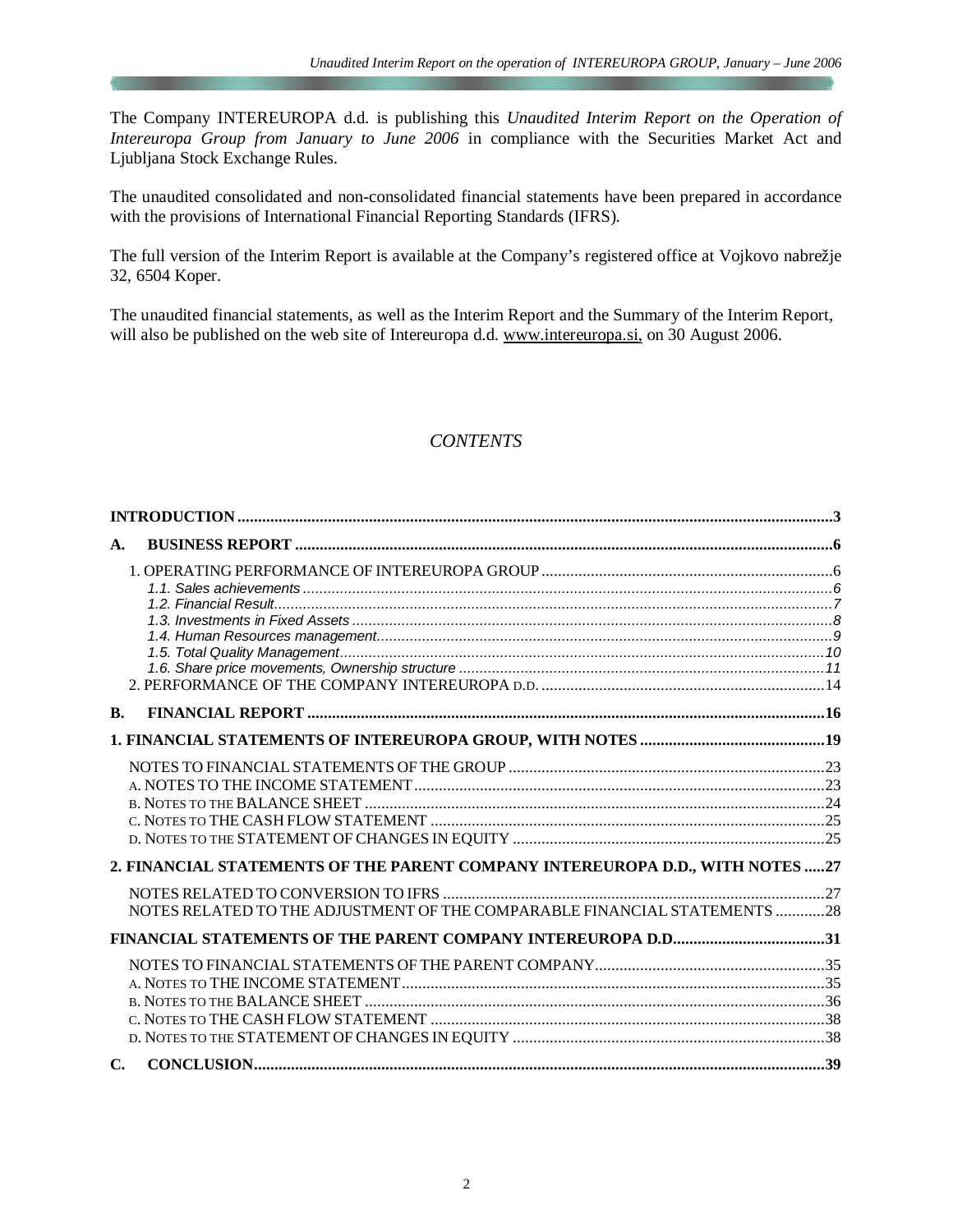# **INTRODUCTION**

In the first half-year 2006 the Intereuropa Group has fully achieved the plan by generating the net sales revenues of SIT 25.5 billion. Compared with the same period 2005, that means a 6.4% growth p.a.

Furthermore, the planned financial results were also fulfilled. With the net profit on the planned level, we were able to achieve the net return on equity of 4.7%.

#### **The key achievements of this period:**

- Net Sales Revenues à SIT 25.5 billion
- **Net Profit à SIT 1.0 billion**
- Net Return On Equity  $\hat{a}$  4.7 %

#### **Most important events in the reporting period:**

- With effect of 1 January 2006, Intereuropa d.d. has started to apply the International Financial Reporting Standards as adopted by the European Union in the corporate financial statements.
- On 17 January 2006, the new Managing Board of Intereuropa d.d. was appointed. Mr Andrej Lovšin, M.A., was appointed President, and Mr Zvezdan Markežič as Deputy President. On 20 June, Mrs Ondina Jonke was appointed Human Resources Executive, upon the proposal by the Works Council, as the third Member of the Managing Board.
- On 22 February, the new Managing Board presented the corporate vision and development strategy for the term 2006-2011, as well as the plans for the current year (2006); accordingly, the organizational changes were introduced to support a unified control and management of the business segments on the level of the Group.
- By the Stock Swap Agreement of 6 February between INFOND HOLDING finančna družba, d.d. and the Slovenian Restitution Fund "Slovenska odškodninska družba, d.d. ("SOD"), the latter acquired 474,926 shares of Intereuropa d.d.
- In March, activities for opening a daughter company in Montenegro and Kosovo were launched, aiming to consolidate the position of the Group in the markets of South-East Europe.
- In the Financial Days of Kapital 2006 (a Slovenian financial magazine) held on 12 and 13 April 2006 in Ljubljana, the Intereuropa Group presented itself to investors as one of the best Slovenian companies listed on the Ljubljana Stock Exchange.
- On 10 April Intereuropa Transport d.o.o. inaugurated 17 new trucks. The investment was worth EUR 2.1 million.
- On 12 April the Supervisory Board discussed at its  $8<sup>th</sup>$  session and adopted the Audited Annual Report of the Intereuropa Group, and also adopted the MB's proposal for the appropriation of accumulated profit.
- On 20 April 2006, the President of the Managing Board Andrej Lovšin M.A., bought 1,000 Intereuropa shares at the Ljubljana Stock Exchange, at the price of SIT 5,295.00 per share. After this transaction, his shareholding in the ownership structure represents 0.01%.
- On Saturday, 13 May, Intereuropa organized an event named the "First Intereuropa Managers" Race or Trekking".
- On 1 June we took part in the Slovenian Capital Market event in Frankfurt, intended to improve the recognizability of the best Slovenian companies for the foreign portfolio investors. This year,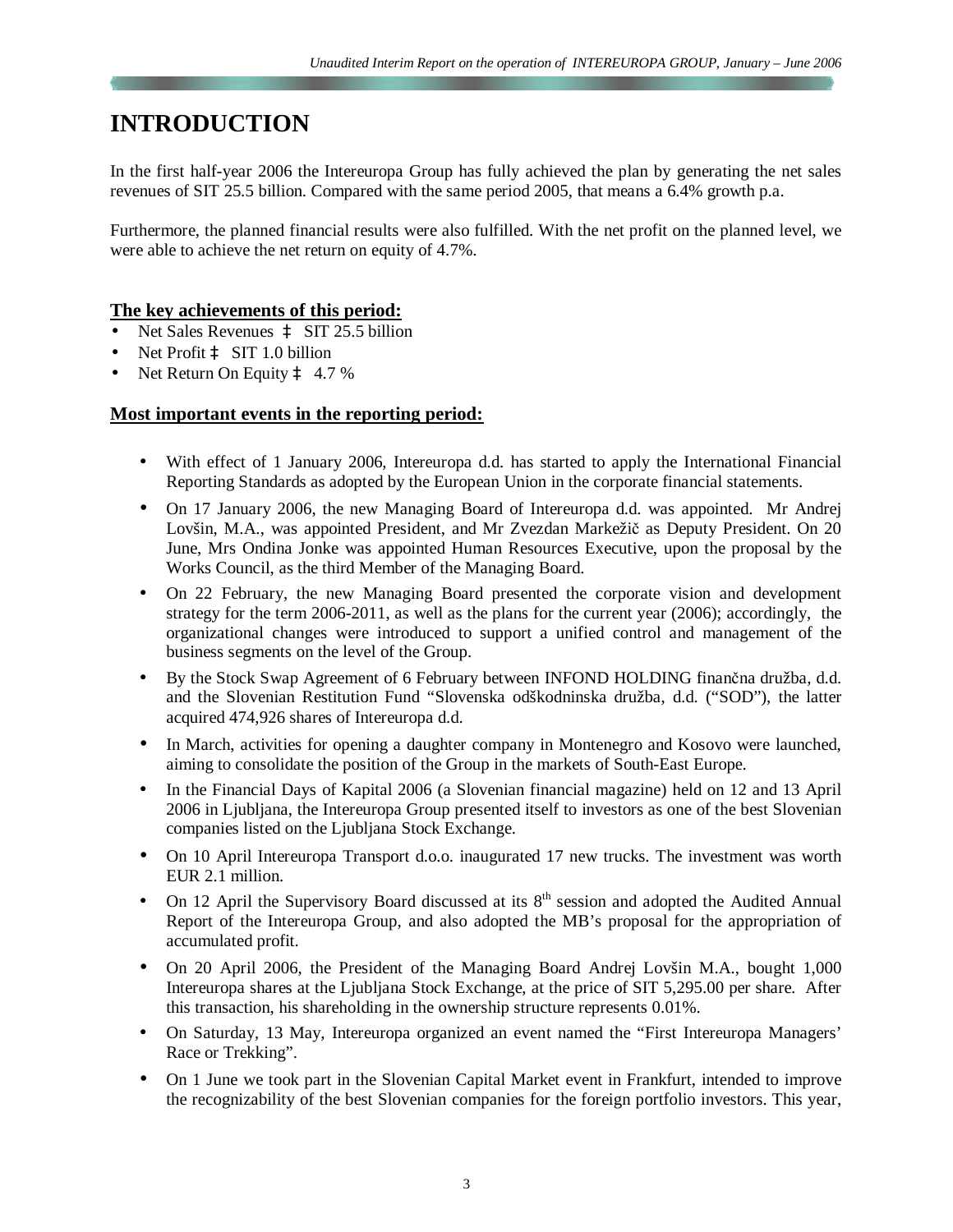the Ljubljana Stock Exchange plans two additional promotional events: Vienna in September, and London in December.

• On 5 June, the President of the Managing Board Andrej Lovšin M.A. bought 11,900 shares of Intereuropa d.d. at the price of SIT 5,875.00 per share, in total amount of SIT 69,912,500.00. After that transaction, he holds 12,900 IEKG shares which represents a shareholding of 0.163% in the equity structure of the Company.

#### **Most important events after the closing of the accounting period:**

- In the 15<sup>th</sup> Annual General Meeting of Intereuropa d.d. held on 7 July, the shareholders adopted the Annual Report 2005 and resolved on the appropriation of accumulated profit, adopted the changes and amendments to the Statute of the Company and the Rules of Procedure of the General Meeting, and appointed the audit firm for the year 2006.
- On 1 July, our daughter company Intereuropa Skopje acquired the status of authorised economic operator as the first freight forwarder in Macedonia, which means faster service on higher quality level for our customers.
- At the beginning of July, the company Intereuropa Kosova L.L.C. started operating, as the first Slovenian logistics operator in the market of Kosovo. The new logistical terminal measuring 1,800 qm comprises storage areas and offices, already occupied by qualified staff.
- On 3 July, the official opening ceremony for the Logistical Centre Logatec was held; the new facility is located at the important junction on the V and X transport corridor. The first phase of the new facility measuring 8,100 qm, the production facility for additional work with 1,100 qm and an office building with 1,070 qm, also offering outdoor storage surrounding the distribution centre, is one of the most advanced logistical facilities within the Intereuropa Group.
- On 6 July, Intereuropa signed a letter of intent on business cooperation with Luka Koper, Pošta Slovenije and Holding SŽ (Slovenian Railways). It relates to a project-based integration among the a.m. corporations, aiming to undertake an organized venture and a concerted action in the European and global market as providers of logistical services.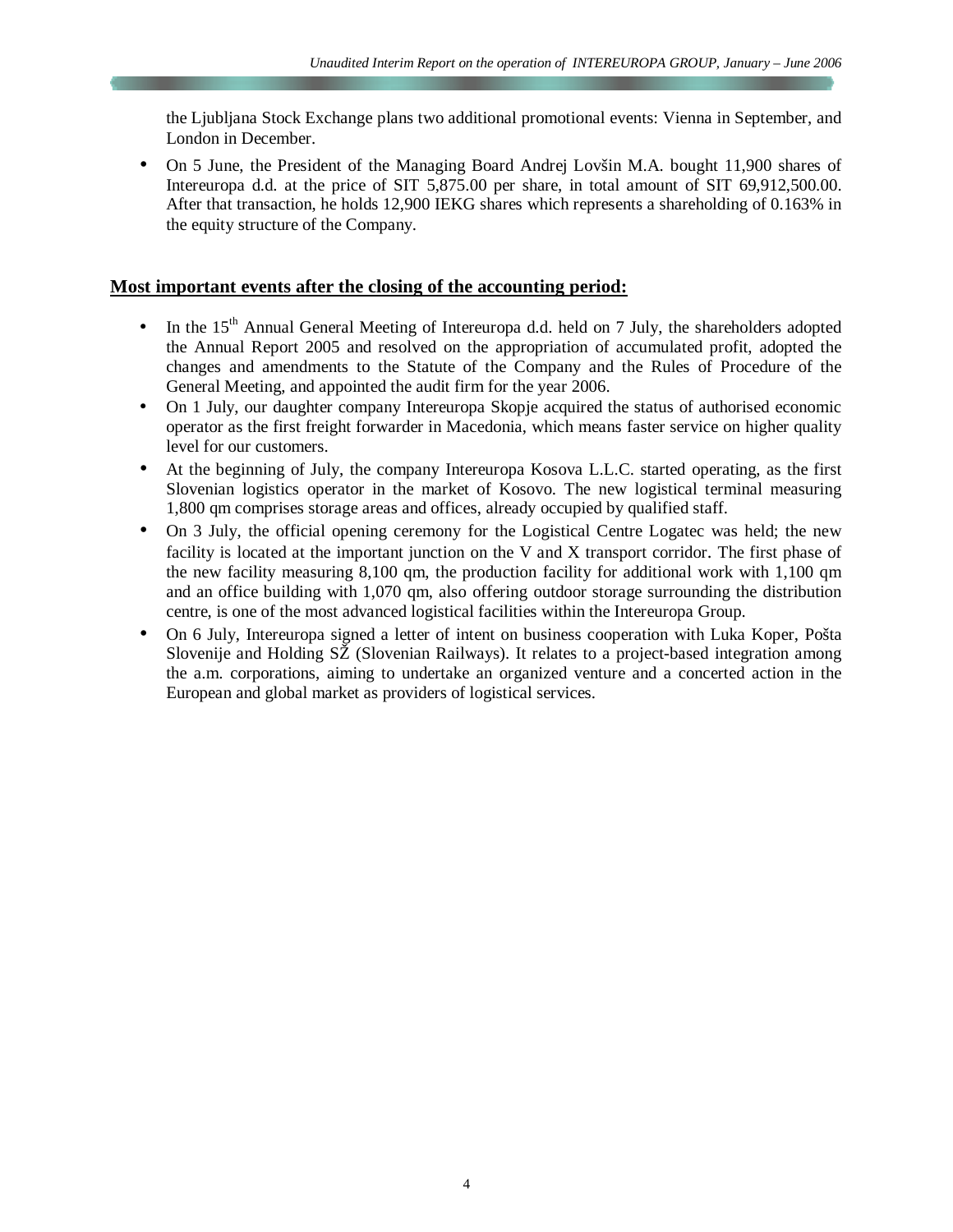# **Consolidated Companies**

As of 30 June 2006, the INTEREUROPA GROUP comprised the parent company INTEREUROPA d.d. and the following consolidated and associated companies:

*Table: Consolidated companies of Intereuropa Group, and shareholding by the Parent Company as of 30 June 06*

|                | <b>Consolidated companies</b>                     | <b>Stake</b> |
|----------------|---------------------------------------------------|--------------|
| 1              | Intereuropa Transport d.o.o., Koper               | 100,00 %     |
| $\overline{2}$ | Interagent, d.o.o., Koper                         | 100,00 %     |
| 3              | Intereuropa IT, d.o.o., Koper                     | 100,00 %     |
| $\overline{4}$ | Interzav, d.o.o., Koper                           | 71,28 %      |
| 5              | Intereuropa, Logističke usluge, d.o.o., Zagreb    | 99,94 %      |
| 6              | Intereuropa sajam, d.o.o., Zagreb                 | 51,00 %      |
| 7              | Intereuropa Skopje, d.o.o., Skopje                | 89,29 %      |
| 8              | Intereuropa RTC, d.d., Sarajevo                   | 99,56%       |
| 9              | Intereuropa East d.o.o., Moscow (Russian Fed.)    | 100,00 %     |
| 10             | A.D.Interjug-AS, Beograd                          | 73,62 %      |
| 11             | Intereuropa S.A.S., Saint Pierre de Chandieu      | 66,67 %      |
| 12             | TEK ZTS, Uzhgorod                                 | 67,60 %      |
| 13             | Schneider & Peklar GmbH, Wien / Vienna            | 90,48%       |
| 14             | Intereuropa Transport & Spedition GmbH, Troisdorf | 100,00 %     |
| 15             | Intereuropa Kosova L.L.C., Prishtina              | 90,00%       |

*Table: Associated and controlled companies of the Intereuropa Group, and the shareholding by the Parent Company as of 30 June 06*

|                | <b>Associated companies</b>      | <b>Stake</b> |
|----------------|----------------------------------|--------------|
|                | Adriafin d.o.o., Koper           | 24,28 %      |
| $\mathfrak{D}$ | AC-Interauto d.o.o., Koper       | 40,00 %      |
|                | <b>Controlled company</b>        | <b>Stake</b> |
| 2              | Intereuropa-FLG d.o.o. Ljubljana | 50,00%       |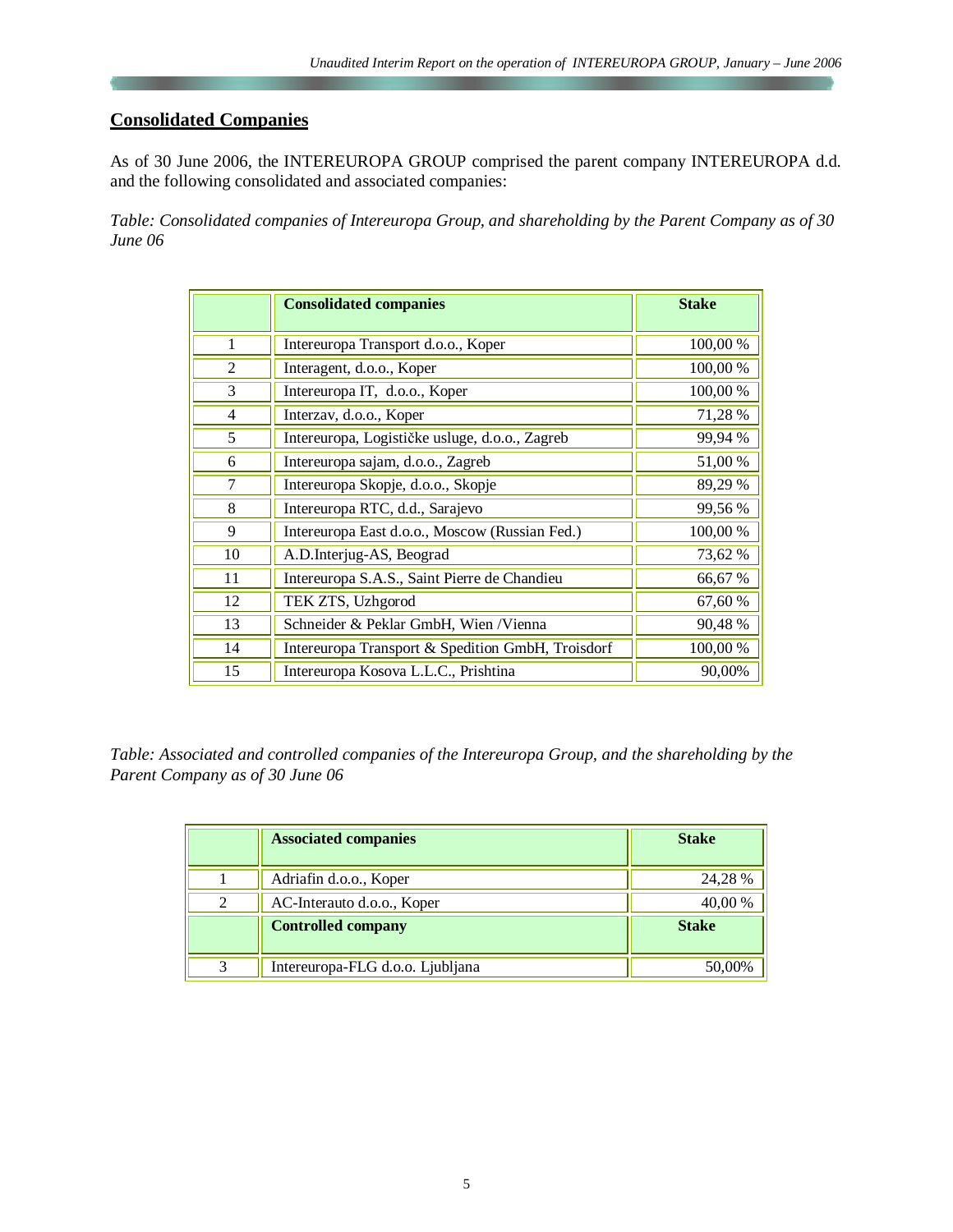# **A. BUSINESS REPORT**

# *1. OPERATING PERFORMANCE OF INTEREUROPA GROUP*

## **1.1. Sales achievements**

The Group's net sales revenues SIT 25.5 billion as planned in view of the seasonable nature of the sales, comply with the sales turnover for the first half-year. Thereby we have implemented 48.5% of the annual sales plan and surpassed the results achieved in the first half-year 2005 by 6.4%.

On the basis of the sales trends over the last three years, excluding one-off impacts, we developed a dynamic model of monitoring the implementation of the annual plan, in which the first half-year represents 48.3% of the annual plan and the second half-year 51.7%; this model was put into use in the current year. It is used to exclude the seasonal impact on the sales and clearly reflect the sales trends and achievements during the year.

The actual half-year sales turnover was SIT 110 million above the plan and exceeded the figure achieved a year ago by SIT 1.5 billion. All the business segments show growth cases compared with the preceding year.

| Table: Net sales revenues of the Intereuropa Group according to business area and country, in million |  |  |
|-------------------------------------------------------------------------------------------------------|--|--|
| <i>SIT</i>                                                                                            |  |  |

|   | <b>Business Area</b>      | <b>Jan-Jun 2006</b> | <b>Structure</b> | <b>Index</b><br>2006/plan | <b>Index</b><br>2006/2005 |
|---|---------------------------|---------------------|------------------|---------------------------|---------------------------|
|   | Continental services      | 15.195              | 60%              | 98                        | 101                       |
| 2 | Logistical solutions      | 2.525               | 10%              | 106                       | 116                       |
|   | Intercontinental services | 7.133               | 28%              | 102                       | 114                       |
| 4 | Other services            | 650                 | 3%               | 128                       | 132                       |
|   | <b>TOTAL</b>              | 25.502              | 100%             | <b>100</b>                | 106                       |

|   | <b>Country</b>  | <b>Jan-Jun 2006</b> | <b>Structure</b> | <b>Index</b><br>$2006$ /plan | <b>Index</b><br>2006/2005 |
|---|-----------------|---------------------|------------------|------------------------------|---------------------------|
|   | Slovenia        | 17.658              | 69%              | 102                          | 106                       |
| 2 | Croatia         | 4.019               | 16%              | 103                          | 109                       |
|   | Other countries | 3.825               | 15%              | 91                           | 108                       |
|   | <b>TOTAL</b>    | 25.502              | 100%             | 100                          | 106                       |

The **Continental Services** Division represents 60% of the sales in the Group. The sales results are 2% below the plan due to the products Groupage and Railway services that were underperforming. In Groupage Services, good results were achieved in Slovenia and in Croatia, whereas the overall performance was primarily affected by the non-achievement in the affiliate in Austria. In Railway services, the Intereuropa Group transferred a part of the sales of this product to the new company Intereuropa-FLG d.o.o., which is not consolidated. The fall-out of these sales was taken into account in the preparation of the annual plan, however, to a minor extent. Better results were recorded in the products Express Service and Customs Services, in particular in Slovenia and Croatia, where the extent of operations and turnover are rising, despite competition.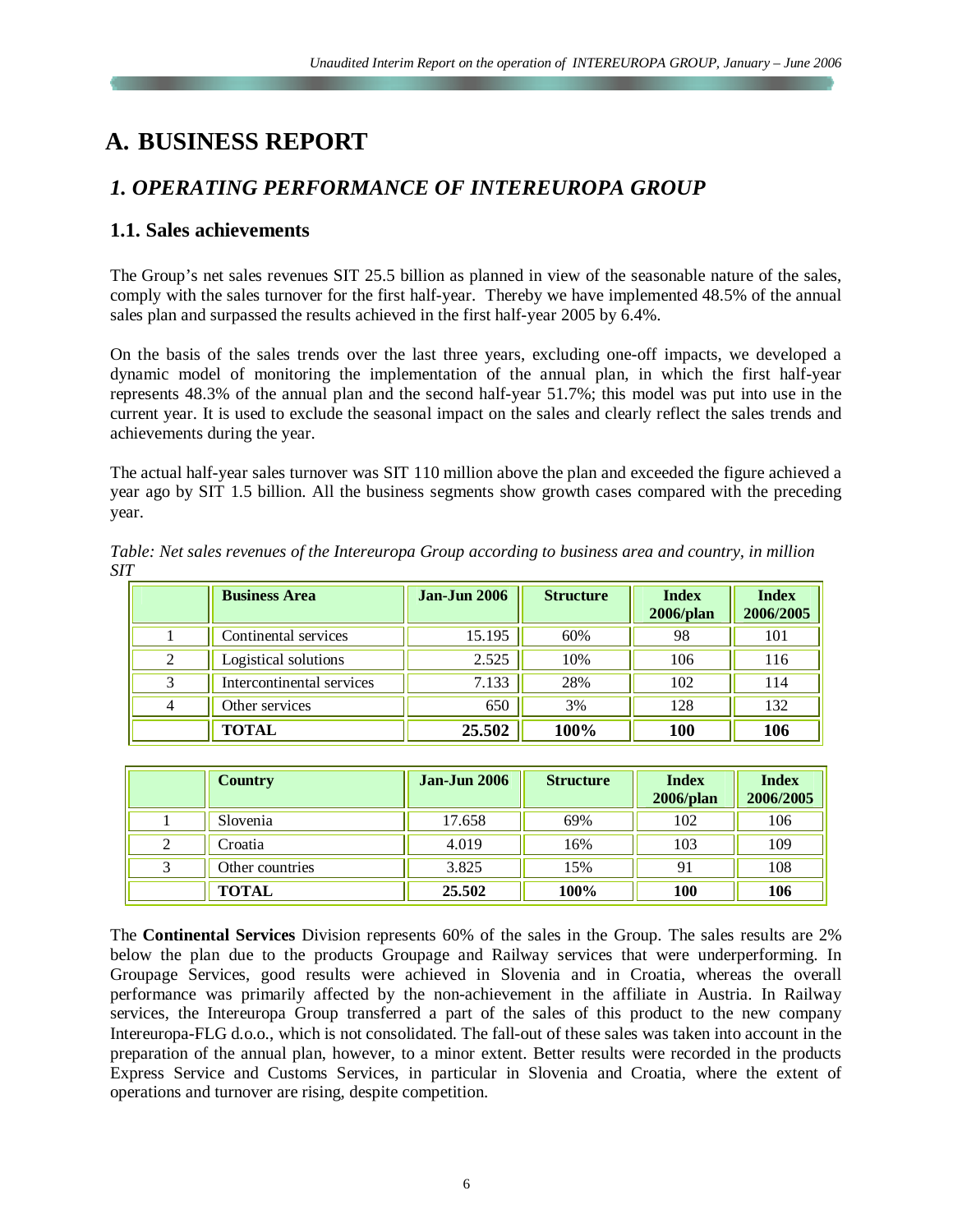**Logistical solutions** were above the plan for net sales revenues by 6% and exceeded the last year's results by 16%. The highest rise in growth over the preceding year was recorded in Slovenia and Croatia, thanks to the highest aggregate investments in storage facilities over the last years. Now the Group has 183,000 square meters of warehouses in seven logistical centres, thereof four in Slovenia (Logatec, Ljubljana, Celje, Maribor), two in Croatia (Zagreb, Split) and one in Bosnia & Herzegovina (Sarajevo), in which we perform more and more complex logistical projects and services with higher added value for our new clients.

**Intercontinental services** exceeded the target by 2% and were also above the achievement of the year 2005. The same trend applies to the UPS and Air-Freight products, which have shown the highest growth over the preceding year and are presently expanding to the affiliates in the Balkans. Sea-freight remains slightly behind the targets, however, shows growth compared to a year ago. We aim to achieve the targets by the year-end by focusing on the transport routes of containerised cargo, expanding our business network and opening new companies in the region. Also the Shipping agency remains behind the targets, which can be attributed to unexpected decline in business with the shipping company Norasia Containers Lines.

## **1.2. Financial Result**

On the Group level, the Net Profit was outstripped by 1% in the reporting period, but remained 4% below the planned Earnings Before Interest, Taxes, Depreciation and Amortisation (EBITDA).

These financial results are impossible to compare with the first half-year 2005 due to one-off events of last year and the transition to the International Financial Reporting Standards (IFRS). However, taking these one-off events into account (the sale of real property, transition to the IFRS), this year's operating result is 10% or SIT 77 million higher than the figure achieved in the first half-year 2005.

The less favourable financial result from operation can be attributed to the initial costs of the projects, intensified activities on network expansion, marketing and direct sales, by which we aim to improve productivity in all the units of the Intereuropa Group.

| <b>Item/Index</b>                                   | Jan-Jun<br>2006 | <b>Plan 2006</b> | Jan-Jun<br>2005 | <b>Index</b><br>$2006$ /plan | <b>Index</b><br>2006/2005 |
|-----------------------------------------------------|-----------------|------------------|-----------------|------------------------------|---------------------------|
| Net sales revenues                                  | 25.502          | 25.395           | 23.966          | 100                          | 106                       |
| EBITDA*                                             | 2.144           | 2.232            | 2.531           | 96                           | 85                        |
| Operating result                                    | 861             | 936              | 1.334           | 92                           | 65                        |
| Net Profit or Loss                                  | 984             | 978              | 1.483           | 101                          | 66                        |
| Net sales revenues per employee /month (in mio SIT) | 2,017           | 2,034            | 1,913           | 99                           | 105                       |
| Added value per employee /zap /month (in mio SIT)   | 0,545           | 0,551            | 0,564           | 99                           | 97                        |

*Tabeli: Financial results by Intereuropa Group in million SIT* 

*\* EBITDA: Earnings Before Interest, Taxes,Depreciation and Amorization* 

| <b>Item/Index</b>                                           | 30.06.<br>2006 | Plan<br>31.12.2006 | 31.12.<br>2005 | <b>Index</b><br>$2006$ /plan | <b>Index</b><br>2006/2005 |
|-------------------------------------------------------------|----------------|--------------------|----------------|------------------------------|---------------------------|
| Balance Sheet Total*                                        | 65.446         | 66.245             | 63.695         | 99                           | 103                       |
| $Capital*$                                                  | 43.339         | 42.704             | 42.190         | 101                          | 103                       |
| Short-term Assets /Short-term Liabilities                   | 1,22           | 1,19               | 1.14           | 103                          | 107                       |
| Net Returen on Equity (in $%$ - yearly basis) <sup>**</sup> | 4.7%           | 4,9%               | 6.9%           | 96                           | 67                        |

*\* as of the last day of the reporting period, \*\* average capital of the reporting period*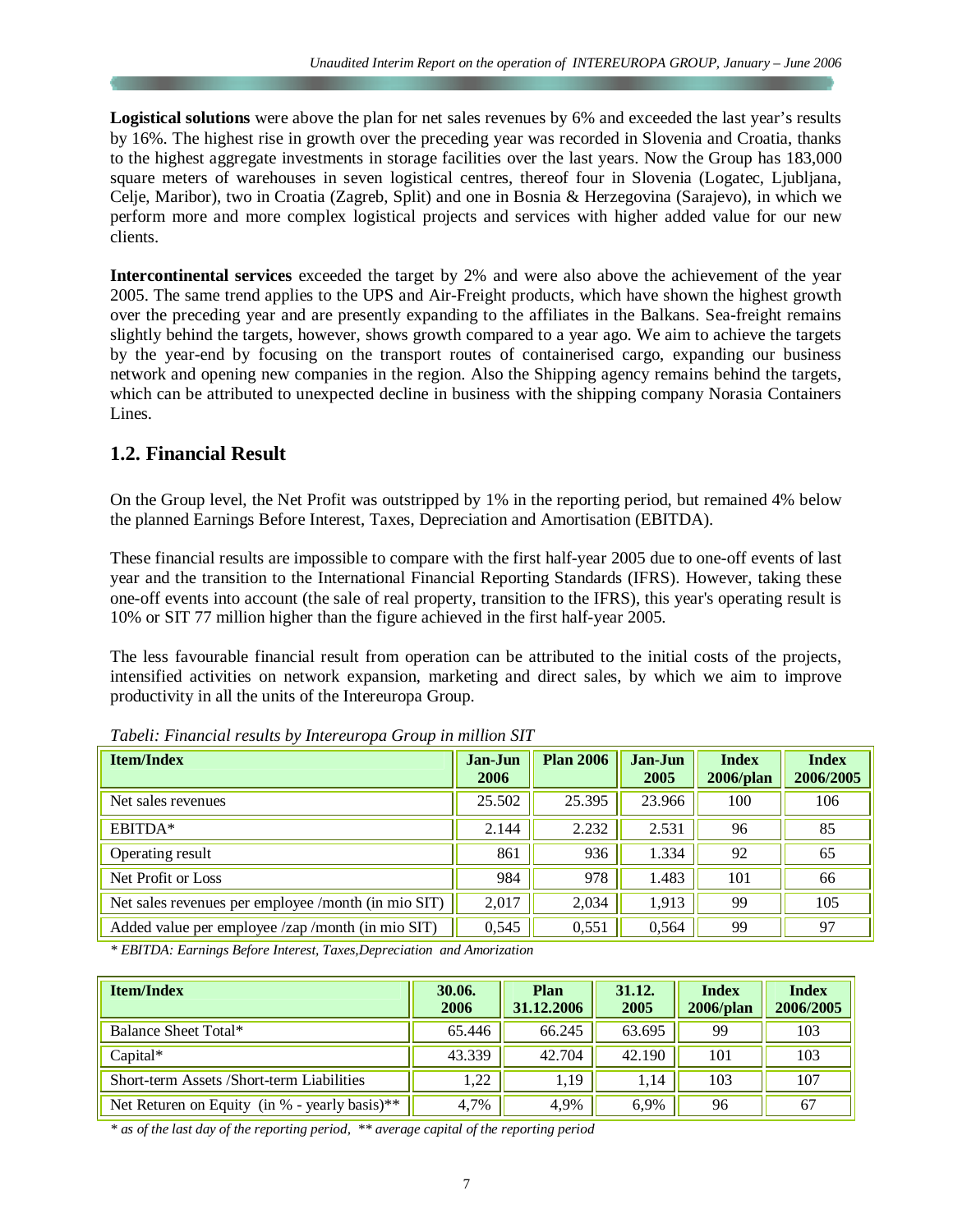The assets and equity value has increased over the figure achieved a year ago, whereas the net return on equity (4.7%) was 0.2 percentage point below the plan. The share of equity in the Assets amounts to 66%, which secures the Company a reliable and long-term growth. Stable financial position is also reflected in the Current Ratio (short-term assets/short-term liabilities) that is on an upward trend compared to the achievement a year ago, thanks to the improved sales and credit management, i.e. our efforts in collecting overdue receivables (monitoring the credit rating of our customers).

#### **1.3. Investments in Fixed Assets**

On the **Group level,** our investments in fixed assets totalled SIT 1,499 million, thereof SIT 822 million in real property, and SIT 677 million in equipment. The annual plan of investments was completed at the rate of 29.4%.

| <b>Company</b>         | <b>Real Property</b> |         | Equipment |                |       | <b>TOTAL</b> | % of annual |
|------------------------|----------------------|---------|-----------|----------------|-------|--------------|-------------|
|                        | Plan <sup>*</sup>    | Realiz. | Plan*     | <b>Realiz.</b> | Plan* | Realiz.      | realization |
| Intereuropa d.d.       | .066                 | 699     | 552       | 117            | 1.618 | 816          | 50,4        |
| <b>Other Companies</b> | 2.232                | 123     | .259      | 560            | 3.491 | 683          | 19.6        |
| <b>GROUP TOTAL</b>     | 3.298                | 822     | 1.811     | 677            | 5.109 | 1.499        | 29,4        |

*Table: Overview of Investment in January-June 2006, in million SIT*

*\* corrections = amendments to the basic plan:* 

- - Intereuropa d.d., amounting to SIT 552 million (resolutions by the Managing Board, warehouse in the Port of Koper SIT *528 million, and the rest in real property and equipment);* 

- Intereuropa, Logističke usluge, d.o.o. Zagreb, amounting to SIT 13 million (resolutions by the Supervisory Board concerning the real property - business premises Jankomir (Cro) and Ploće (BiH), and the boiler room of the ADR *warehouse);* 

- *Intereuropa RTC d.d. Sarajevo, amounting to SIT 12 million (tented warehouse)* 

- *Intereuropa Transport d.o.o., amounting to SIT 6 million (passenger car, telefax);* 

More than one half of investments in fixed assets (54 %) were made in the Parent Company, mostly for new real property. In affiliates, the major part of the funds was invested in modernisation of the equipment (vehicles, information technology and warehouse equipment).

In the term January-June 2006, **Intereuropa d.d**. realized investments in the amount of SIT 816 million. The biggest investment was the purchase of the warehouse in the Port of Koper (SIT 528 million), which will allow us to meet the demand for storage capacity in Koper arising from increased overseas goods flows. We also increased the storage facility in Vrtojba (Nova Gorica) and provided additional equipment for some other warehouses.

**Other companies in the Group** realised SIT 683 million of investments in Fixed Assets. Nearly one half of this aggregate amount was earmarked for new vehicles and appertaining additional equipment in the affiliate Intereuropa Transport d.o.o. On the other hand, Intereuropa, logističke usluge d.o.o. Zagreb invested SIT 65 million in the bar code project, which is underlying for introducing new technology in the product Express services. Overall investments in information technology in affiliates exceeded SIT 100 million.

The investments made in fixed assets during the first half-year 2006 are based on the developmental strategy of the Intereuropa Group and comply with the corporate annual plan.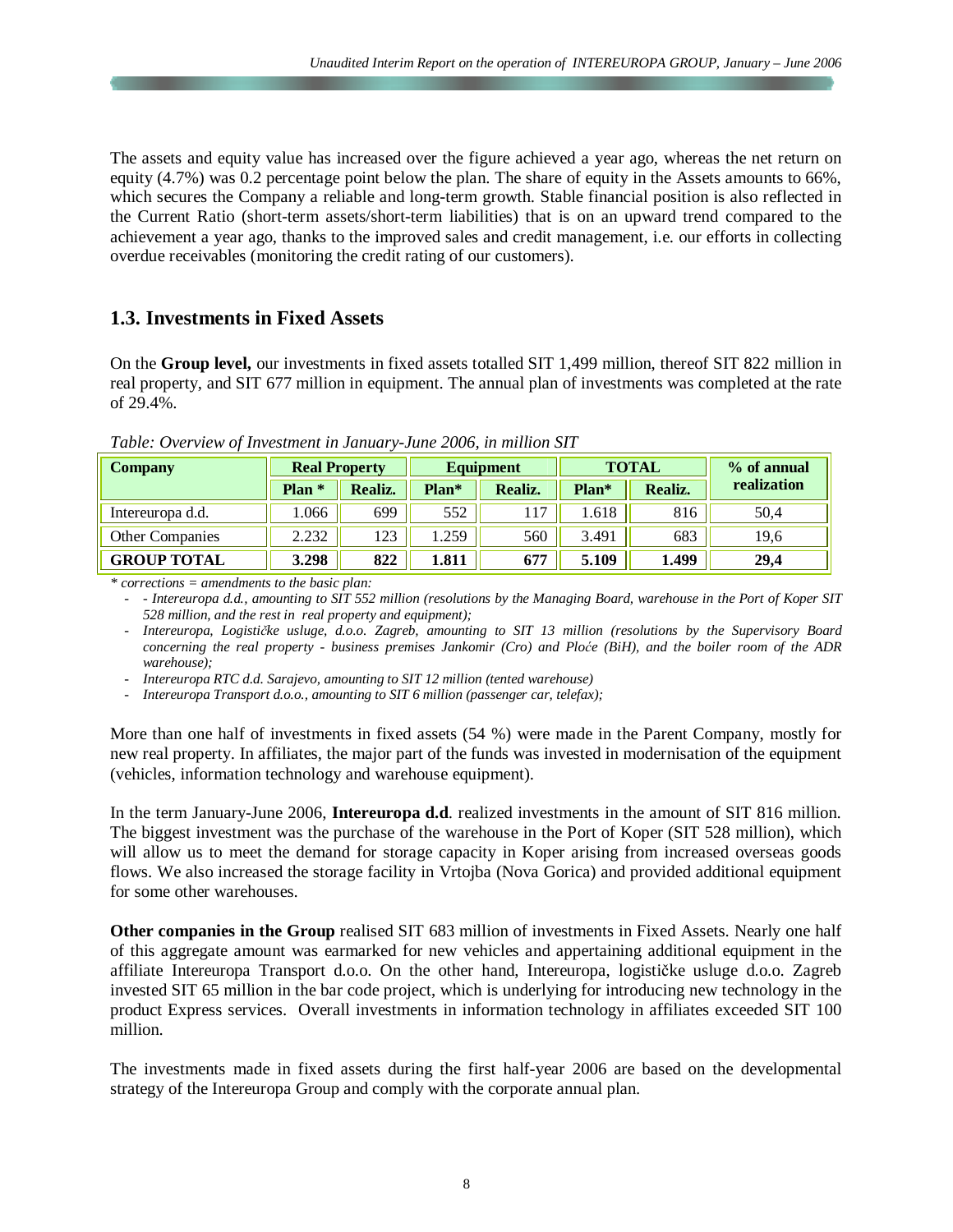## **1.4. Human Resources management**

#### **Employment trends**

As of 30.06.2006, there were 2,228 employees in the Group, or 49 more than at the year end 2005 (2,179). The number of employees in the Group has risen in the Parent Company (+14) and in some affiliates: Intereuropa Transport d.o.o. (+8), Intereuropa Skopje d.o.o. (+2), Intereuropa RTC d.d. Sarajevo (+10), A.D. Interjug – AS, Belgrade (+13, following the changed law regulating the student labour through Student Job Centres), Intereuropa Zagreb d.o.o. (+6) and Intereuropa Sajam Zagreb (+1). On the other hand, there was a decrease in the affiliates Interagent d.o.o.  $(-4)$  and Intereuropa IT d.o.o.  $(-1)$ . Other companies saw no changes in HR.

| <b>Country</b>  | 30.6.2006 | 31.12.2005 | <b>Variance</b><br>30.06.06-31.12.05 | <b>Index</b><br>Jun06/Dec05 |
|-----------------|-----------|------------|--------------------------------------|-----------------------------|
| Slovenia        | 1.295     | 1.278      |                                      | 101                         |
| Croatia         | 594       | 587        |                                      | 101                         |
| Other countries | 339       | 314        | 25                                   | 108                         |
| <b>TOTAL</b>    | 2.228     | 2.179      | 49                                   | 102                         |

#### *Table: Employees according to countries*

#### **HR Development**

*Table: Training and education in the Intereuropa Group in 1000 SIT* 

| Realiz.<br>jan-jun 2006 | Plan<br>jan-jun 2006 | <b>Index</b><br><b>Realiz./Plan</b> | <b>Realiz.per</b><br><b>Employee</b> | No. of<br><b>Hours</b> | No. of<br><b>Hours</b> per<br><b>Employee</b> |
|-------------------------|----------------------|-------------------------------------|--------------------------------------|------------------------|-----------------------------------------------|
|                         |                      | $3=1/2$                             |                                      |                        |                                               |
| 23.067                  | 64.703               | 36                                  | 10,35                                | 12.449                 | 5.0                                           |

In the reporting period, 29% of the employees were included in various forms of training and education to acquire new knowledge and skills, which was 3% less than a year ago (32%), while the number of hours spent in training /education per employee was slightly higher (5.6 h) compared to 5 hours last year). We find that our goals in education and in-service training were not achieved in the first half-year: only one third of the plan was realised. We expect to approach the targets by the year end, after the scheduled training forms involving a great number of participants are completed (the School of Business Logistics, the Advanced School of Management, training for sales staff).

In Intereuropa d.d. and affiliated companies in Slovenia, there were 40% of employees taking part in inservice education and training, or over 4 hours per employee, on average.

In that period, the participants were included in training on ADR handling (dangerous goods), customs broking, language skills, computers and IT, safety at work, accounting, continental transport, and management.

Based on in-service training contract with Intereuropa, two employees graduated from the Faculty of Maritime Studies and Transportation, and two employees completed the professional higher education for sales staff.

In other affiliates abroad, the most employees were participating in training in Croatia, who were included in language courses, computer skills and IT, forklift operation, continental transport and customs broking. In total, there were 121 participants with 7,127 hours of training. Interjug–AS Beograd d.d, our affiliate in Serbia, has scheduled a more intense training for the sales force for the autumn.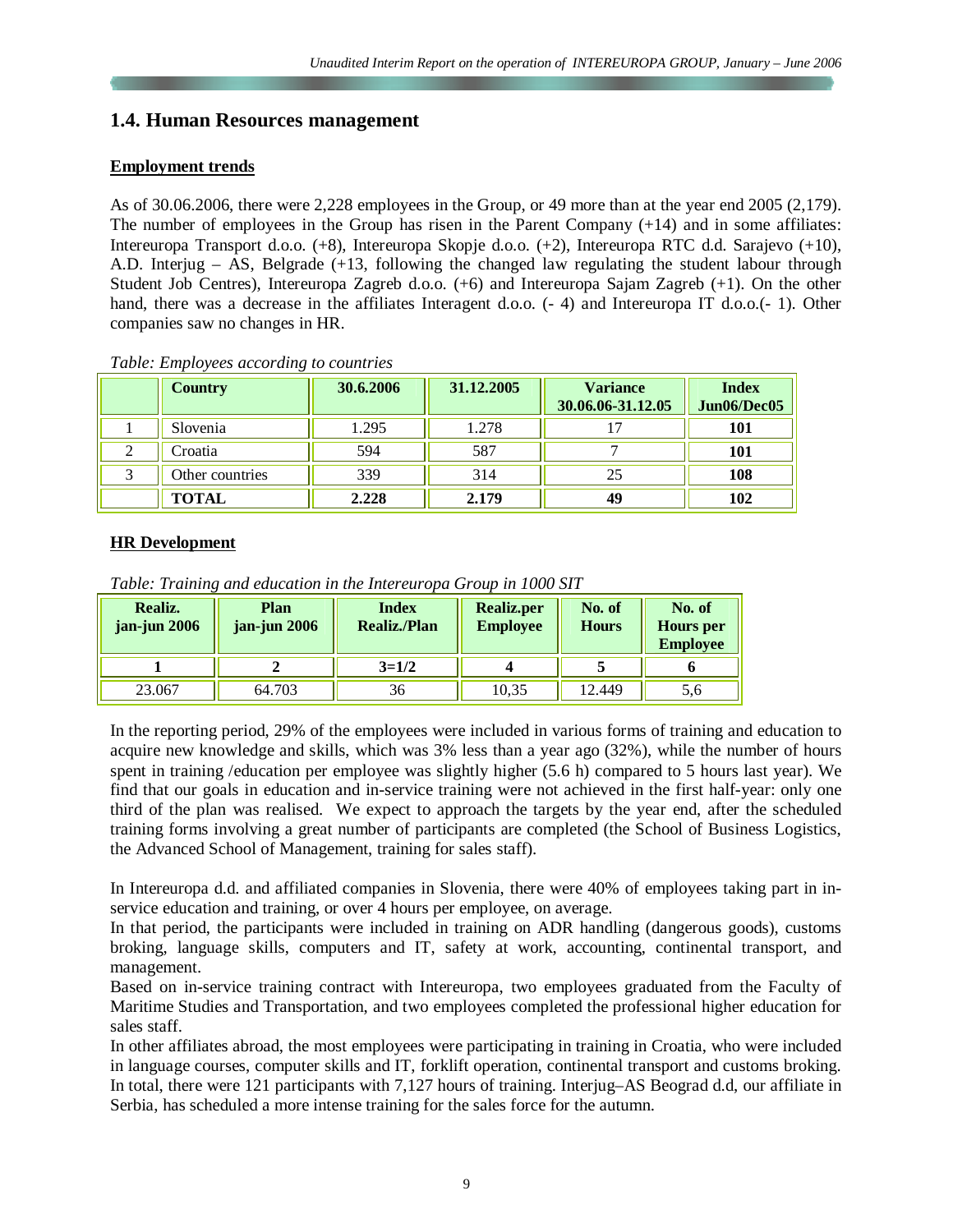#### **Redundancies in the Slovenian part of the Group**

In the Parent Company and in affiliates, we continued with the process of streamlining the workforce with the changing situation in the market.

The employment relationship in the Parent Company has ceased for 38 employees: 7 of them for business grounds (redundancy), 4 employees whose contract for a limited term expired, and the rest were terminated by agreement, or retirement. Of 52 newly employed, there warehouse staff prevails. The total number of employees rose by 14 in the reporting period.

In Intereuropa Transport d.o.o., the contract for a limited term expired for one employee, the rest (mostly truck drivers) were terminated by agreement. Of the newly employed staff (18), there are 14 drivers.

#### **Investing in HR standard and satisfaction**

- o Financial aid was granted to 12 employees (or family members) in the Slovenian part of Intereuropa (following the death of employee and to cope with inferior financial and health condition) totalling SIT 1,708,115 (last year: SIT 512,491 granted to 4 employees). EUR 2,877 were earmarked for financial aid in our affiliate in Croatia, and EUR 435 in Intereuropa Sarajevo.
- $\circ$  We also bestowed gifts on our female workers for the Women's Day (8<sup>th</sup> March).
- o There were 1,691 overnight stays in our holiday accommodation facilities (42% occupancy, index 2006/2005 was 98.72%).
- $\circ$  We organised the 22<sup>nd</sup> Intereuropa Games the Intereuropiada Event, in which 625 employees (28% of all the work force) took part.

# **1.5. Total Quality Management**

Apart from the Parent Company Intereuropa d.d., three affiliated companies in the Group are certified:

- Intereuropa Transport d.o.o.
- Interagent d.o.o.
- Intereuropa, logističke usluge, d.o.o. Zagreb

The quality management of operations is measured by the Quality Index that reveals, on the basis of check-points and the success achieved in action triggering and internal audits, the achieved level of total quality. Among these companies, the best performing were Intereuropa d.d. and Interagent d.o.o., that both exceed the target by 73%.

| <b>Company</b>      | <b>Checkpoints</b> | <b>Action</b><br>triggering<br><b>success</b> | <b>Internal</b><br>audits<br>success | <b>TOTAL</b> | <b>Quality</b><br>index | <b>Target</b> |
|---------------------|--------------------|-----------------------------------------------|--------------------------------------|--------------|-------------------------|---------------|
|                     | points             | points                                        | points                               | points       | in $%$                  |               |
| IE d.d.             | 3                  |                                               |                                      | 13           | 86,7%                   | 73,0%         |
| <b>IE</b> Transport | 3                  |                                               |                                      | Q            | 60,0%                   | 73,0%         |
| <b>Interagent</b>   | 3                  |                                               |                                      | 13           | 86,7%                   | 73,0%         |
| IE d.o.o ZG         | 3                  |                                               |                                      | Q            | 60,0%                   | 73,0%         |

*Table: Quality Index in companies holding quality certification in the Intereuropa Group*

In the third quarter, the activities of the Parent Company will focus on the preparation of external audit scheduled for September, and on adjusting to the new organization of the Division of Forwarding, Logistics, Marketing and Development.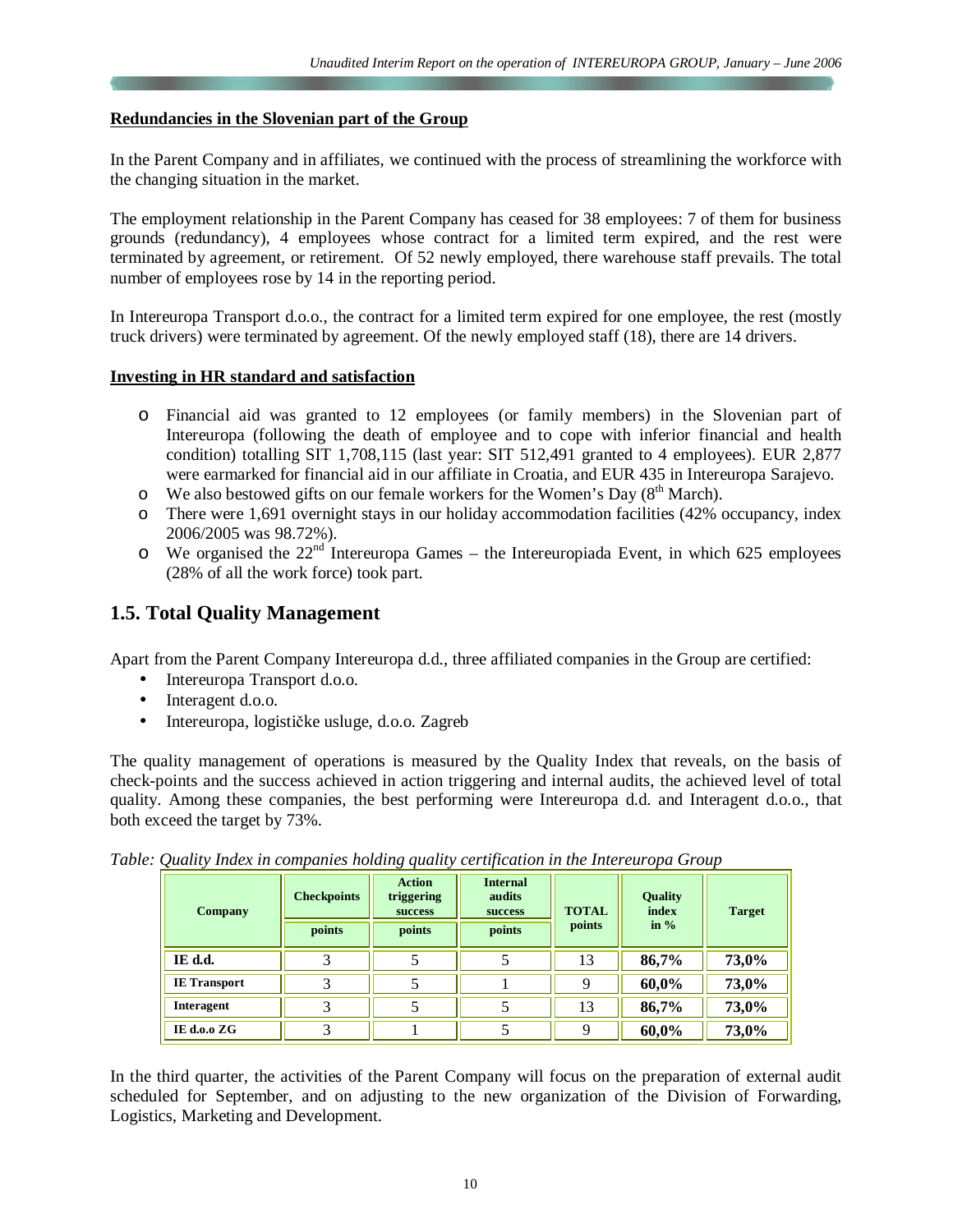# **1.6. Share price movements, Ownership structure**

#### **Share Trading**

In April, the negative growth trend of the Intereuropa share changed and turned upward. The positive development can be attributed to the successful operations of Intereuropa in the first quarter 2006 and strengthened leading position of Intereuropa (expansion of logistical capacities) in Slovenia and in SE Europe. Furthermore, the investors' trust in the Intereuropa share (IEKG) returned following the purchase of 12,900 shares by the Managing Board President.

The share price of the Intereuropa share gained 11.3% of value during the first half-year, while the SBI20 Stock Exchange Index improved 10.5% in the same term.

The shareholders of Intereuropa met on 7 July 2006 in the 15<sup>th</sup> Annual General Meeting and decided on the dividend payout. The gross dividend, fixed at SIT 250, will be paid out to shareholders who were entered as such in the Share Register (kept in the central register with the KDD d.d.- Central Securities Clearing Corporation in Ljubljana) as of 11 July 2006, by 31 August 2006.



*Figure: Trade Volume and trends of Intereuropa Share and Slovenian Stock Exchange Index (SBI) in 2006*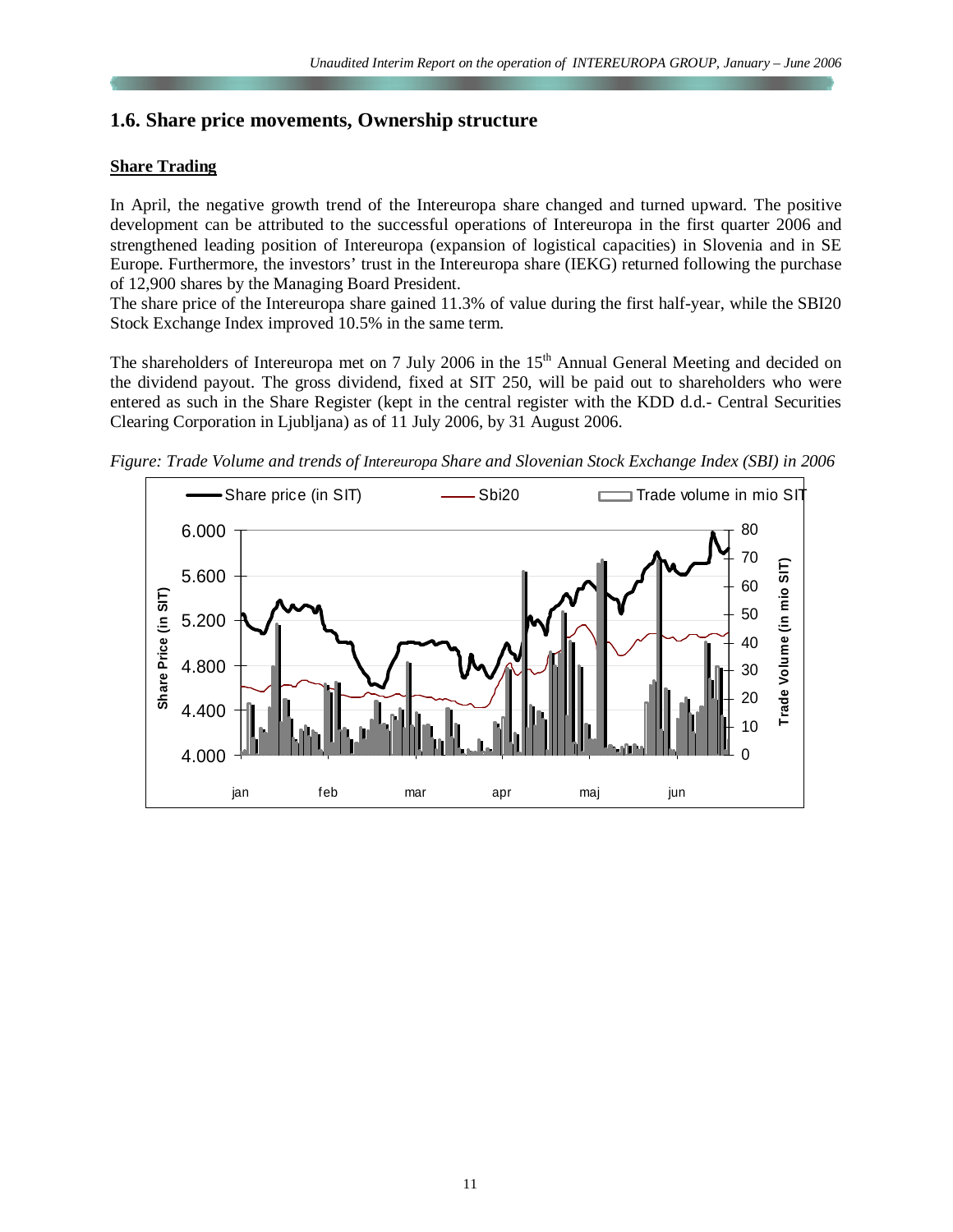#### **Key Data on Intereuropa Share**

|                                               | 30.6.2006 | 31.12.2005<br>(adj. to IFRS) | <b>Index</b><br>2006/2005 |
|-----------------------------------------------|-----------|------------------------------|---------------------------|
| Number of Shares                              | 7.902.413 | 7.902.413                    | 100                       |
| Book Value of the Share as at the Period End* | 5.032     | 4.942                        | 102                       |
| Share Price as at the Period End              | 5.841     | 5.363                        | 109                       |
| Weighted Average Price                        | 5.310     | 6.552                        | 81                        |
| <b>Highest Price</b>                          | 6.000     | 7.773                        | 77                        |
| <b>Lowest Price</b>                           | 4.570     | 5.105                        | 90                        |
| Market Capitalization in million SIT          | 46.154    | 42.379                       | 109                       |
| Trade Volume in million SIT                   | 1.714     | 2.165                        | 86                        |
| Earnings per Share** (jan-jun)                | 155       | 267                          | 58                        |
| Gross Dividend per Share*** (jan-jun)         | 250       | 240                          | 104                       |

*Table: Key Data on Intereuropa Share in the first half-year 2006* 

*\* book value of share = capital at the end of accounting period/ number of shares issued* 

\*\* net profit per share  $=$  net profit of the accounting period/number of shares issued on a yearly level

*\*\*\*dividend will be paid out end of August 2006, pursuant to the Resolution by AGM of 7 July 2006*

#### **Ownership**

In the reporting period, 324,095 shares changed the holder (4.1% of all IEKG shares), or SIT 1,714 million (this figure does not include the block and applications). Taking into account the contracted sale and purchase of shares in February 2006 between Infond holding finančna družba, d.d. and the Slovenian Restitution Fund (SOD), 602,053 shares (or 7.6% of all shares) changed their shareholder in total.

On 30 June 2006, there were 4,292 shareholders entered in the Share Register of Intereuropa d.d., or 140 shareholders less than on  $31<sup>st</sup>$  December 2005.

|                                  | 30.06.2006              |              | 31.12.2005              |              | <b>Index</b><br>Jun06/Dec05 | No. of              |
|----------------------------------|-------------------------|--------------|-------------------------|--------------|-----------------------------|---------------------|
|                                  | No. of<br><b>Shares</b> | <b>Stake</b> | No. of<br><b>Shares</b> | <b>Stake</b> |                             | <b>Shareholders</b> |
| Individuals                      | 1.655.761               | 20,95%       | 1.671.726               | 22,52%       | 99                          | 4.088               |
| - of which employees             | 600.938                 | 7,60%        | 636.525                 | 8,05%        | 94                          | 544                 |
| Luka Koper                       | 1.960.513               | 24,81%       | 1.940.513               | 23,20%       | 101                         |                     |
| Other companies                  | 595.791                 | 7,54%        | 601.981                 | 7,62%        | 99                          | 139                 |
| Financial companies              | 1.574.755               | 19,93%       | 2.082.914               | 26,36%       | 76                          | 53                  |
| Kapitalska družba*               | 792.262                 | 10,03%       | 792.262                 | 10,03%       | 100                         | 5                   |
| Slovenska<br>odškodninska družba | 474.926                 | 6,01%        |                         |              |                             |                     |
| Investment companies             | 848.405                 | 10,73%       | 813.017                 | 10,27%       | 104                         | 6                   |
| <b>TOTAL</b>                     | 7.902.413               | 100,00%      | 7.902.413               | 100,00%      |                             | 4.292               |

*Table: The shareholders structure as of 30.06.2006* 

*\* Includes KSPPS, KVPS and SODPZ, PPS (First Pension Fund)*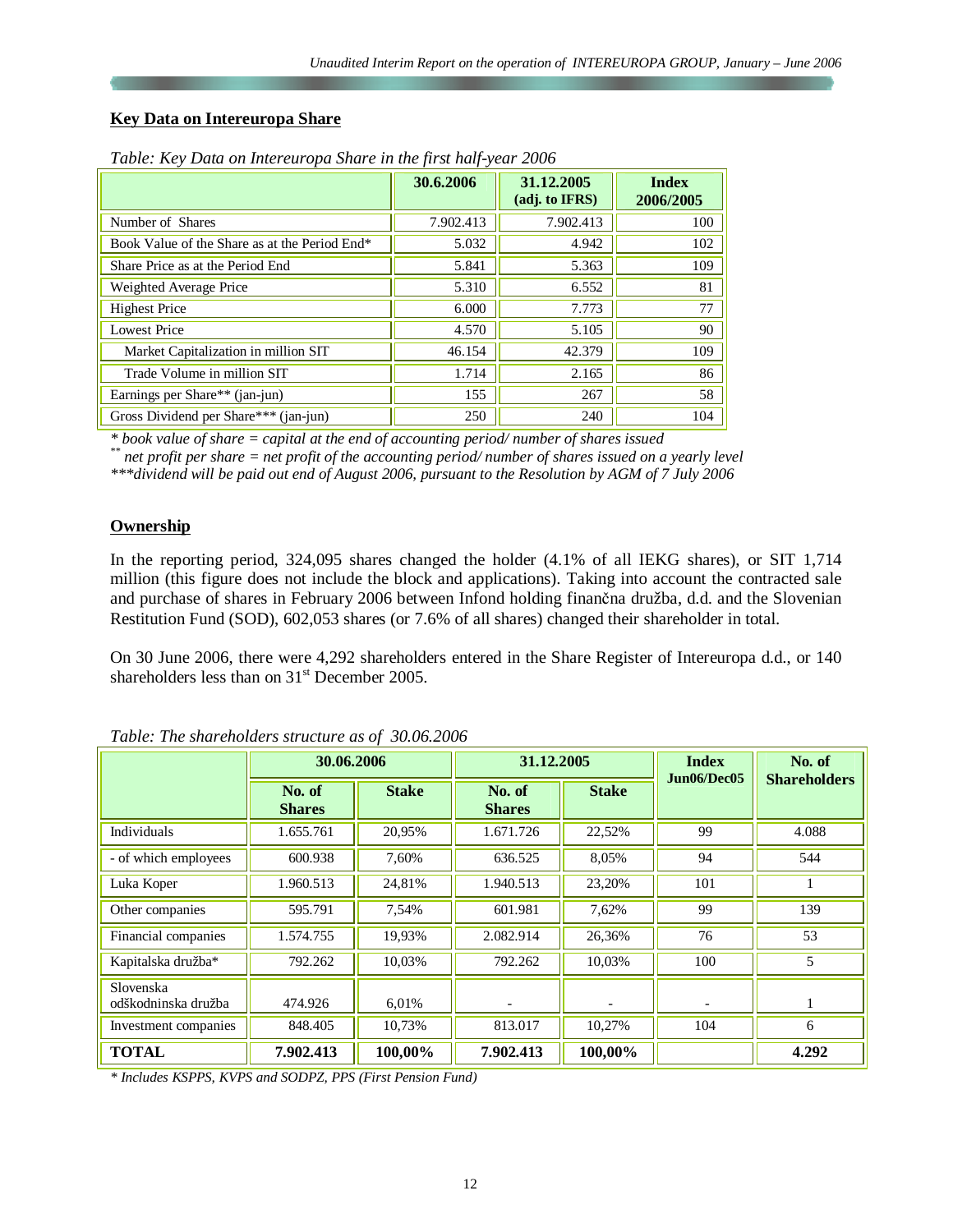|    | <b>Shareholder</b>            | No. of<br><b>Shares</b><br>30.06.2006 | <b>Stake</b><br>30.06.2006 | No. of<br><b>Shares</b><br>30.06.2005 | <b>Stake</b><br>30.06.2005 | <b>Index</b><br>jun06/dec05 |
|----|-------------------------------|---------------------------------------|----------------------------|---------------------------------------|----------------------------|-----------------------------|
|    | LUKA KOPER, d.d.              | 1.960.513                             | 24,81%                     | 1.940.513                             | 24,56%                     | 101                         |
| 2  | KAPITALSKA DRUŽBA, d.d.       | 719.797                               | 9,11%                      | 719.797                               | 9,11%                      | 100                         |
| 3  | SLOVENSKA ODŠKODNINSKA        | 474.926                               | 6,01%                      |                                       |                            |                             |
| 4  | INFOND ID, d.d.               | 348.139                               | 4,41%                      | 348.139                               | 4,41%                      | 100                         |
| 5  | ISTRABENZ d.d.                | 294.708                               | 3,73%                      | 291.424                               | 3,69%                      | 101                         |
| 6  | ZLATA MONETA I d.d.           | 257.987                               | 3,26%                      | 255.987                               | 3,24%                      | 101                         |
| 7  | VS TRIGLAV STEBER I, d.d.     | 232.776                               | 2,95%                      | 239.775                               | 3,03%                      | 97                          |
| 8  | ZAVAROVALNICA TRIGLAV. d.d.   | 213.640                               | 2,70%                      | 213.640                               | 2,70%                      | 100                         |
| 9  | DELNIŠKI VS MODRA LINIJA      | 137.311                               | 1,74%                      | 137.261                               | 1,74%                      | 100                         |
| 10 | KD RASTKO, equity mutual fund | 130.626                               | 1,65%                      | 134.432                               | 1,70%                      | 97                          |

*Table: Major shareholders as of 30 June 2006* 

*Table: Shares held by members of Management Board and Supervisory Board, as of 30 June 2006*

| <b>Management Board</b>                                                   | <b>No. of Shares</b> | <b>Stake</b> |
|---------------------------------------------------------------------------|----------------------|--------------|
| ANDREJ LOVŠIN, President of the Managing Board                            | 12.900               | 0,16%        |
| ZVEZDAN MARKEŽIČ, Deputy President of the Managing Board                  | 3.094                | 0,04%        |
| ONDINA JONKE, Member of the Managing Board - Human Resources<br>Executive | 2.427                | 0,03%        |
| <b>Supervisory Board</b>                                                  | <b>No. of Shares</b> | <b>Stake</b> |
| NEVIJA PEČAR, Member of the Supervisory Board                             | 4.185                | 0,05%        |
| VINKO REBULA, Member of the Supervisory Board                             | 450                  | 0,01%        |

#### **Own shares**

Intereuropa d.d. has not formed a fund of own shares.

At the end of the accounting period, the Company's authorized and unused capital that can be used by 27 February 2007 at the latest came to SIT 389,892 thousand.

#### **The General Meeting**

The 15<sup>th</sup> Annual General Meeting of Intereuropa d.d. was held on 7 July 2006, in which the shareholders decided on the dividend payout. Entitled to receive this year's dividend are the shareholders entered as such in the Share Register (kept in the central register with the KDD d.d.) as of 11 July 2006; the dividend is fixed at SIT 250 gross, and payable by 31 August 2006.

## **Dividend policy**

In the Corporate Development Plan, the Managing Board of Intereuropa d.d. has set forth a long-term stable policy of dividend payout.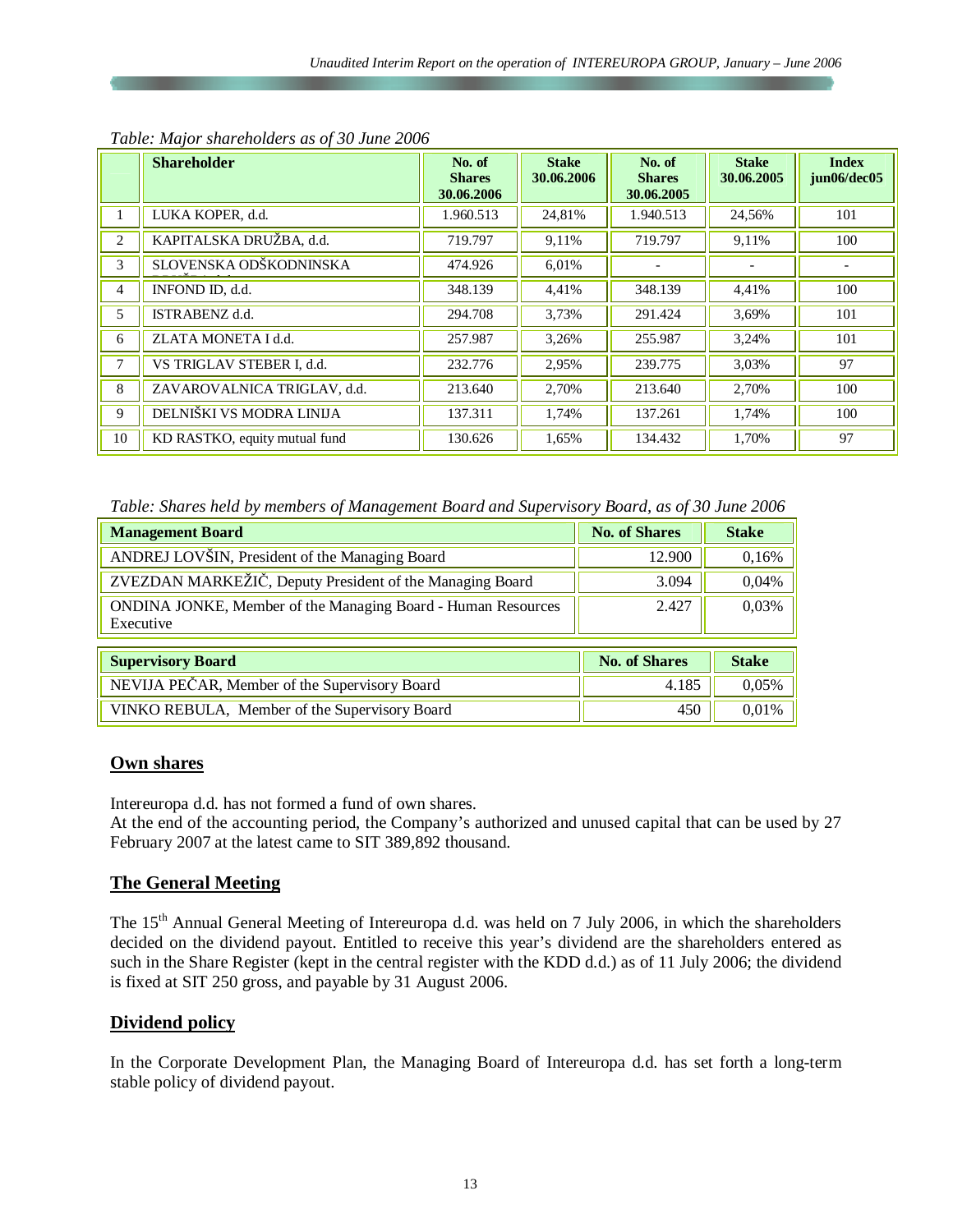# *2. OPERATING PERFORMANCE OF THE COMPANY INTEREUROPA d.d.*

| <b>Item / Index</b>                                 | Jan-Jun<br>2006 | Plan<br>2006 | Jan-Jun<br>2005 | <b>Index</b><br>$2006$ /plan | <b>Index</b><br>2006/2005 |
|-----------------------------------------------------|-----------------|--------------|-----------------|------------------------------|---------------------------|
| Net sales revenue                                   | 14.043          | 13.748       | 13.675          | 102                          | 103                       |
| Continental services                                | 5.252           | 5.320        | 6.013           | 99                           | 87                        |
| Logistical solutions                                | 1.576           | 1.419        | 1.338           | 111                          | 118                       |
| Intercontinental services                           | 6.539           | 6.412        | 5.707           | 102                          | 115                       |
| Other services                                      | 676             | 597          | 617             | 113                          | 110                       |
| EBITDA*                                             | 849             | 786          | 1.145           | 108                          | 74                        |
| Operating result                                    | 282             | 238          | 565             | 118                          | 50                        |
| Net Profit or Loss                                  | 612             | 544          | 1.056           | 112                          | 58                        |
| Net sales revenues per employee /month (in mio SIT) | 2,652           | 2,638        | 2,506           | 101                          | 106                       |
| Added value per employee /zap /month (in mio SIT)   | 0,606           | 0,583        | 0,632           | 104                          | 96                        |

*Tables: Operations of Intereuropa d.d. in January-June 2006, in million SIT* 

*\* EBITDA: Earnings Before Interest, Taxes, Depreciation and Amortisation*

| <b>Item / Index</b>                                         | 30.06.<br>2006 | Plan<br>31.12.2006 | 31.12.<br>2005 | <b>Index</b><br>$2006$ /plan | <b>Index</b><br>2006/2005 |
|-------------------------------------------------------------|----------------|--------------------|----------------|------------------------------|---------------------------|
| Balance Sheet Total*                                        | 50.875         | 49.554             | 50.132         | 103                          | 101                       |
| $Capital*$                                                  | 39.762         | 37.994             | 39.052         | 105                          | 102                       |
| Short-term Assets /Short-term Liabilities                   | 1,10           | 1.03               | 1.09           | 107                          | 101                       |
| Net Returen on Equity (in $%$ - yearly basis) <sup>**</sup> | 3.1%           | 2,8%               | 5.3%           | 112                          | 60                        |

*\* as of the last day of the reporting period \*\* average capital of the report. period*

A similar seasonal element can also be traced in the sales turnover of Intereuropa d.d. Accordingly, the first half-year stands for 48.3% of the annual sales plan, against 51.7% for the second half-year. We apply the sales-dependent dynamic pattern to exclude the seasonal impact on the sales and clearly present the sales trends during the year.

Principal findings on the operations of Intereuropa d.d. in the first half-year (January – June) 2006:

- **Net sales revenues** SIT 14,043 million exceeded the plans by 2% and rose above the first halfyear 2005 by 3%. In the business segments structure, the net sales revenues surpassed the plan in two segments - Logistical Solutions and Intercontinental Services, whereas the Continental services was 1 percentage point below the plan (the products Groupage and Railway services). The share of the sales turnover generated by the Parent Company was 55%, or 2 percentage points lower than in the first half-year 2005. That is in line with the underlying Group's strategy of expansion to foreign markets.
- The **Operating Profit** of SIT 282 million outstripped the plan by 18%, thanks to the surplus sales turnover, while the labour and other costs were slightly above the targets. The greatest variance – amounting to 0.8% of the sales turnover - was recorded in Expenses owing to allowances and write-offs of current assets. The cost of materials and services stand for 77% in the structure of net sales revenues and are in line with the planned structure. The labour cost exceed the plan by 4.8%, however, the variance in the structure of net sales revenues is only 0.4 percentage points. The Operating Profit comes to 50% of the Profit or Loss for the term January-June 2005, which can be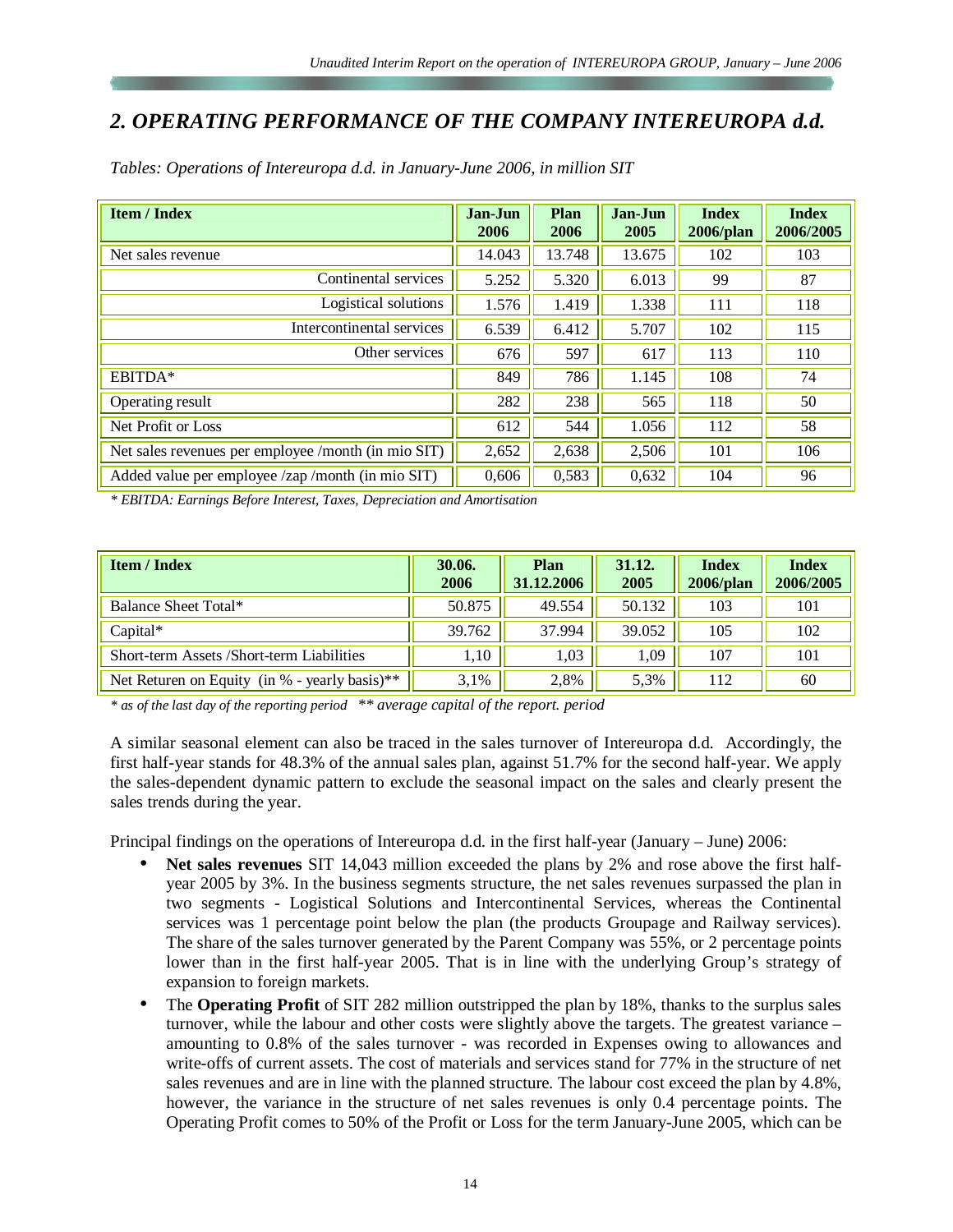attributed to one-off events (sale of real property) in 2005. Taking these events into account, this year's operating result is SIT 167 million higher than the comparable figure of the year ago.

- The **Net Profit/Loss** of SIT 612 million surpassed the first half-year's plan by 12%, as a result of outstripping the Operating Result and Financial Result by SIT 480m and was still 2% below the plan. The Net Profit/Loss was behind the achievement in 2005, however, it is not comparable in view of the one-off events in that year. Taking these events into account, this year's Profit/Loss result before tax is SIT 65 million higher than the comparable figure of the year ago.
- **Net Return On Equity** came to 3.1%, which was one third lower than last year (sale of real property), but exceeded the planned index by 0.3 percentage point.
- **Employee-related indexes** show that we succeeded in improving the sales efficiency over the comparable term last year, and achieved the plan targets. Added value per employee was above the plan, however, below the last year's achievement (mainly due to the a.m. one-off events).
- In the structure of Liabilities, the **share of capital** representing 78%, the **long-term assets to liabilities ratio** at 1.03, and the **current ratio** at 1.10 prove to the financial stability of Intereuropa d.d.

Financial results of Intereuropa d.d. are assessed as successful. In view of the coming re-organization, the prospects in the area of sales and finance are favourable and the Company is expected to accomplish the targets by the year-end.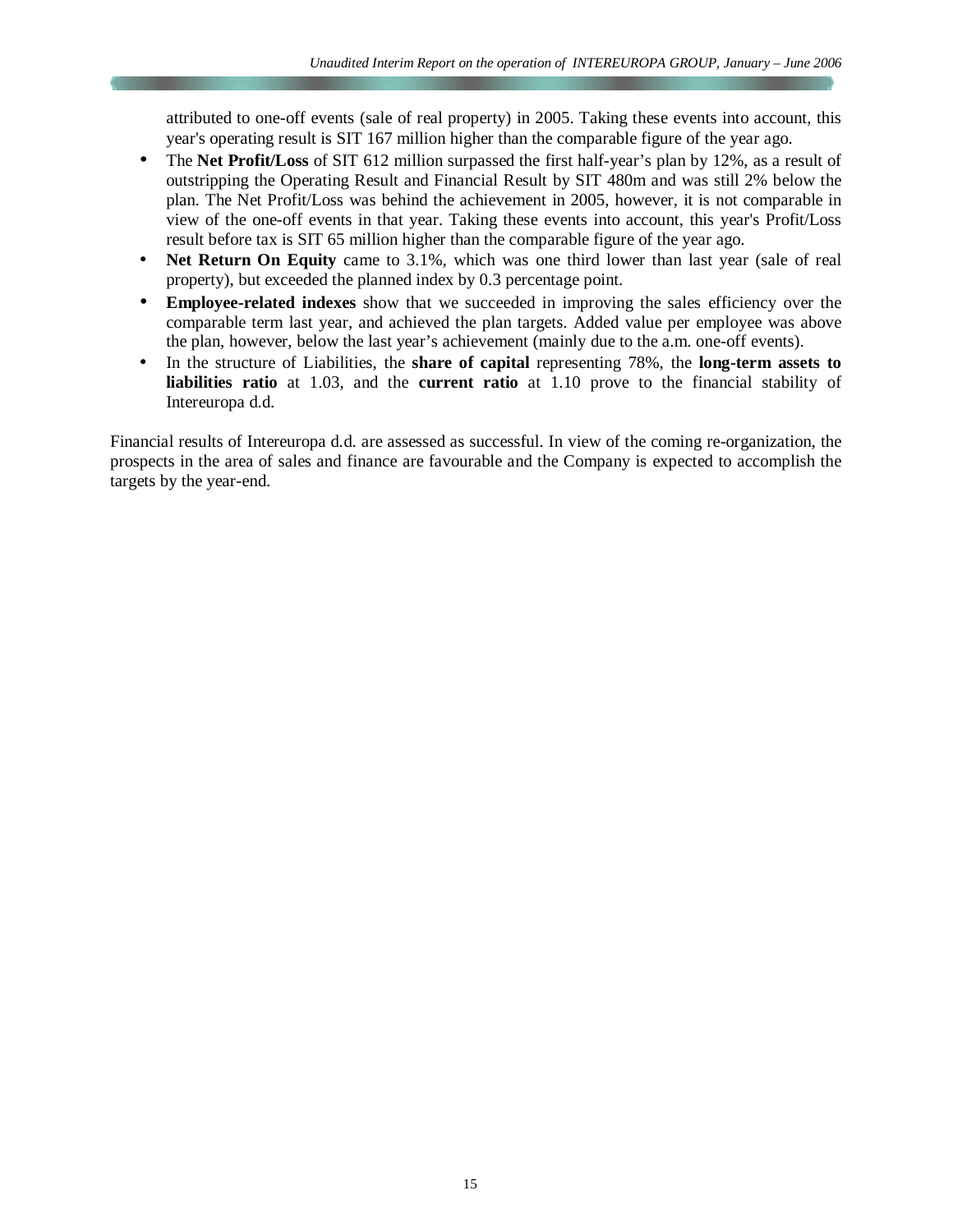# **B. FINANCIAL REPORT**

The financial statements of the Parent Company and the consolidated financial statements for the Group are prepared in accordance with the law and the International Financial Reporting Standards (IFRS).

With effect of 1 January 2006, Intereuropa d.d. migrated from the Slovenian accounting standards (SRS) in the preparation of the corporate financial statements to applying the International Financial Reporting Standards as adopted by the European Union; the financial statements for the Group were first prepared under the IFRS for the year 2005.

The same accounting guidelines were applied in the consolidated financial statements as in those of the Parent Company, as indicated in the Accounting Report for the Intereuropa Group and applicable to the financial year 2005.

In individual financial statements of the Parent Company Intereuropa d.d., we account for the investments in affiliated, associated and jointly controlled companies by the procurement value. Upon the first use of the IFRS, we have revaluated the investments in affiliated and associated companies and in the jointly controlled company (which were under the SRS evaluated according to the equity method) to the procurement value as of 1 January 2003 (elimination of the equity method and exchange differences up to 1 January 2003).

The newly established affiliate, Intereuropa Kosova L.L.C. was included in the consolidated financial statements of the Group for the first time.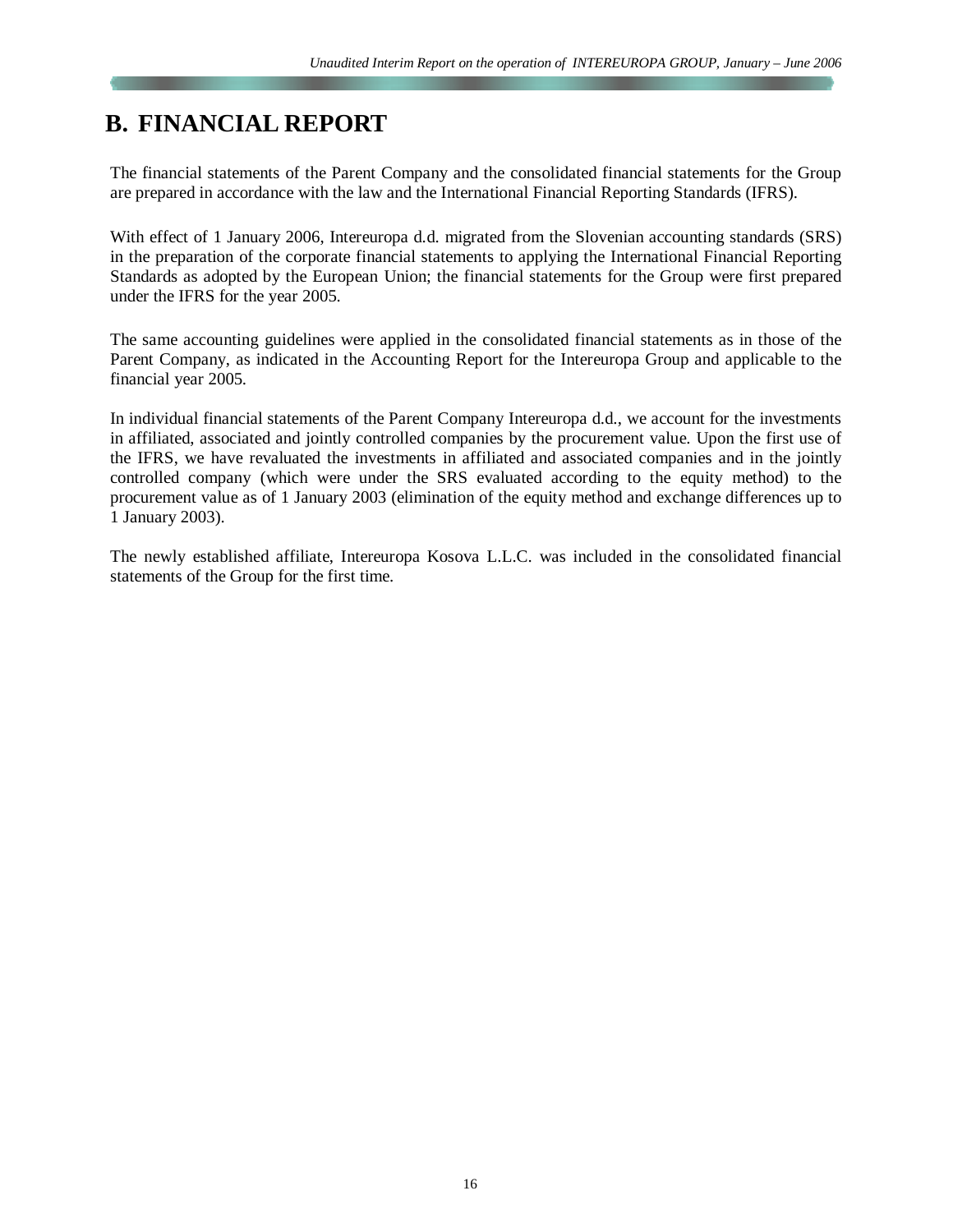#### **NOTES RELATED TO THE COMPARABLE FINANCIAL STATEMENTS ADJUSTED TO THE IFRS**

#### EXPLANATORY NOTE ON THE DIFFERENCES BETWEEN THE SRS AND IFRS IN MATERIAL ITEMS OF THE PROFIT OR LOSS STATEMENT FOR THE GROUP in the first half-year 2005

|                                                                           | <b>SRS</b>     | Re-<br>classification<br>1 of items under | <b>Expla</b><br>nator<br>$\mathbf{v}$ | <b>Adjustments</b> | <b>Expla</b><br>nator | <b>IFRS</b><br>1 half-year | T<br><b>MSRP</b> / |
|---------------------------------------------------------------------------|----------------|-------------------------------------------|---------------------------------------|--------------------|-----------------------|----------------------------|--------------------|
| in 000 SIT                                                                | half-year 2005 | <b>SRS/IFRS</b>                           | <b>Note</b>                           | to IFRS            | v Note                | 2005                       | <b>SRS</b>         |
| <b>1. NET SALES REVENUES</b>                                              | 24,223,527     | $-257,568$                                |                                       |                    |                       | 23,965,959                 | 99                 |
| 2. Other operating revenues                                               | 846,505        | 29,613                                    | 2                                     | $-274.658$         | 4                     | 601.460                    | 71                 |
| 3. Cost of goods, materials and services                                  | 17,397,686     | $-257,568$                                |                                       |                    |                       | 17,140,118                 | 99                 |
| 4. Labour cost                                                            | 4.551.073      |                                           |                                       | $-9.579$           | 5                     | 4.541.494                  | 100                |
| 5. Amortisation and depreciation expenses, write-offs                     | 1,315,183      |                                           |                                       | $-95,238$          | 6                     | 1,219,945                  | 93                 |
| 6. Other operating expenses                                               | 311,929        | 20,236                                    | 3                                     |                    |                       | 332,165                    | 106                |
| 7. PROFIT OR LOSS OF OPERATING ACTIVITIES (1+2-3-4-5-6)                   | 1,494,161      | 9,377                                     |                                       | $-169,841$         |                       | 1,333,697                  | 89                 |
| Financial revenues from shares                                            | 660,706        |                                           |                                       | $-287,461$         | $\overline{7}$        | 373,245                    | 56                 |
| 9. Financial revenues from loans granted and Operating Receivables        | 253,987        |                                           |                                       |                    |                       | 253,987                    | 100                |
| 10. Financial expenses from impairment and write-offs of investments      | 1.230          |                                           |                                       |                    |                       | 1.230                      | 100                |
| 11. FINANCIAL EXPENSES FROM FINANCIAL AND OPERATING<br><b>LIABILITIES</b> | 244,615        |                                           |                                       |                    |                       | 244,615                    | 100                |
| 12. PROFIT OR LOSS FROM ORDINARY ACTIVITIES (7+8+9-10-11)                 | 2,163,009      | 9,377                                     |                                       | $-457.302$         |                       | 1,715,084                  | 79                 |
| 13. Other revenues                                                        | 29.613         | $-29.613$                                 | $\overline{2}$                        |                    |                       | $\Omega$                   |                    |
| 14. Other expenses                                                        | 20,236         | $-20,236$                                 | 3                                     |                    |                       | $\Omega$                   |                    |
| 15. PROFIT OR LOSS FROM EXTRAORDINARY ACTIVITIES (15-16)                  | 9.377          | $-9,377$                                  |                                       | $\bf{0}$           |                       |                            |                    |
| 16. Tax on profit                                                         | 365,769        |                                           |                                       |                    |                       | 365,769                    | 100                |
| 17. Deferred taxes                                                        | $\Omega$       |                                           |                                       | $-134,035$         | 8,9                   | $-134,035$                 |                    |
| 18 a. Net Profit or Loss for Minority Equity Interest                     | 45,882         |                                           |                                       |                    |                       | 45,882                     | 100                |
| 18 b. Net Profit or Loss for Majority Equity Interest (12+15-16-17-18)    | 1,760,735      |                                           |                                       | $-323,267$         |                       | 1,437,468                  | 82                 |
| 18. NET PROFIT OR LOSS FOR THE ACCOUNTING PERIOD (18.a +<br>(18.b)        | 1,806,617      | 0                                         |                                       | $-323,267$         |                       | 1,483,350                  | 82                 |
| Basic Earnings per Share (in SIT)                                         | 222.81         |                                           |                                       |                    |                       | 181.90                     | 82                 |
| <b>Diluted Earnings per Share (in SIT)</b>                                | 222.81         |                                           |                                       |                    |                       | 181.90                     | 82                 |

| <b>Explanatory</b> |                                                                                                                                                                                                                                                                                                                                       |            |
|--------------------|---------------------------------------------------------------------------------------------------------------------------------------------------------------------------------------------------------------------------------------------------------------------------------------------------------------------------------------|------------|
| <b>Note</b>        | <b>Explanatory notes on reclassification of items under IFRS</b>                                                                                                                                                                                                                                                                      | in 000 SIT |
|                    | Adjustment of net sales revenues in terms of recognition of sales revenues<br>according to the level of completion of work as of the Balance Sheet Date under<br>IFRS (according to SRS, the net sales revenues are decreased by the difference<br>between the costs not invoiced as of 31.12. 2004, and the costs not invoiced as of |            |
|                    | $ 30.6.2005 $ . The cost of services are also decreased by the same amount.                                                                                                                                                                                                                                                           | 257,568    |
|                    | Transfer of Extraordinary expenses to Other operating revenues                                                                                                                                                                                                                                                                        | 29,613     |
|                    | 3 Transfer of Extraordinary expenses to Other operating expenses                                                                                                                                                                                                                                                                      | 20,236     |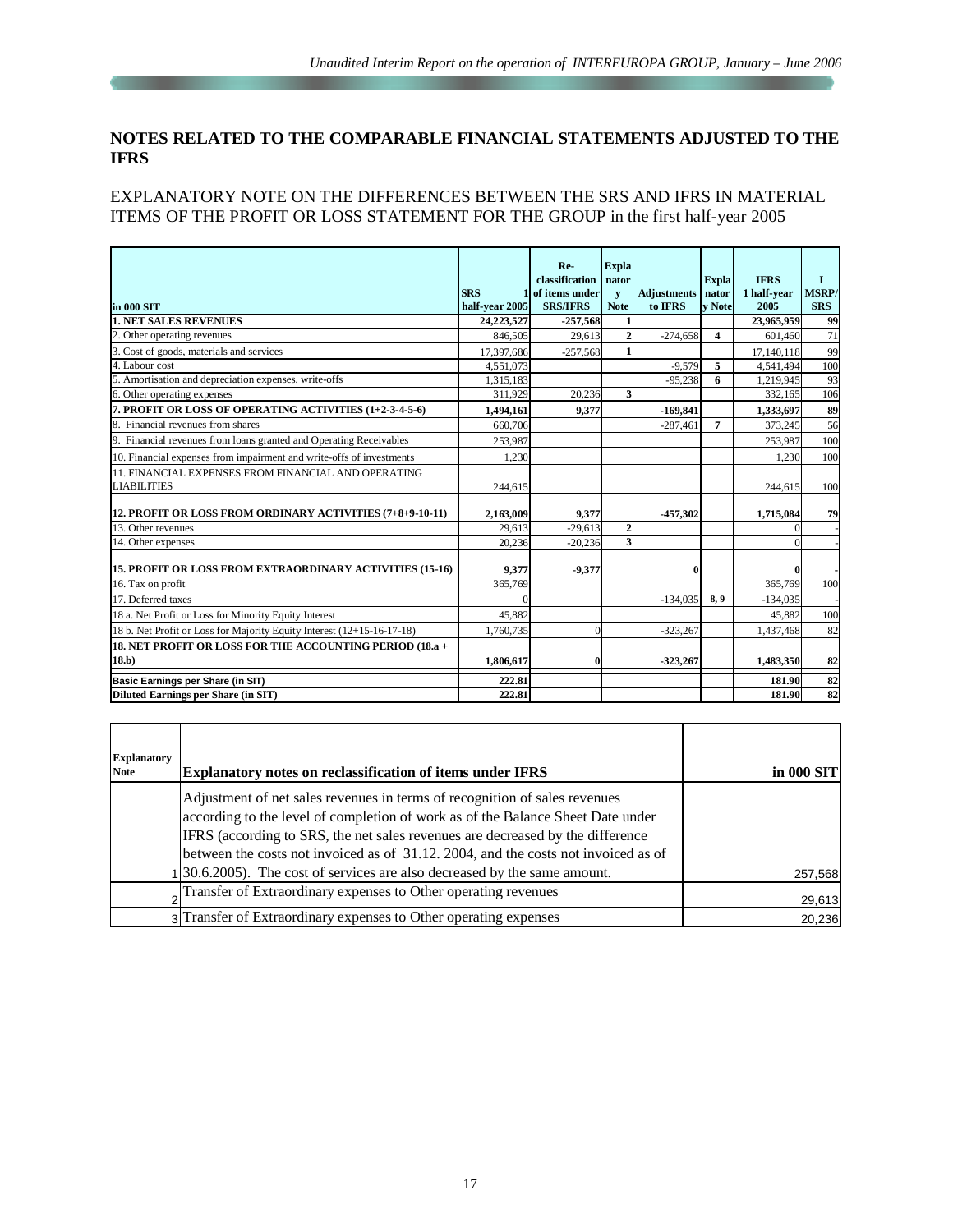| <b>Explanatory</b><br><b>Note</b> | Notes on Adjustments under IFRS with effect on Profit or Loss                                                                                                                                         | in 000 SIT |
|-----------------------------------|-------------------------------------------------------------------------------------------------------------------------------------------------------------------------------------------------------|------------|
|                                   | Decrease in revenues from the reversal of long-term provisions for badwill under<br>SRS (these provisions were already reversed under the IFRS in the Opening balance<br>4 sheet as of $01.01.2005$ ) | $-274,658$ |
|                                   | Decrease in expenses for termination benefits and years-of-service (under IFRS they<br>5 debit the provisions made)                                                                                   | 9,579      |
|                                   | 6 Elimination (Reversal) of the Amortization of goodwill                                                                                                                                              | 95,238     |
|                                   | Decrease in revenues by exchange differences from revaluation of investments in<br>7 affiliates and exchange differences from consolidation                                                           | $-287,461$ |
|                                   | Increase in revenues from Deferred tax assets owing to reversal of provisions for<br>badwil and owing to the revaluation of investments in affiliates to the procurement<br>$8$ value as of 1.1.2003. | 136,419    |
|                                   | Increase in expenses for Deferred tax liabilities owing to paid-out termination<br>9 benefits and years-of-service rewards                                                                            | $-2,384$   |
|                                   | <b>Total effect on Net Profit or Loss</b>                                                                                                                                                             | $-323,267$ |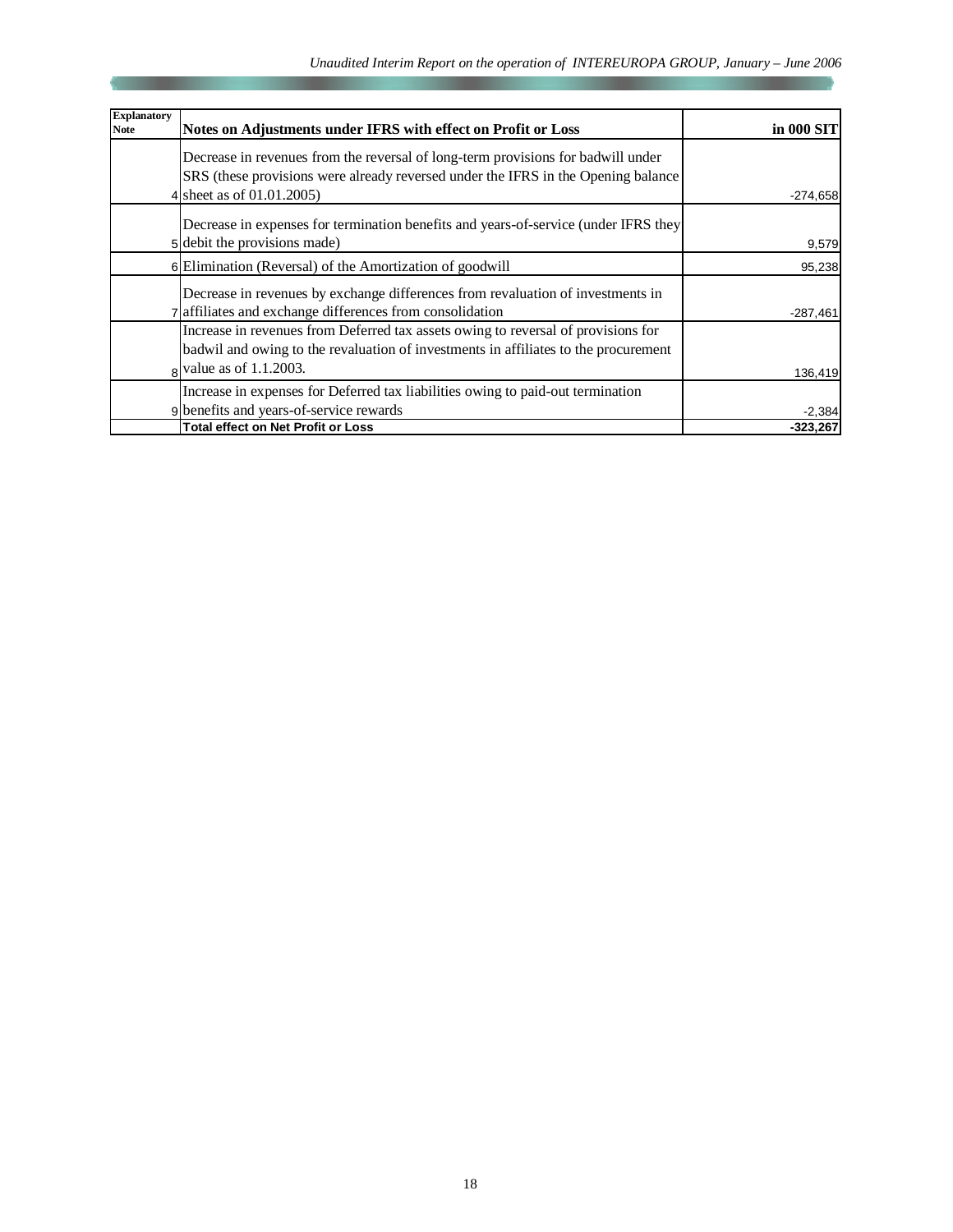# **1. FINANCIAL STATEMENTS of INTEREUROPA GROUP, WITH NOTES**

# **PROFIT & LOSS ACCOUNT OF THE INTEREUROPA GROUP for the period between 1. 1. 2006 and 30. 6. 2006**

|                                                                                                                             | Jan - Mar  | Apr - Jun  | Jan -Jun   | Jan - Jun  | <b>Index</b><br>Apr-Jun/Jan- | <b>Index</b> |
|-----------------------------------------------------------------------------------------------------------------------------|------------|------------|------------|------------|------------------------------|--------------|
| in 000 SIT                                                                                                                  | 2006       | 2006       | 2006       | 2005*      | <b>Mar 06</b>                | 06/05        |
| <b>1. NET SALES REVENUES</b>                                                                                                | 12,545,833 | 12,956,494 | 25.502.327 | 23,965,959 | 103                          | 106          |
| CAPITALISED OWN PRODUCTS AND SERVICES                                                                                       |            |            |            |            |                              |              |
| 3. OTHER OPERATING REVENUES                                                                                                 | 163,668    | 122,971    | 286,639    | 601,460    | 75                           | 48           |
| 4. COST OF GOODS, MATERIAL AND SERVICES                                                                                     | 9,069,299  | 9,239,960  | 18,309,259 | 17,140,118 | 102                          | 107          |
| <b>5. LABOUR COSTS</b>                                                                                                      | 2,200,991  | 2,543,062  | 4,744,053  | 4,541,494  | 116                          | 104          |
| 6. WRITE-OFFS                                                                                                               | 811,607    | 749,352    | 1,560,959  | 1,219,945  | 92                           | 128          |
| a) Depreciation and revaluation operating expenses associated with intangible long-term assets and tangible<br>fixed assets | 635,396    | 647.426    | 1.282.822  | 1.197.472  | 102                          | 107          |
| b) Operating expenses from revaluation of current assets                                                                    | 176.211    | 101.926    | 278,137    | 22,473     | 58                           | 1,238        |
| 7. OTHER OPERATING EXPENSES                                                                                                 | 118,833    | 194,391    | 313,224    | 332,165    | 164                          | 94           |
| 8. OPERATING PROFIT/LOSS (1+2+3-4-5-6-7)                                                                                    | 508,771    | 352,700    | 861,471    | 1,333,697  | 69                           | 65           |
| 9. FINANCIAL REVENUES FROM STAKES                                                                                           | 11.325     | 287,031    | 298,356    | 373,245    | 2,534                        | 80           |
| 10. FINANCIAL REVENUES FROM LOANS GIVEN                                                                                     | 22,512     | 4.664      | 27,176     | 39,986     | 21                           | 68           |
| 11. FINANCIAL REVENUES FROM OPERATING RECEIVABLES                                                                           | 113,496    | 145,067    | 258,563    | 214,001    | 128                          | 121          |
| 12. FINANCIAL EXPENSES FROM IMPAIRMENT AND WRITE OFFS OF FINANCIAL                                                          |            |            |            |            |                              |              |
| <b>INVESTMENTS</b>                                                                                                          |            |            |            | 1,230      | $-100$                       | $\Omega$     |
| 13. FINANCIAL EXPENSES FROM FINANCIAL LIABILITIES                                                                           | 59,804     | 77,837     | 137,641    | 137,274    | 130                          | 100          |
| 14. FINANCIAL EXPENSES FROM OPERATING LIABILITIES                                                                           | 18,750     | 30,887     | 49,637     | 107.341    | 165                          | 46           |
| 15. PROFIT OR LOSS FROM ORDINARY ACTIVITIES (8+9+10+11-12-13-14)                                                            | 577,550    | 680.738    | 1,258,288  | 1,715,084  | 118                          | 73           |
| <b>16. OTHER REVENUES</b>                                                                                                   |            |            |            |            |                              |              |
| 17. OTHER EXPENSES                                                                                                          |            |            |            |            |                              |              |
| 18. PROFIT OR LOSS FROM EXTRAORDINARY ACTIVITIES (16-17)                                                                    |            |            |            |            |                              |              |
| 19. Corporation tax                                                                                                         | 125,837    | 137,894    | 263,731    | 365,769    | 110                          | 72           |
| 20. Deferred tax                                                                                                            | 3,752      | 6,811      | 10,563     | $-134,035$ | 182                          | $-8$         |
| 21.a Net profit or loss of minority shareholders                                                                            | 30,493     | 23,457     | 53.950     | 45.882     | 77                           | 118          |
| 21.b Net profit or loss of the majority shareholder (15+18-19-20-21.a)                                                      | 417,468    | 512,576    | 930,044    | 1,437,468  | 123                          | 65           |
| 21. NET PROFIT OR LOSS FOR THE PERIOD (21.a+21.b)                                                                           | 447.961    | 536,033    | 983.994    | 1,483,350  | 120                          | 66           |
| <b>Basic earnings per share</b>                                                                                             | 52.83      | 64.86      | 117.69     | 181.90     | 122.78                       | 65           |
| Diluted ernings per share                                                                                                   | 52.83      | 64.86      | 117.69     | 181.90     | 122.78                       | 65           |

\* Adjustment according to IFRS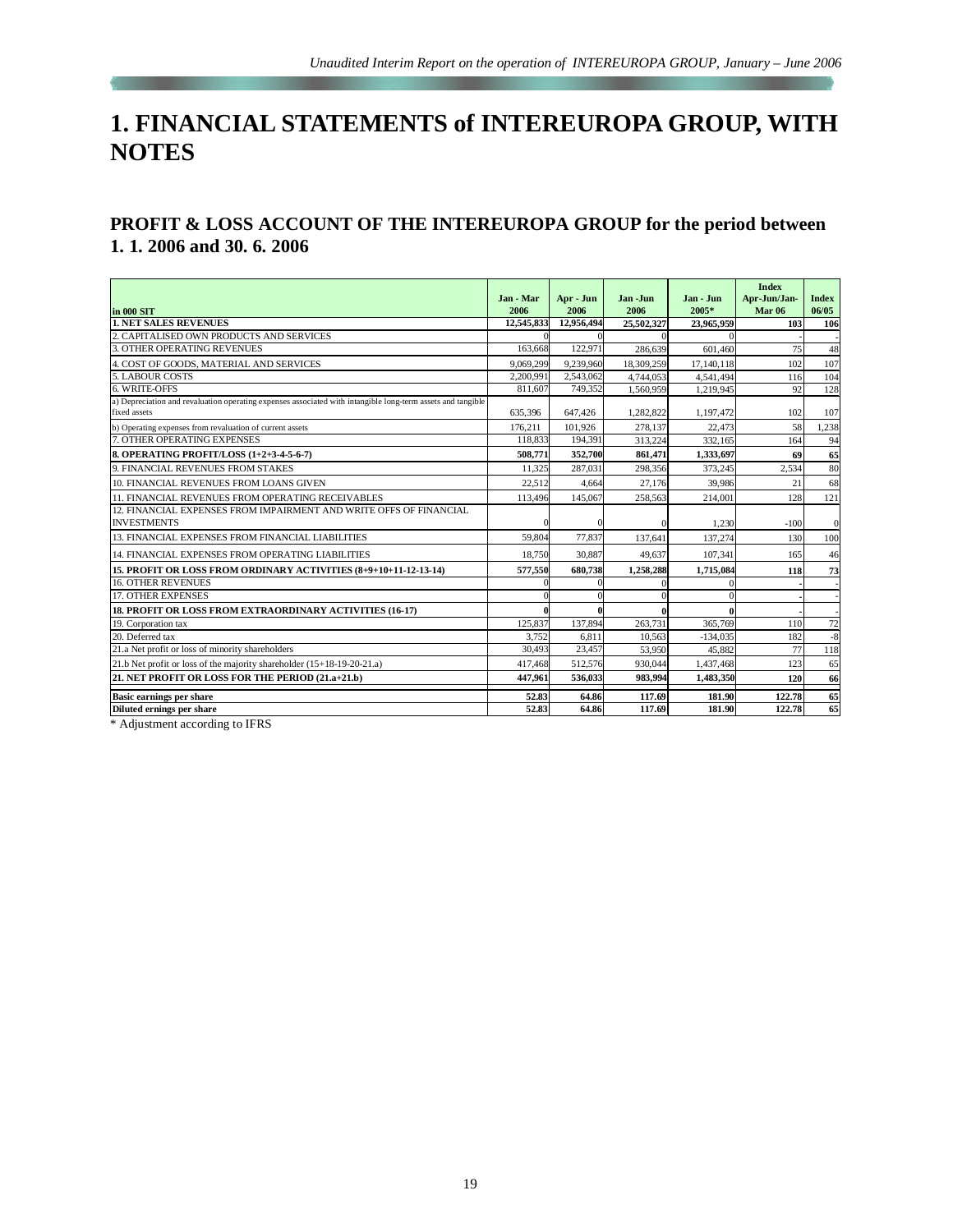# **BALANCE SHEET OF THE INTEREUROPA GROUP as at 30 June 2006**

|                                                                                | 30.6.2006  | 31, 12, 2005         | <b>Index</b>                  |
|--------------------------------------------------------------------------------|------------|----------------------|-------------------------------|
| in 000 SIT                                                                     |            |                      | 06/05                         |
|                                                                                |            |                      |                               |
|                                                                                |            |                      |                               |
| <b>ASSETS</b>                                                                  | 65,445,668 | 63,694,618           | 103                           |
| <b>A. LONG-TERM ASSETS</b>                                                     | 48,855,990 | 48,325,098           | 101                           |
|                                                                                |            |                      |                               |
| I. Intangible assets and long-term deferred items                              | 2,414,812  | 1,814,342            | 133                           |
| II. Tangible fixed assets                                                      | 34,131,025 | 34,328,302           | 99                            |
| III. Investment property                                                       | 3,468,771  | 3,508,037            | 99                            |
| IV. Long-term financial investments                                            | 8,781,385  | 8,647,799            | 102                           |
| V. Long-term operating receivables                                             | 133        | 3,445                |                               |
| VI. Deferred tax assets                                                        | 59.864     | 23,173               | 258                           |
| <b>B. SHORT-TERM ASSETS</b>                                                    | 16,073,464 | 14,931,304           | 108                           |
| I. Assets for sale                                                             | 233,227    | 259,022              | 90                            |
| II. Inventories                                                                | 39.183     | 45,535               | 86                            |
| III. Short-term financial investments                                          | 1,250,106  | 2,135,142            | 59                            |
| IV. Short-term operating receivables                                           | 13,591,382 | 11,632,748           | 117                           |
| V. Cash                                                                        | 959,566    | 858,857              | 112                           |
| <b>C. SHORT-TERM DEFERRED ITEMS</b>                                            | 516,214    | 438,216              | 118                           |
|                                                                                |            |                      |                               |
| <b>LIABILITIES</b>                                                             | 65,445,668 | 63,694,618           | 103                           |
| A. CAPITAL                                                                     | 43,339,122 | 42,190,270           | 103                           |
| I. Called-up capital                                                           | 7,902,413  | 7,902,413            | 100                           |
| II. Capital reserves                                                           | 11,838,861 | 11,838,861           | 100                           |
| III. Reserves from profit                                                      | 2,659,005  | 2,659,005            | 100                           |
| <b>IV.</b> Revaluation surplus                                                 | 4,645,108  | 4,547,614            | 102                           |
| V. Net profit/loss brought forward                                             | 14,178,924 | 11,952,200           | 119                           |
| VI. Net profit or loss for the financial year                                  | 930,044    | 2,215,480            | 42                            |
| VII. Consolidated capital adjustment (revaluation exchange rate differentials) | 429,118    | 312,132              | 137                           |
| VIII. Minority interest                                                        | 755.649    | 762,565              | 99                            |
| <b>B. PROVISIONS AND LONG-TERM ACCRUED ITEMS</b>                               | 751,362    | 761,902              | 99                            |
| <b>C. LONG-TERM LIABILITIES</b>                                                | 8,182,607  | 7,597,214            | 108                           |
| I. Long-term financial liabilities                                             | 6,806,622  | 6,274,456            | 108                           |
| II. Long-term operating liabilities                                            | 4,479      | 30,319               | 15                            |
| III. Deferred tax liability                                                    | 1,371,506  | 1,292,439            | 106                           |
| <b>D. SHORT-TERM LIABILITIES</b>                                               | 13,168,937 | 13,087,680           | 101                           |
| I. Liabilities included in disposal groups                                     | $\Omega$   | $\theta$             |                               |
| II. Short-term financial liabilities                                           | 2,787,819  | 2,165,850            | 129                           |
| III. Short-term operating liabilities<br><b>E. SHORT-TERM ACCRUED ITEMS</b>    | 10,381,118 | 10,921,830<br>57,552 | 95<br>$\overline{\mathbf{6}}$ |

\* data adjusted according to IFRS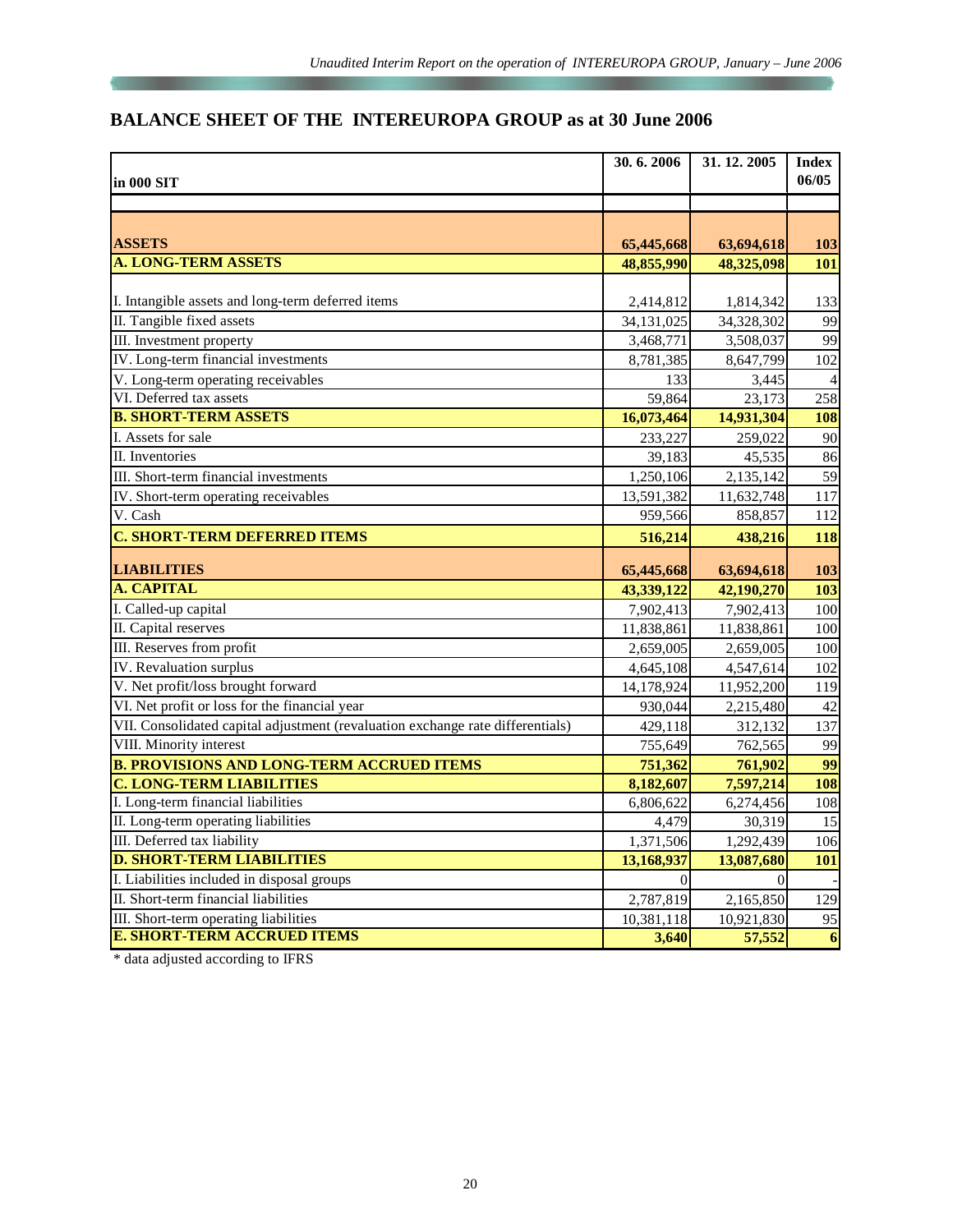# **CASH FLOW STATEMENT OF THE INTEREUROPA GROUP for the period between 1 January and 30 June 2006**

|    | in 1000 SIT                                                                                                                                     |              | Jan - jun 2006 Jan - jun 2005* |
|----|-------------------------------------------------------------------------------------------------------------------------------------------------|--------------|--------------------------------|
| A. | <b>Cash flows from operations</b>                                                                                                               |              |                                |
| a) | <b>Profit and loss account items</b>                                                                                                            | 1,279,390    | 1,715,215                      |
|    | Operating revenues (except revaluation)                                                                                                         | 25,749,274   | 24,079,655                     |
|    | Operating expenses excluding depreciation and long-term provisions (except                                                                      |              |                                |
|    | revaluation)                                                                                                                                    | 23,392,009   | 21,998,671                     |
|    | Corporation tax and other taxes not included in operating expenses<br>b) Changes in working capital (and deferred and accrued items, provisions | 1,077,875    | 365,769                        |
|    |                                                                                                                                                 |              |                                |
|    | and deferred tax assets and liabilities) of operating items in the balance                                                                      |              |                                |
|    | sheet                                                                                                                                           | $-1,788,327$ | $-1,721,851$                   |
|    | Opening less closing operating receivables                                                                                                      | $-2,028,855$ | $-2,227,581$                   |
|    | Opening less closing inventories                                                                                                                | 6,352        | $-669$                         |
|    | Closing less opening operating liabilities                                                                                                      | 234,176      | 506,399                        |
| c) | <b>Surplus inflows from operations</b>                                                                                                          | -508,937     | $-6,636$                       |
| В. | <b>Cash flows from investments</b>                                                                                                              |              |                                |
| a) | Inflows from investments                                                                                                                        | 1,961,030    | 5,129,224                      |
|    | Inflows from received interest                                                                                                                  | 180,765      | 237,106                        |
|    | Inflows from profit shares in others                                                                                                            | 294,083      | 308,387                        |
|    | Inflows from disposal of intangible long-term assets                                                                                            |              |                                |
|    | Inflows from disposal of tangible fixed assets                                                                                                  | 198,283      | 953,666                        |
|    | Inflows from disposal of long-term financial investments                                                                                        | 16,892       | 4,626                          |
|    | Offset decrease in short-term financial investments                                                                                             | 1,271,007    | 3,625,439                      |
| b) | <b>Outflows for investments</b>                                                                                                                 | 2,198,602    | 7,027,513                      |
|    | Acquisition of subsidiaries net of cash acquired                                                                                                |              |                                |
|    | Outflowss for acquisition of intangible long-term assets                                                                                        | 676,658      | 48,301                         |
|    | Outflows for acquisition of tangible fixed assets and investment property                                                                       | 1,130,708    | 3,289,135                      |
|    | Outflowss for acquisition of long-term financial investments                                                                                    | 8,904        | 303,601                        |
|    | Offset increase in short-term financial investments                                                                                             | 382,332      | 3,386,476                      |
| c) | Surplus inflows (outflows) from investments                                                                                                     | $-237,572$   | $-1,898,289$                   |
| C. | Cash flows from financing                                                                                                                       |              |                                |
| a) | Inflows from financing                                                                                                                          | 2,299,620    | 3,021,913                      |
|    | Capital increase                                                                                                                                |              |                                |
|    | Inflows from received long-term and short-term loans                                                                                            | 2,299,620    | 3,021,913                      |
| b) | <b>Outflows for financing</b>                                                                                                                   | 1,436,125    | 1,145,197                      |
|    | Outflows for interest paid                                                                                                                      | 149,650      | 156,458                        |
|    | Outflows for decrease in capital (paid dividends and other profit participations)                                                               | 66,978       |                                |
|    | Outflows for repayment of long-term and short-term loans                                                                                        | 1,219,497    | 988,739                        |
| c) | <b>Surplus inflows (outflows) from financing</b>                                                                                                | 863,495      | 1,876,716                      |
| D. | Net increase/decrease in cash                                                                                                                   | 116,986      | $-28,209$                      |
| Е. | <b>Exchange rate effect</b>                                                                                                                     | $-16,277$    | $-1,639$                       |
| F. | Cash at beginning of period                                                                                                                     | 858,857      | 1,006,586                      |
|    | G. Cash at the end of period $(D+E+F)$                                                                                                          | 959,566      | 976,738                        |

\*data adjusted according to IFRS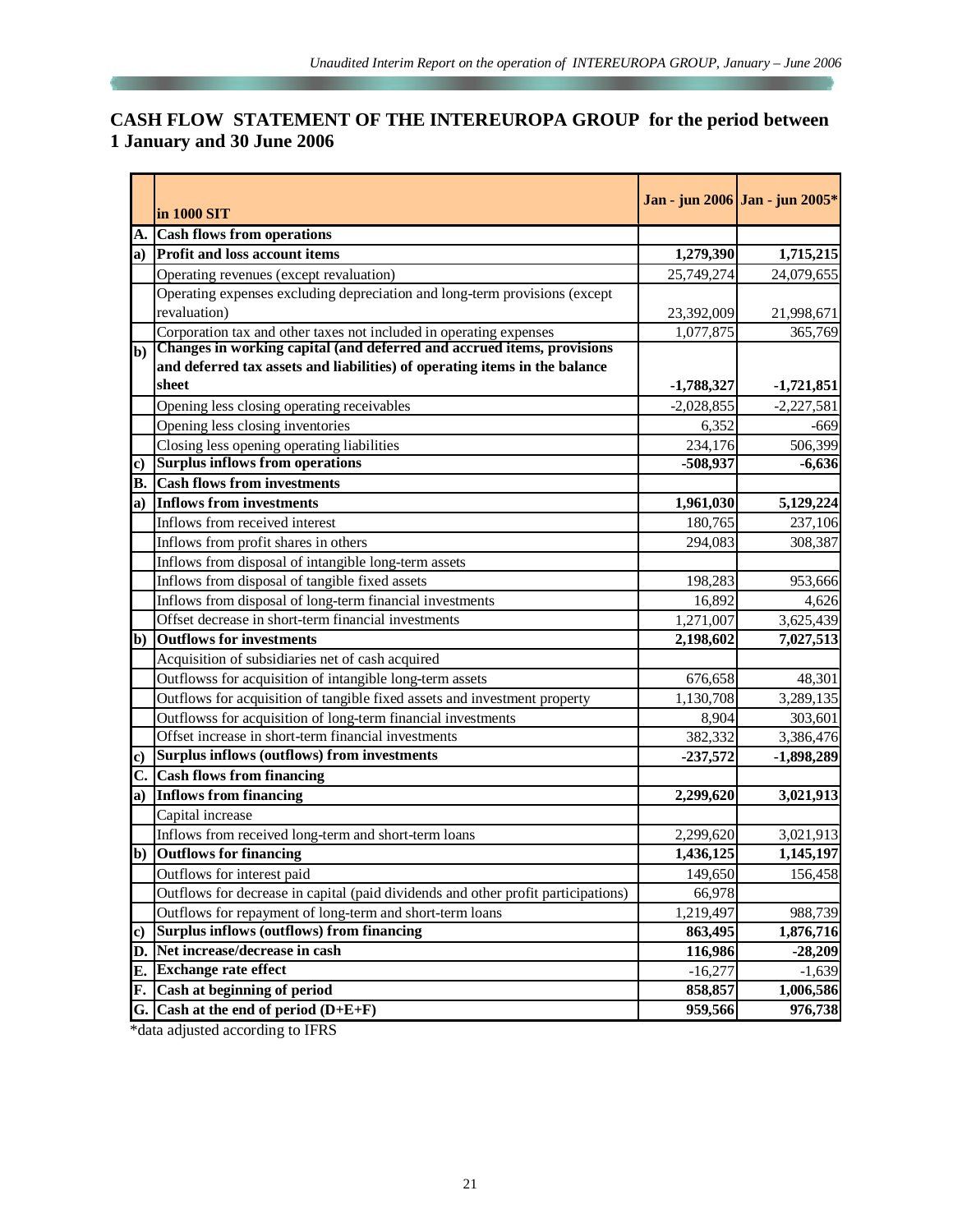# **CAPITAL FLOW STATEMENT OF THE GROUP INTEREUROPA for the period between 1 January and 30 June 2006**

|                                               |                         |                     |                   |                               |                     |                                                                | capital<br>adjustment                           |                      |                                 |
|-----------------------------------------------|-------------------------|---------------------|-------------------|-------------------------------|---------------------|----------------------------------------------------------------|-------------------------------------------------|----------------------|---------------------------------|
| in 000 SIT                                    | <b>Share</b><br>capital | Capital<br>reserves | Legal<br>reserves | <b>Revaluation</b><br>surplus | <b>Retained net</b> | Net profit or<br>loss for the<br>profit or loss financial year | (translation<br>exchange rate<br>differentials) | Minority<br>interest | Total<br>shareholders<br>equity |
| <b>Opening balance</b>                        | 7,902,413               | 11,838,861          | 2,659,005         | 4,547,614                     | 11,952,200          | 2,215,480                                                      | 312,132                                         | 762,565              | 42,190,270                      |
| Entry of net profit or loss for the period    |                         |                     |                   |                               |                     | 930,044                                                        |                                                 | 53,950               | 983,994                         |
| Increase in surplus from revaluation of       |                         |                     |                   |                               |                     |                                                                |                                                 |                      |                                 |
| financial investments                         |                         |                     |                   | 129,883                       |                     |                                                                |                                                 |                      | 129,883                         |
| Increase of deferred tax liabilities credited |                         |                     |                   |                               |                     |                                                                |                                                 |                      |                                 |
| to capital                                    |                         |                     |                   | $-32,389$                     |                     |                                                                |                                                 |                      | $-32,389$                       |
| Translation exchange rate differentials       |                         |                     |                   |                               |                     | $\Omega$                                                       | 116,986                                         | $-1,087$             | 115,899                         |
| Total recognised revenues and expenses in     |                         |                     |                   |                               |                     |                                                                |                                                 |                      |                                 |
| capital for the financial year                |                         |                     |                   | 97,494                        |                     | 930,044                                                        | 116,986                                         | 52,863               | 1,197,387                       |
| Increase from acquisition of new              |                         |                     |                   |                               |                     |                                                                |                                                 |                      |                                 |
| companies                                     |                         |                     |                   |                               |                     |                                                                |                                                 | 3,450                | 3,450                           |
| Other increases of equity capital             |                         |                     |                   |                               |                     |                                                                |                                                 |                      |                                 |
| components                                    |                         |                     |                   |                               | 11,244              |                                                                |                                                 | 3,749                | 14,993                          |
| Other reallocations of capital elements       |                         |                     | $\theta$          |                               | 2,215,480           | $-2,215,480$                                                   |                                                 |                      |                                 |
| Dividend payout                               |                         |                     |                   |                               |                     |                                                                |                                                 | $-66,978$            | $-66,978$                       |
| <b>Closing balance</b>                        | 7,902,413               | 11,838,861          | 2,659,005         | 4,645,108                     | 14,178,924          | 930,044                                                        | 429,118                                         | 755,649              | 43,339,122                      |

## **CAPITAL FLOW STATEMENT OF THE GROUP INTEREUROPA for the period between 1 January and 30 June 2005\***

| in 000 SIT                                               | Share capital | Capital<br>reserves | Legal<br>reserves | <b>Revaluation</b><br>surplus | <b>Retained net</b> | Net profit or<br>loss for the<br>profit or loss financial year | Consolidated<br>capital<br>adjustment<br>(translation<br>exchange rate<br>differentials) | Minority<br>interest | Total<br>shareholders<br>equity |
|----------------------------------------------------------|---------------|---------------------|-------------------|-------------------------------|---------------------|----------------------------------------------------------------|------------------------------------------------------------------------------------------|----------------------|---------------------------------|
|                                                          |               |                     |                   |                               |                     |                                                                |                                                                                          |                      |                                 |
| <b>Opening balance</b>                                   | 7,902,413     | 11,838,861          | 2,659,005         | 5,407,820                     | 11,360,014          | 2,482,924                                                      | 143,190                                                                                  | 752,679              | 42,546,906                      |
| Entry of net profit or loss for the period               |               |                     |                   |                               |                     | 1,437,468                                                      |                                                                                          | 45,882               | 1,483,350                       |
| Increase in surplus from revaluation of financial        |               |                     |                   |                               |                     |                                                                |                                                                                          |                      |                                 |
| investments                                              |               |                     |                   | 17,726                        |                     |                                                                |                                                                                          | $\Omega$             | 17,726                          |
| Increase of deferred tax liabilities credited to capital |               |                     |                   |                               |                     |                                                                |                                                                                          |                      |                                 |
|                                                          |               |                     |                   | $-4,438$                      |                     |                                                                |                                                                                          |                      | -4,438                          |
| Translation exchange rate differentials                  |               |                     |                   |                               |                     |                                                                | 307,562                                                                                  | 6,083                | 313,645                         |
| Total recognised revenues and expenses in capital for    |               |                     |                   |                               |                     |                                                                |                                                                                          |                      |                                 |
| the financial year                                       |               |                     |                   | 13,288                        |                     | 1,437,468                                                      | 307,562                                                                                  | 51,965               | 1,810,283                       |
| Other increases of equity capital components             |               |                     |                   |                               | 56,681              |                                                                |                                                                                          |                      | 56,681                          |
| Other reallocations of capital elements                  |               |                     |                   |                               | 2,482,924           | $-2,482,924$                                                   |                                                                                          |                      |                                 |
| Dividend payout                                          |               |                     |                   |                               |                     |                                                                |                                                                                          | $-36,681$            | $-36,681$                       |
| <b>Closing balance</b>                                   | 7,902,413     | 11,838,861          | 2,659,005         | 5,421,108                     | 13,899,619          | 1,437,468                                                      | 450,752                                                                                  | 767,963              | 44,377,189                      |

\* data adjusted according to IFRS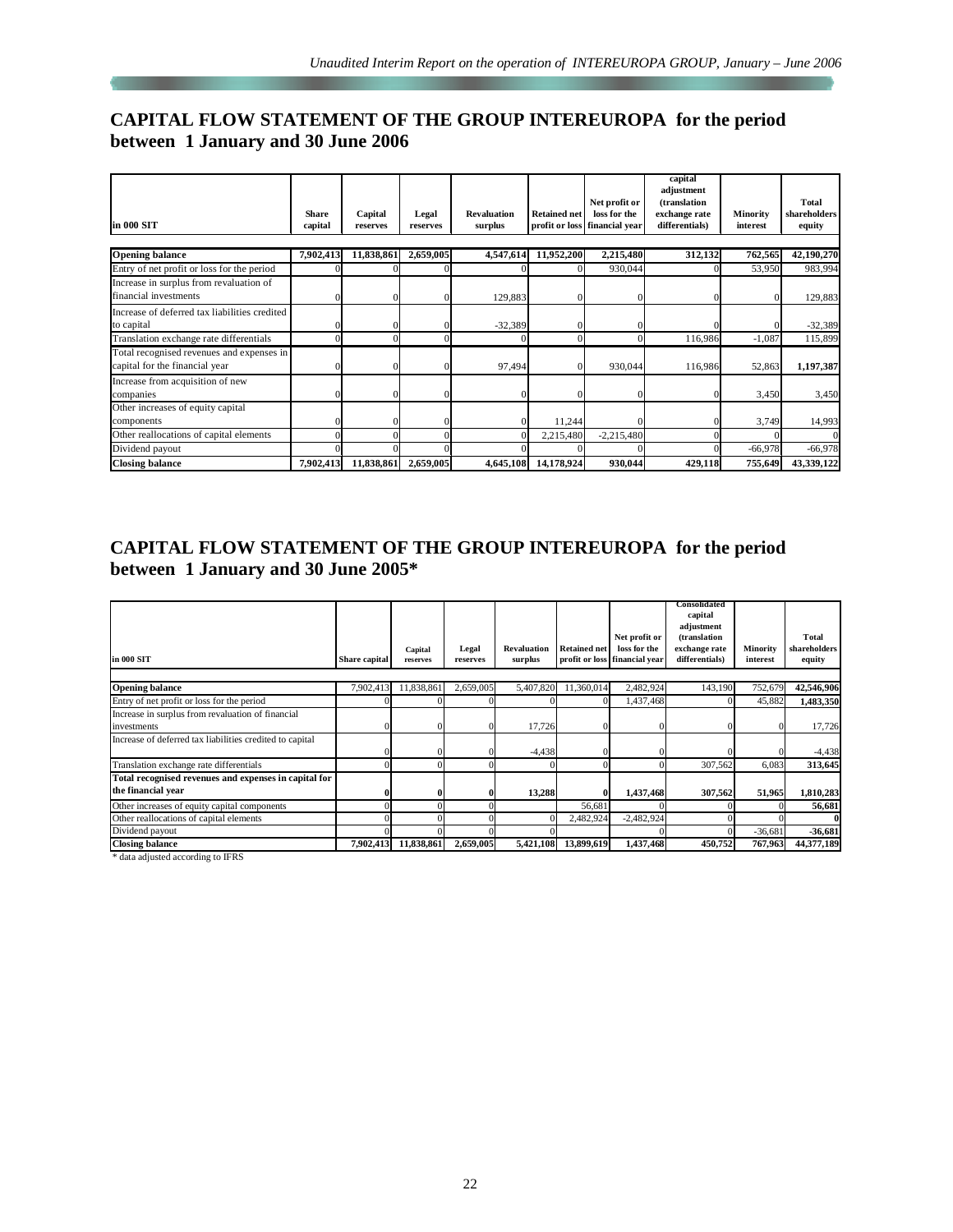# *NOTES TO FINANCIAL STATEMENTS OF THE GROUP*

# **a. NOTES TO THE INCOME STATEMENT**

The **Net Sales Revenues** came to SIT 25,502,327 thousand and were by SIT 1,536,368 thousand above the last year's achievement, and the cost of goods, materials and services were higher by SIT 1,169,141 thousand.

**Other Operating Revenues** amount to SIT 286,639 thousand and comprise:

- Paid receivables for which the allowance was made in preceding years,
- Profit from the sale of tangible fixed assets, and
- Other revenues.

In the item **Depreciation and Write-offs**, the depreciation costs were not essentially changed despite considerable disposals of tangible fixed assets over the last year, thanks to new investments in storage capacities.

Write-offs, and allowance for current assets came to SIT 278,137 thousand. A comparison with the first half-year 2005 is aggravated due to a changed method of presenting the write-offs /-downs (last year, this item was presented in the offset amount between the newly made allowance and the receivables paid which were previously comprised in the allowance, whereas in the current reporting period the receivables paid are presented under Other operating revenues, and the newly made allowance is presented in the item Write-offs/-downs).

**Other operating expenses** amounting to **SIT 313,224 thousand** mainly comprise the expenses for the municipal land contributions.

**The Operating Profit or Loss** SIT 861,471 thousand was lower by SIT 472,226 thousand than last year, which can mainly be attributed to the profit from the disposal of tangible fixed assets, realized last year in the amount of SIT 528,645 thousand.

The **Profit or loss from ordinary activities SIT 1,258,288 thousand** is lower than last year by SIT 456,796 thousand. In the absence of relevant changes in financial operations, this decrease can primarily be attributed to the profits from the disposal of tangible fixed assets in the comparable term.

Taking into account the tax on corporate profit, the Intereuropa Group generated the **Net Profit** of **SIT 983,994 thousand** in the first half-year 2006.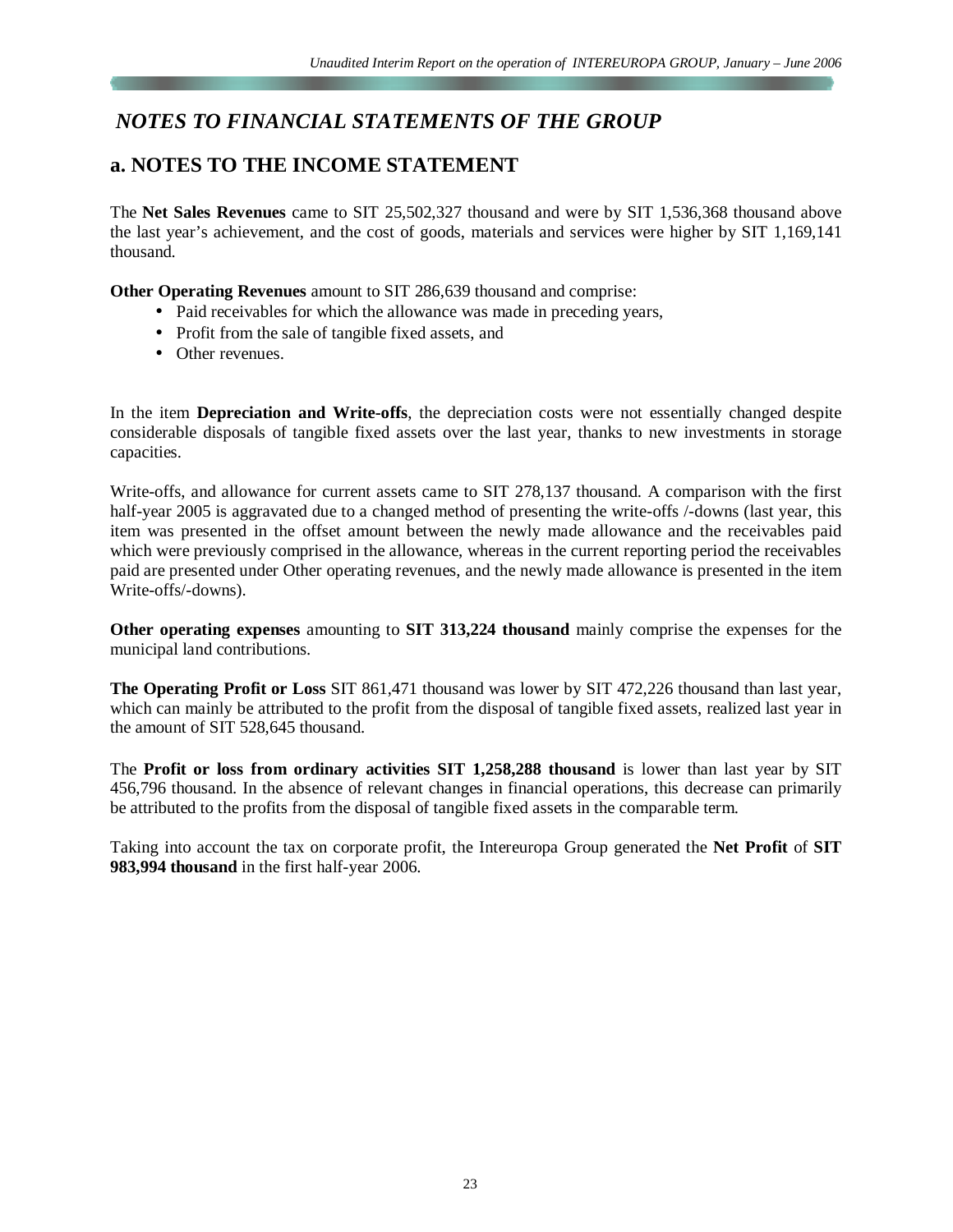## **b. Notes to the BALANCE SHEET**

# **ASSETS**

#### **LONG-TERM ASSETS**

Long-term assets stand for 75% of all the assets and were higher by SIT 530,892 thousand primarily thanks to new investments in both the intangible and tangible fixed assets.

#### **SHORT-TERM ASSETS**

In Short-Term Assets, there was a decrease in short-term financial investments (attributable to decrease in deposits and investment in bonds) and an increase in the short-term trade receivables (mainly receivables due from buyers).

#### **SHORT-TERM DEFERRED COSTS AND ACCRUED REVENUES**

As of 30 June 2006, the Deferred costs and accrued revenues were presented in the amount of SIT 516,214 thousand. They mainly stand for short-term accrued revenues in the amount of direct costs incurred, which are expected to be covered.

# **LIABILITIES**

#### **CAPITAL**

| in 000 SIT                       | 30.6.2006  | $\mathbf{v} \mathbf{0}$ | 31, 12, 2005 | $V\%$ | 06/05      |
|----------------------------------|------------|-------------------------|--------------|-------|------------|
| <b>A. CAPITAL</b>                | 43,339,122 | 100%                    | 42,190,270   | 100%  | <b>103</b> |
| I. Majority equity interest      | 42,583,473 | 98%                     | 41,427,705   | 98%   | 103        |
| $\prod$ Minority equity interest | 755,649    | $2\%$                   | 762,565      | 2%    | 99         |

The changes in the items of Capital (Equity) are presented in the Notes to the Statement of Changes in Equity.

#### **PROVISIONS & LONG-TERM ACCRUED COSTS AND DEFERRED REVENUES**

The Provisions and Long-term Accrued Costs and Deferred Revenues amount to SIT 751,362 thousand and represent the provisions for pensions and similar obligations.

#### **LONG-TERM LIABILITIES**

As of the Balance Sheet Date, the long-term financial liabilities are stated at SIT 6,806,622 thousand. They mainly relate to the long-term loans taken from banks.

Deferred tax liabilities SIT 1,371,506 thousand arise from the revaluation of financial investments by the Parent Company to the fair value.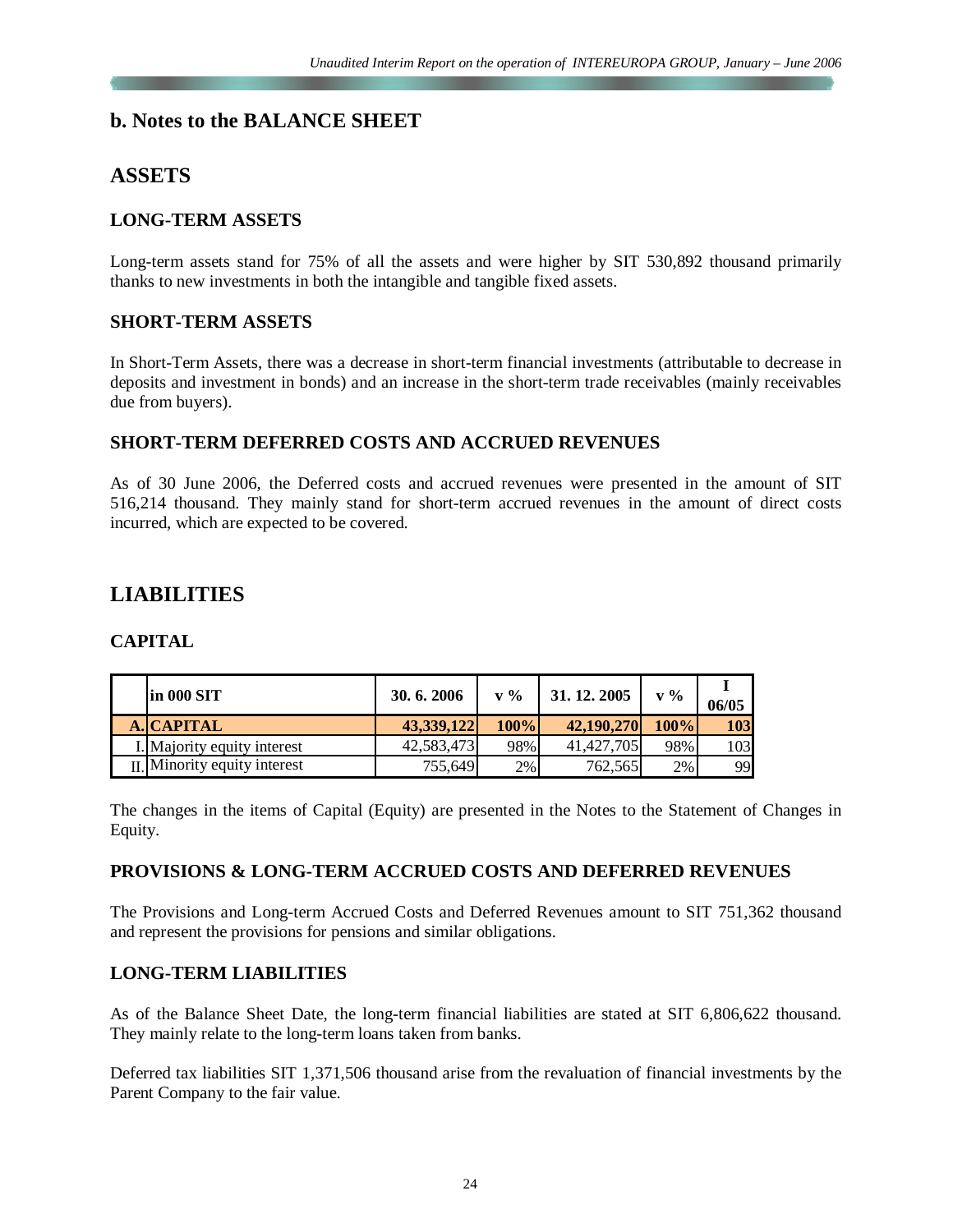#### **SHORT-TERM LIABILITIES**

**Short-term financial liabilities** amounting to SIT 2,787,819 thousand consist of short-term credit facilities hired from domestic banks to maintain the current liquidity.

The **Short-term operating liabilities** amount to SIT 10,381,118 thousand and fell by 5 % below the comparable Balance Sheet Date a year ago.

## **c. Notes to THE CASH FLOW STATEMENT**

The Net Cash used in operating activities came to SIT 508,937 thousand. Such amount of Net Cash resulted from the increased operating receivables and decreased operating liabilities, incl. the payment of liabilities for the corporate tax on profit.

In investing activities, the cash used exceeded by SIT 237,572 thousand the cash receipts due to the impact of investing in intangible fixed assets and tangible fixed assets.

Net cash used in operating and investing activities covered the financing activity by a net cash amount of SIT 863,495 thousand.

The cash and cash equivalent at the end of accounting period was SIT 959,566 thousand, and resulted from the Net Cash Flow in the reporting period and the Cash and cash equivalent at the beginning of the period.

## **d. Notes to the STATEMENT OF CHANGES IN EQUITY**

#### **In the first half-year 2006, the Group's equity:**

#### **- increased as a result of:**

- Net profit/loss in the amount of SIT 983,994 thousand, held by the majority and minority equity interest in the reporting period,
- Increase in the Retained Net Profit from the preceding year, by the change in the Net Profit of the Group members amounting to SIT 14,993 thousand,
- Offset Increase in the surplus from revaluation from fin. investments, amounting to SIT 97,494 thousand,
- Increase in the consolidation exchange differences from translation, amounting to SIT 115,899 thousand, and
- Increase in the minority equity interest amounting to SIT 3,450 thousand, resulting from the establishing of a new affiliate.

#### **- decreased due to**

Dividends/ participation in profit payout to Minority equity interest – amounting to SIT 66,978 thousand.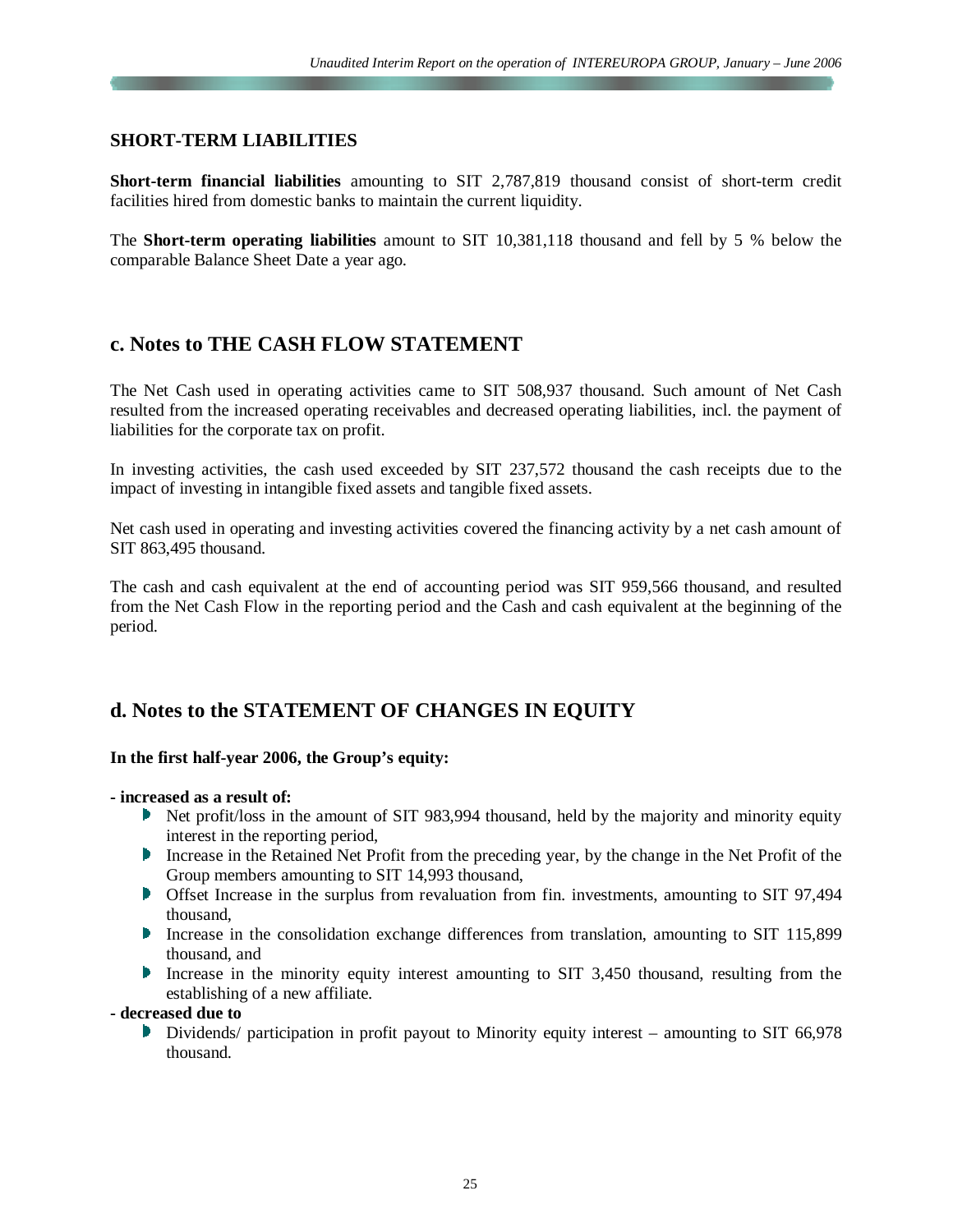#### **In the first half-year 2005, the Group's equity (figures conforming to the IFRS):**

#### **- increased as a result of:**

- Net profit/loss in the amount of SIT 1,483,350 thousand, held by the majority and minority equity interest in the reporting period,
- Offset Increase in the surplus from revaluation from fin. investments, valued at SIT 13,288 thousand,
- **Increase in the Retained Net Profit from the preceding year, by the appertaining net profits of** associated companies, amounting to 56,681 thousand,
- Increase in the consolidation exchange differences from translation, amounting to SIT 313,645 thousand;

#### **- decreased due to**

Dividends/ participation in profit payout to Minority equity interest – amounting to SIT 36,681 thousand.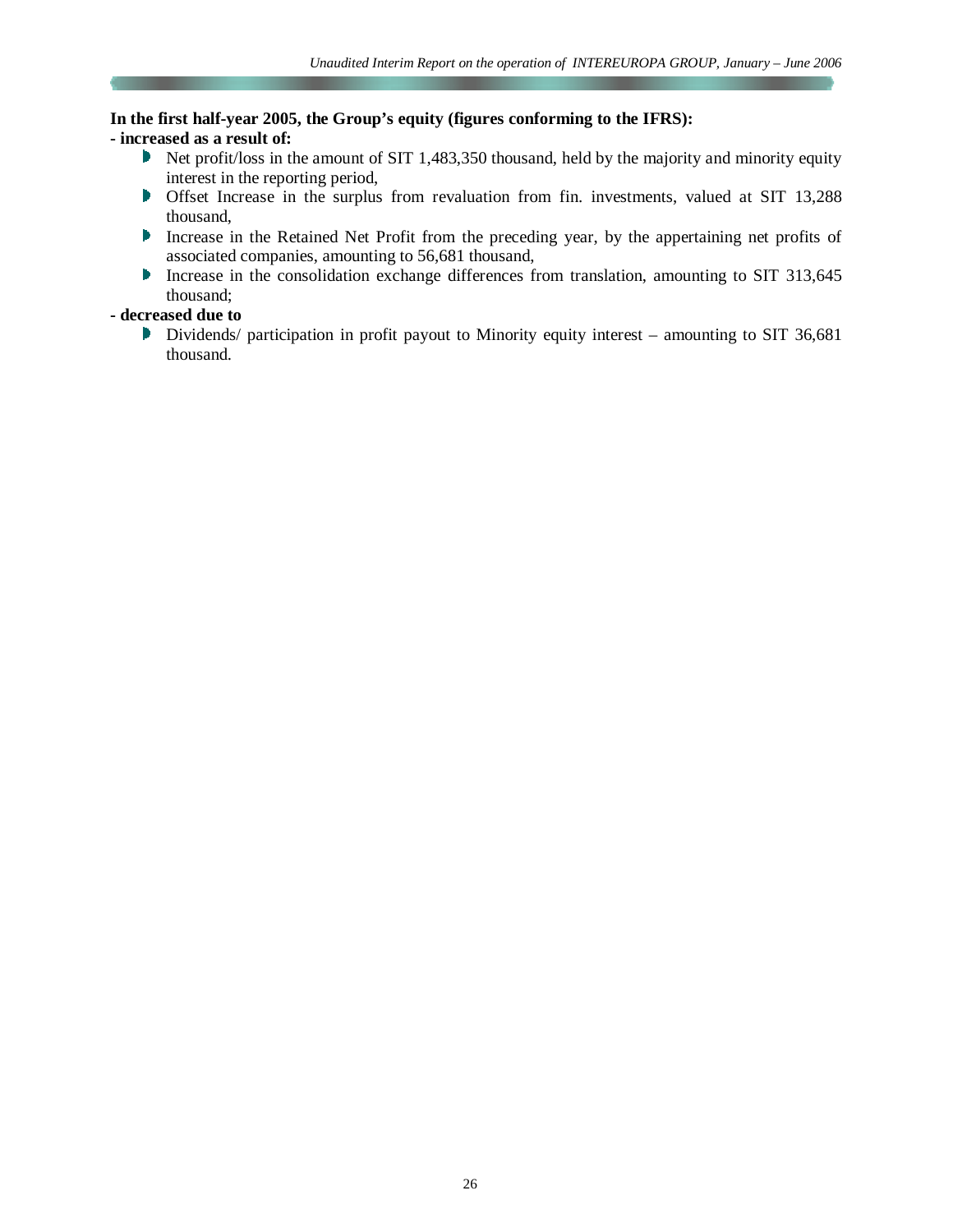# **2. FINANCIAL STATEMENTS OF THE PARENT COMPANY INTEREUROPA d.d., with NOTES**

Comparable information under the IFRS is presented for the same period in 2005; accordingly, the transition to the IFRS is 1 January 2005. The differences resulting from the adjustment of items in the Opening Balance Sheet as of the conversion date were recognised in the Retained Net Profit/Loss (retained profit), or another item of Equity.

# *NOTES RELATED TO CONVERSION TO IFRS*

#### **IFRS-Adjustment of Capital in the Opening Balance Sheet of the parent company Intereuropa d.d. as of 1 January 2005**

| rent<br>No: | Curlin 000 SIT                                                                                                                                                                                                                                                                  | SRS 1.1.2005 | <b>Adjustment</b> to<br>IFRS, in the<br><b>Opening Balance</b><br>Sheet as of 1 Jan. | <b>IFRS</b><br>1.1.2005 | $\bf{I}$<br><b>IFRS/S</b><br>RS |
|-------------|---------------------------------------------------------------------------------------------------------------------------------------------------------------------------------------------------------------------------------------------------------------------------------|--------------|--------------------------------------------------------------------------------------|-------------------------|---------------------------------|
|             | Share capital                                                                                                                                                                                                                                                                   | 7,902,413    |                                                                                      | 7,902,413               | 100                             |
|             | Capital reserves                                                                                                                                                                                                                                                                | 2,148,636    | 9,690,225                                                                            | 11,838,861              | 551                             |
|             | Transfer from the item General equity revaluation                                                                                                                                                                                                                               |              | 9,690,225                                                                            |                         |                                 |
|             | <b>3 Revenue reserves</b>                                                                                                                                                                                                                                                       | 2,659,005    |                                                                                      | 2,659,005               | 100                             |
|             | 4 Surplus from Revaluation                                                                                                                                                                                                                                                      | 1,011,235    | 4,396,558                                                                            | 5,407,793               | 535                             |
| a.          | Revaluation of long-term fin. investments in securities allocated as Financial<br>Assets available for sale, to the fair value, taking into account the deferred tax<br>liabilities                                                                                             |              | 5,407,793                                                                            | 5,407,793               |                                 |
| b.          | Decrease owing to revaluation of investments in associated companies to the<br>procurement value as of 1.1.2003 (elimination of the equity method up to<br>1.1.2003                                                                                                             |              | $-1,263$                                                                             | $-1,263$                |                                 |
| c.          | Decrease owing to revaluation of investments in affiliated companies to the<br>procurement value as of 1.1.2003 (elimination of the equity method up to<br>1.1.2003) - for the year 2004 when the effect of revaluation increased the<br>specific equity revaluation adjustment |              | $-1,009,972$                                                                         |                         |                                 |
|             | 5 General equity revaluation adjustment                                                                                                                                                                                                                                         | 9,690,225    | $-9,690,225$                                                                         |                         |                                 |
|             | Decrease owing to transfer to Capital Reserves                                                                                                                                                                                                                                  |              | $-9,690,225$                                                                         |                         |                                 |
|             | 6 The Retained net profit or loss (incl. the net profit or loss for 2004)                                                                                                                                                                                                       | 12,039,561   | 279,485                                                                              | 12,319,046              | 102                             |
| a.          | Reversal of long-term provisions for badwill, decreased by Deferred tax<br>liabilities                                                                                                                                                                                          |              | 928,099                                                                              |                         |                                 |
| b.          | Decrease owing to long-term provisions for termination pay and years-of-<br>service rewards, taking into account the formation of Deferred Tax Assets                                                                                                                           |              | $-209,218$                                                                           |                         |                                 |
| c.          | Decrease by exchange differences owing to revaluation of investments in<br>affiliates to the procurement value as of 1.1.2003, taking into account the<br>formation of deferred tax assets                                                                                      |              | $-116,700$                                                                           |                         |                                 |
| d.          | Decrease owing to revaluation of investments in affiliated companies to<br>the procurement value as of 1.1.2003 (elimination of the equity method up<br>to 1.1.2003), taking into account the impairment of investment in affiliate                                             |              | $-322,696$                                                                           |                         |                                 |
|             | <b>TOTAL</b>                                                                                                                                                                                                                                                                    | 35,451,075   | 4,676,043                                                                            | 40,127,118              | 113                             |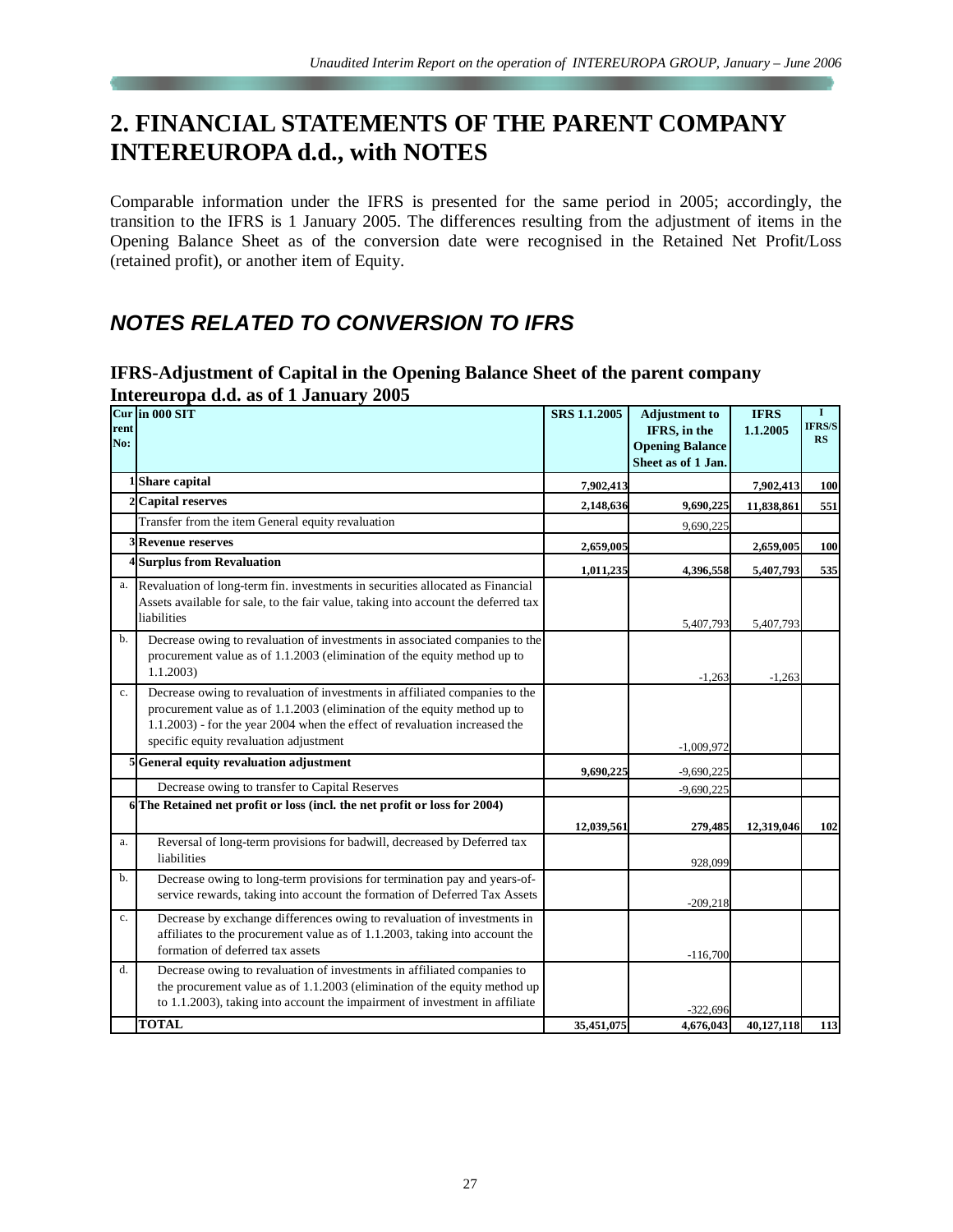# *NOTES RELATED TO THE ADJUSTMENT OF THE COMPARABLE FINANCIAL STATEMENTS*

#### **a) IFRS-ADJUSTMENT OF CAPITAL IN THE COMPARABLE BALANCE SHEET OF THE PARENT COMPANY INTEREUROPA d.d. as of 31.12.2005**

|            | Curr in 000 SIT                                                                                                                                                                                                                                                                      | SRS 31.12.05 | <b>Adjustment</b> to | <b>IFRS</b> | $\mathbf I$         |
|------------|--------------------------------------------------------------------------------------------------------------------------------------------------------------------------------------------------------------------------------------------------------------------------------------|--------------|----------------------|-------------|---------------------|
| ent<br>No: |                                                                                                                                                                                                                                                                                      |              | <b>IFRS</b>          | 31.12.2005  | <b>IFRS/S</b><br>RS |
|            | <b>Share capital</b>                                                                                                                                                                                                                                                                 | 7,902,413    |                      | 7,902,413   | 100                 |
| 2          | <b>Capital reserves</b>                                                                                                                                                                                                                                                              | 2,148,636    | 9,690,225            | 11,838,861  | 551                 |
|            | Transfer from the item General equity revaluation adjustment                                                                                                                                                                                                                         |              | 9,690,225            |             |                     |
|            | <b>Revenue reserves</b>                                                                                                                                                                                                                                                              | 2,659,005    |                      | 2,659,005   | 100                 |
|            | 4 Surplus from Revaluation                                                                                                                                                                                                                                                           | 1,892,862    | 2,652,888            | 4,545,750   | 240                 |
| a.         | Revaluation of long-term fin. investments in securities allocated as<br>Financial Assets Available for Sale, to the fair value, taking into account<br>the deferred tax liabilities                                                                                                  |              | 4,545,750            |             |                     |
| b.         | Decrease owing to revaluation of investments in associated companies<br>to the procurement value as of 1.1.2003 (elimination of the equity<br>method up to 1.1.2003)                                                                                                                 |              | $-91,816$            |             |                     |
| c.         | Decrease owing to revaluation of investments in affiliated companies<br>to the procurement value as of 1.1.2003 (elimination of the equity<br>method up to 1.1.2003) - for the years 2004 and 2005, when the effect<br>of revaluation was increasing the specific equity revaluation |              | $-1,801,046$         |             |                     |
| 5          | General equity revaluation adjustment                                                                                                                                                                                                                                                | 9,690,225    | $-9,690,225$         |             |                     |
|            | Decrease owing to transfer to Capital Reserves                                                                                                                                                                                                                                       |              | $-9,690,225$         |             |                     |
|            | 6 Retained net profit or loss from previous periods                                                                                                                                                                                                                                  | 10,084,970   | 279,485              | 10,364,455  | 103                 |
| a.         | Reversal of long-term provisions for badwill, decreased by Deferred tax<br>liabilities                                                                                                                                                                                               |              | 928,099              |             |                     |
| b.         | Decrease owing to long-term provisions for termination pay and years-of-<br>service rewards, taking into account the formation of Deferred Tax Assets                                                                                                                                |              | $-209,218$           |             |                     |
| c.         | Decrease by exchange differences owing to revaluation of investments in<br>affiliates to the procurement value as of 1.1.2003, taking into account the<br>formation of deferred tax assets                                                                                           |              | $-116,700$           |             |                     |
| d          | Decrease owing to revaluation of investments in affiliated companies to<br>the procurement value as of 1.1.2003 (elimination of the equity method up<br>to 1.1.2003), taking into account the impairment of investment in affiliate                                                  |              | $-322,696$           |             |                     |
|            | 7 Net profit of financial year                                                                                                                                                                                                                                                       | 2,472,823    | $-731,455$           | 1,741,368   | 70                  |
| a.         | Decrease from Reversal of revenues owing to badwill under SRS,<br>incl. decrease in Deferred tax liabilities                                                                                                                                                                         |              | $-928,099$           |             |                     |
| b.         | Increase owing to transfer of expenses for termination pay and years-of-<br>service rewards under SRS to the debit of provisions made under IFRS,<br>taking into account the decrease in Deferred Tax Assets                                                                         |              | 9,205                |             |                     |
| c.         | Decrease by exchange differences in 2005 owing to revaluation of<br>investments in affiliates to the procurement value as of 1.1.2003, taking<br>into account the formation of deferred tax assets                                                                                   |              | $-142,217$           |             |                     |
| d.         | Decrease in financial expenses owing to Impairment under SRS of assets<br>available for sale                                                                                                                                                                                         |              | 326                  |             |                     |
| e.         | Increase by appertaining losses incurred by affiliates in 2005 owing to the<br>elimination of the equity method (revaluation of investments in affiliates to<br>the procurement value as of $1.1.2003$ )                                                                             |              | 329,330              |             |                     |
|            | <b>TOTAL</b>                                                                                                                                                                                                                                                                         | 36,850,934   | 2,200,918            | 39,051,852  | 106                 |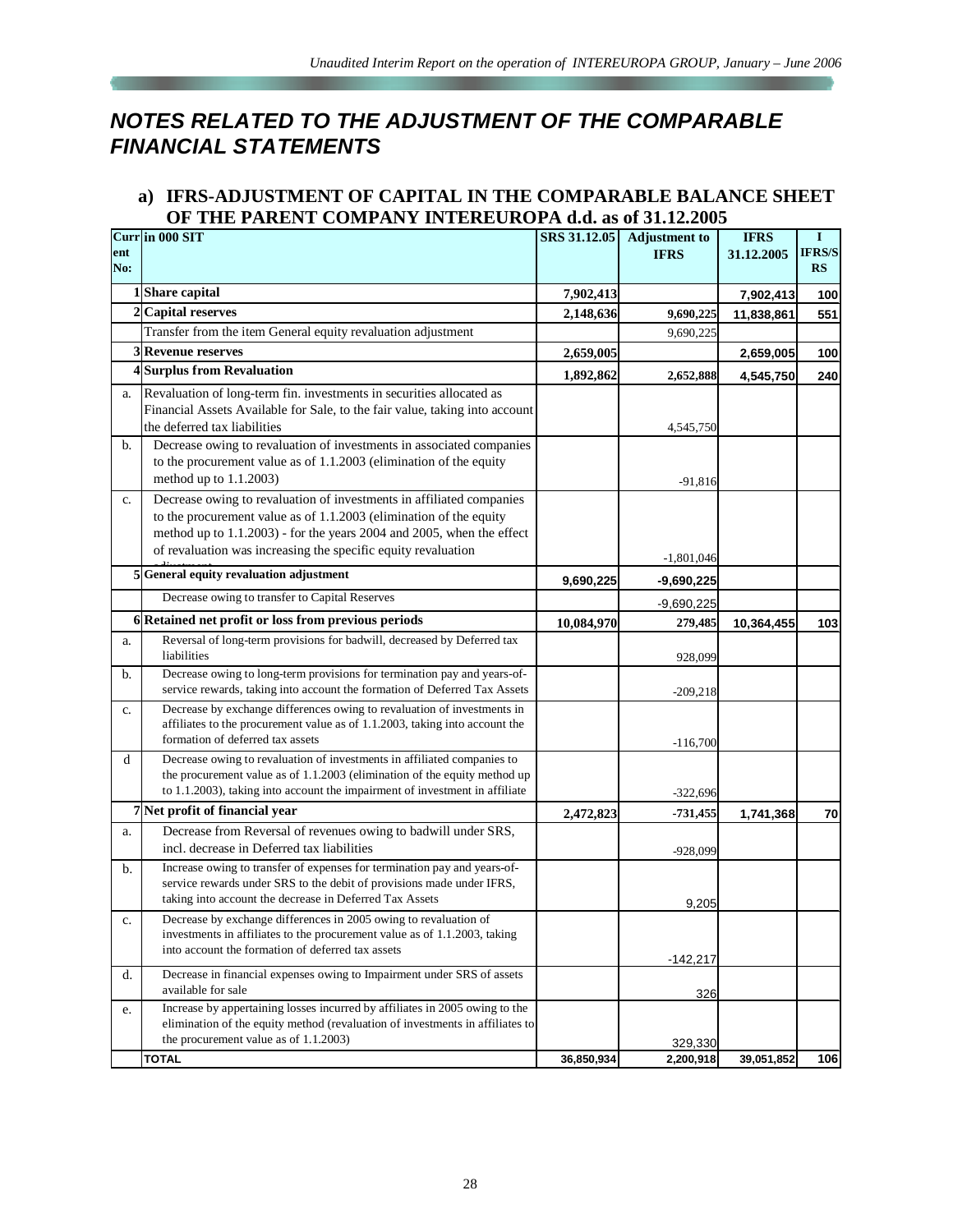# **b) EXPLANATORY NOTE ON THE DIFFERENCES BETWEEN THE SRS AND IFRS IN MATERIAL ITEMS OF THE PROFIT OR LOSS STATEMENT FOR INTEREUROPA d.d., in the first half-year 2005**

|                                                          |             | -Re           | $\mathbf{Expl}$         |                |                         |             |                  |
|----------------------------------------------------------|-------------|---------------|-------------------------|----------------|-------------------------|-------------|------------------|
|                                                          | <b>SRS</b>  | classificatio |                         | anat   Adjustm | <b>Expla</b>            | <b>IFRS</b> | L                |
|                                                          | 1 half-year | n of items    | ory                     | ents to        | nator                   | 1 half-year | <b>MSRP/</b>     |
| in 000 SIT                                               | 2005        | under         | <b>Note</b>             | <b>IFRS</b>    | <b>v</b> Note           | 2005        | <b>SRS</b>       |
| <b>1. NET SALES REVENUES</b>                             | 13,924,279  | $-249,325$    | 11                      |                |                         | 13,674,954  | 98               |
| 2. Other operating revenues                              | 792,579     | 17,848        | $\overline{2}$          | $-263,934$     | $\overline{\mathbf{4}}$ | 546,493     | 69               |
| 3. Cost of goods, materials and services                 | 10,868,083  | $-249,325$    |                         |                |                         | 10,618,758  | 98               |
| 4. Labour cost                                           | 2,307,722   |               |                         | $-5,372$       | 5                       | 2,302,350   | 100              |
| 5. Amortisation and depreciation expenses, write-offs    | 595,050     |               |                         |                |                         | 595,050     | 100              |
| 6. Other operating expenses                              | 129,466     | 10,795        | $\overline{\mathbf{3}}$ |                |                         | 140,261     | 108              |
| 7. PROFIT OR LOSS OF OPERATING ACTIVITIES                |             |               |                         |                |                         |             |                  |
| $(1+2-3-4-5-6)$                                          | 816,537     | 7,053         |                         | $-258,562$     |                         | 565,028     | 69               |
| 8. Financial revenues from shares                        | 869,047     |               |                         | $-281,742$     | 6                       | 587,305     | 68               |
| 9. Financial revenues from loans granted and Operating   |             |               |                         |                |                         |             |                  |
| Receivables                                              | 140,947     |               |                         |                |                         | 140,947     | 100              |
| 10. Financial expenses from impairment and write-offs of |             |               |                         |                |                         |             |                  |
| investments                                              | 35,602      |               |                         | $-35,602$      | 7                       |             | $\boldsymbol{0}$ |
| 11. FINANCIAL EXPENSES FROM FINANCIAL AND                |             |               |                         |                |                         |             |                  |
| <b>OPERATING LIABILITIES</b>                             | 146,417     |               |                         |                |                         | 146,417     | 100              |
| <b>12. PROFIT OR LOSS FROM ORDINARY</b>                  |             |               |                         |                |                         |             |                  |
| <b>ACTIVITIES</b> (7+8+9-10-11)                          | 1,644,512   | 7,053         |                         | $-504,702$     |                         | 1,146,863   | 70               |
| 13. Other revenues                                       | 17,848      | $-17,848$     | $\overline{2}$          |                |                         |             |                  |
| 14. Other expenses                                       | 10,795      | $-10,795$     | 3 <sup>l</sup>          |                |                         |             |                  |
| <b>15. PROFIT OR LOSS FROM EXTRAORDINARY</b>             |             |               |                         |                |                         |             |                  |
| <b>ACTIVITIES (13-14)</b>                                | 7,053       | $-7,053$      |                         | $\bf{0}$       |                         |             |                  |
| 16. Tax on profit                                        | 226,174     |               |                         |                |                         | 226,174     | 100              |
| 17. Deferred taxes                                       | $\Omega$    |               |                         | $-135,076$     | 8,9                     | $-135,076$  |                  |
| <b>18. NET PROFIT OR LOSS FROM THE</b>                   |             |               |                         |                |                         |             |                  |
| ACCOUNTING PERIOD (12+15-16-17)                          | 1,425,391   | $\bf{0}$      |                         | $-369,626$     |                         | 1,055,765   | 74               |
| <b>Basic Earnings per Share (in SIT)</b>                 | 180.37      |               |                         |                |                         | 133.60      | 74               |
| <b>Diluted Earnings per Share (in SIT)</b>               | 180.37      |               |                         |                |                         | 133.60      | 74               |

| <b>Explanatory</b><br><b>Note</b> | <b>Explanatory notes on reclassification of items under IFRS</b>                                                                                                                                                                                                                                                                      | in 000 SIT |
|-----------------------------------|---------------------------------------------------------------------------------------------------------------------------------------------------------------------------------------------------------------------------------------------------------------------------------------------------------------------------------------|------------|
|                                   | Adjustment of net sales revenues in terms of recognition of sales revenues according<br>to the level of completion of work as of the Balance Sheet Date under IFRS<br>(according to SRS, the net sales revenues are decreased by the difference between<br>the costs not invoiced as of 31.12. 2004, and the costs not invoiced as of |            |
|                                   | [30.6.2005]. The cost of services are also decreased by the same amount                                                                                                                                                                                                                                                               | 249,325    |
|                                   | Transfer of Extraordinary expenses to Other operating revenues                                                                                                                                                                                                                                                                        | 17,848     |
|                                   | 3 Transfer of Extraordinary expenses to Other operating expenses                                                                                                                                                                                                                                                                      | 10,795     |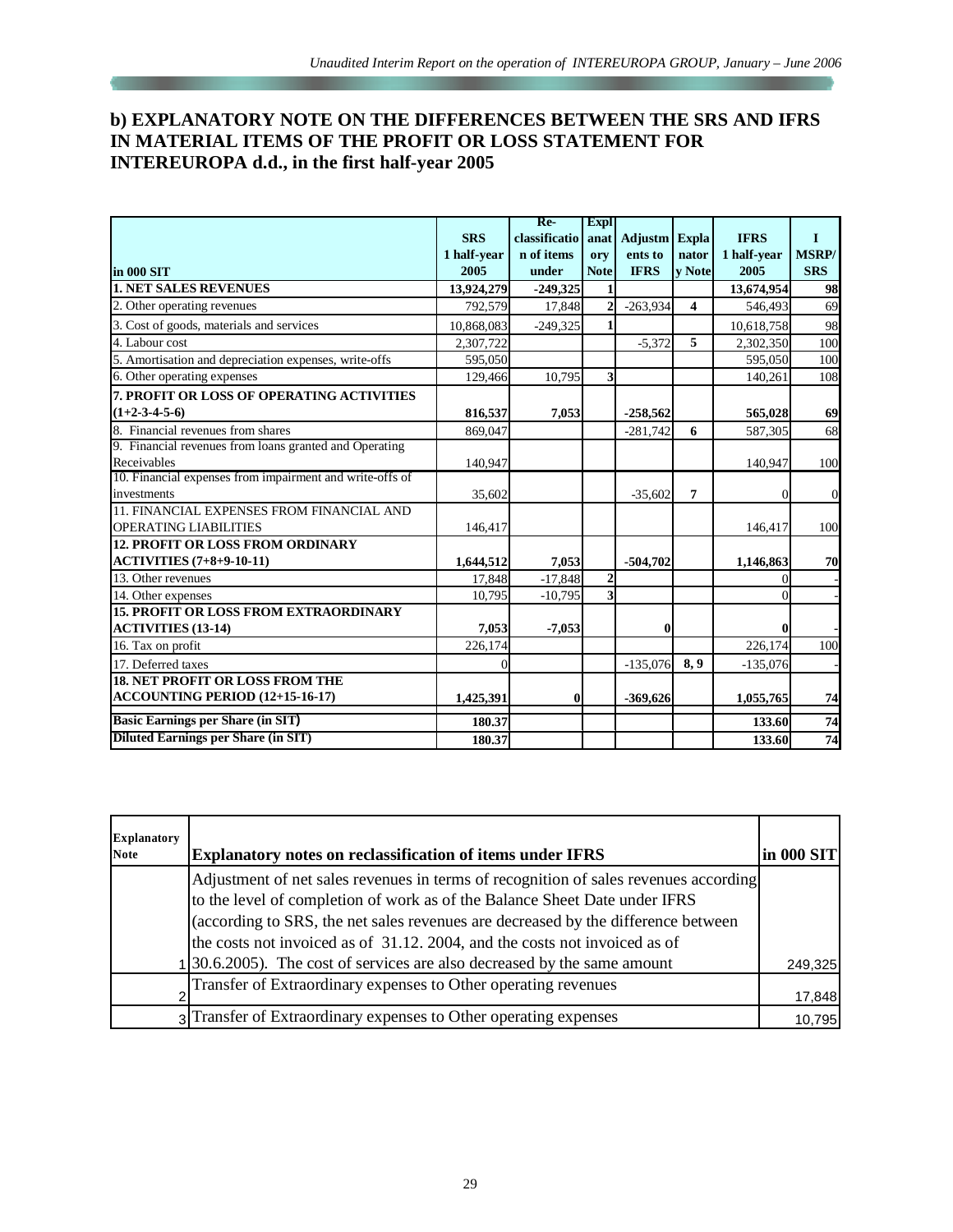| <b>Explanatory</b> |                                                                                     |            |
|--------------------|-------------------------------------------------------------------------------------|------------|
| Note               | Notes on Adjustments under IFRS with effect on Profit or Loss                       | in 000 SIT |
|                    | Decrease in revenues from the reversal of long-term provisions for badwill under    |            |
|                    | SRS (these provisions were already reversed under the IFRS in the Opening balance   |            |
|                    | 4 sheet as of 01.01.2005)                                                           | $-263,934$ |
|                    | Decrease in expenses for termination benefits and years-of-service (under IFRS they |            |
|                    | 5 debit the provisions made)                                                        | 5,372      |
|                    | Decrease in revenues by exchange differences from revaluation of investments in     |            |
|                    | $\delta$ affiliates to the procurement value as of 1.1.2003                         | $-281,742$ |
|                    | Decrease in expenses by the appertaining losses incurred by affiliated companies    |            |
|                    | according to equity method                                                          | 35,602     |
|                    | Increase in revenues from Deferred tax assets owing to reversal of provisions for   |            |
|                    | badwil and owing to the revaluation of investments in affiliates to the procurement |            |
|                    | $8$ value as of 1.1.2003                                                            | 136,419    |
|                    | Increase in expenses for Deferred tax liabilities owing to paid-out termination     |            |
|                    | 9 benefits and years-of-service rewards                                             | $-1,343$   |
|                    | <b>Total effect on Net Profit or Loss</b>                                           | $-369,626$ |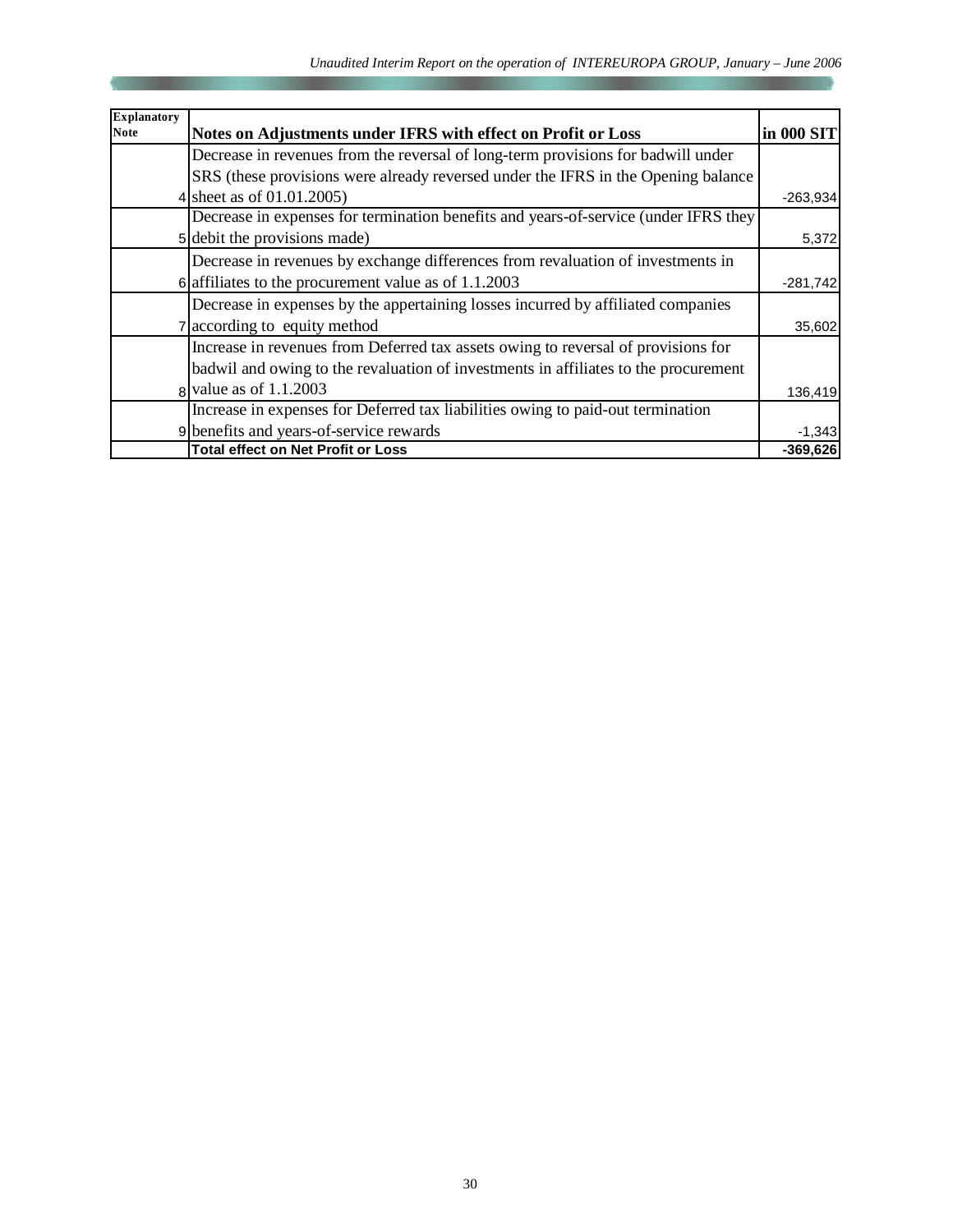# **FINANCIAL STATEMENTS OF THE PARENT COMPANY INTEREUROPA d.d.**

**PROFIT & LOSS ACCOUNT OF INTEREUROPA d.d. for the period between 1. 1. 2006 and 30. 6. 2006** 

| in 000 SIT                                                                                                                  | Jan - mar<br>2006 | Apr - jun<br>2006 | Jan - jun<br>2006 | Jan - jun<br>2005* | Apr-<br>Jun/Jan-<br><b>Mar 06</b> | <b>Index</b><br>06/05 |
|-----------------------------------------------------------------------------------------------------------------------------|-------------------|-------------------|-------------------|--------------------|-----------------------------------|-----------------------|
| <b>1. NET SALES REVENUES</b>                                                                                                | 6,727,762         | 7,315,667         | 14,043,429        | 13,674,954         | 109                               | 103                   |
| OTHER OPERATING REVENUES                                                                                                    | 115,168           | 70,305            | 185,473           | 546,493            | 61                                | 34                    |
| 3. COST OF GOODS, MATERIAL AND SERVICES                                                                                     | 5,147,984         | 5,624,685         | 10,772,669        | 10,618,758         | 109                               | 101                   |
| <b>4. LABOUR COSTS</b>                                                                                                      | 1,094,584         | 1,266,793         | 2,361,377         | 2,302,350          | 116                               | 103                   |
| 5. WRITE-OFFS                                                                                                               | 351,581           | 328,654           | 680,235           | 595,050            | 93                                | 114                   |
| a) Depreciation and revaluation operating expenses associated with intangible<br>long-term assets and tangible fixed assets | 283,575           | 283,446           | 567,021           | 579,603            | 100                               | 98                    |
| b) Operating expenses from revaluation of current assets                                                                    | 68,007            | 45,207            | 113,214           | 15,447             | 66                                | 733                   |
| <b>6. OTHER OPERATING EXPENSES</b>                                                                                          | 33,316            | 99,244            | 132,560           | 140,261            | 298                               | 95                    |
| 7. OPERATING PROFIT/LOSS (1+2-3-4-5-6)                                                                                      | 215,464           | 66,597            | 282,061           | 565,028            | 31                                | 50                    |
| <b>8. FINANCIAL REVENUES FROM STAKES</b>                                                                                    | 117,936           | 279,346           | 397.282           | 587,305            | 237                               | 68                    |
| 9. FINANCIAL REVENUES FROM LOANS GIVEN                                                                                      | 29,737            | 14,346            | 44,083            | 62,204             | 48                                | 71                    |
| 10. FINANCIAL REVENUES FROM OPERATING RECEIVABLES                                                                           | 46,779            | 58,348            | 105,127           | 78,743             | 125                               | 134                   |
| 11. FINANCIAL EXPENSES FROM IMPAIRMENT AND WRITE                                                                            |                   |                   |                   |                    |                                   |                       |
| OFFS OF FINANCIAL INVESTMENTS                                                                                               |                   |                   | $\theta$          |                    |                                   |                       |
| 12. FINANCIAL EXPENSES FROM FINANCIAL LIABILITIES                                                                           | 27,864            | 30,591            | 58,455            | 82,955             | $\overline{110}$                  | 70                    |
| 13. FINANCIAL EXPENSES FROM OPERATING LIABILITIES                                                                           | 2,984             | 4.922             | 7,906             | 63,462             | 165                               | 12                    |
| <b>14. PROFIT OR LOSS FROM ORDINARY ACTIVITIES</b>                                                                          |                   |                   |                   |                    |                                   |                       |
| $(7+8+9+10-11-12-13)$                                                                                                       | 379,068           | 383,124           | 762,192           | 1,146,863          | 101                               | 66                    |
| <b>15. OTHER REVENUES</b>                                                                                                   | $\Omega$          | 0                 | $\Omega$          |                    |                                   |                       |
| <b>16. OTHER EXPENSES</b>                                                                                                   |                   | $\Omega$          | $\Omega$          |                    |                                   |                       |
| 17. PROFIT OR LOSS FROM EXTRAORDINARY ACTIVITIES                                                                            |                   |                   |                   |                    |                                   |                       |
| $(15-16)$                                                                                                                   | 0                 |                   | 0                 |                    |                                   |                       |
| 18. Corporation tax                                                                                                         | 58,454            | 80,370            | 138,824           | 226,174            | 137                               | 61                    |
| 19. Deferred tax                                                                                                            | 4,264             | 6,707             | 10,971            | $-135,076$         | 157                               |                       |
| 20. NET PROFIT OR LOSS FOR THE PERIOD                                                                                       | 316,350           | 296,047           | 612,397           | 1,055,765          | 94                                | 58                    |
| Basic earnings per share (in SIT)                                                                                           | 40.03             | 37.46             | 77.49             | 133.60             | 94                                | 58                    |
| Diluted ernings per share (in SIT)                                                                                          | 40.03             | 37.46             | 77.49             | 133.60             | 94                                | 58                    |

\* data adjusted in accordance to IFRS

The Basic earnings per share are calculated as:

| Net Profit/Loss relating to holders of ordinary shares of Intereuropa d.d.      |  |
|---------------------------------------------------------------------------------|--|
| Weighted average number of outstanding ordinary shares in the accounting period |  |
|                                                                                 |  |
| $(SIT 612,397$ thousand / 7,902,413 shares)*1000 SIT.                           |  |

The value of dilutive earnings per share equals the value of the basic earnings per share because the Company does not hold any dilutive potential ordinary shares.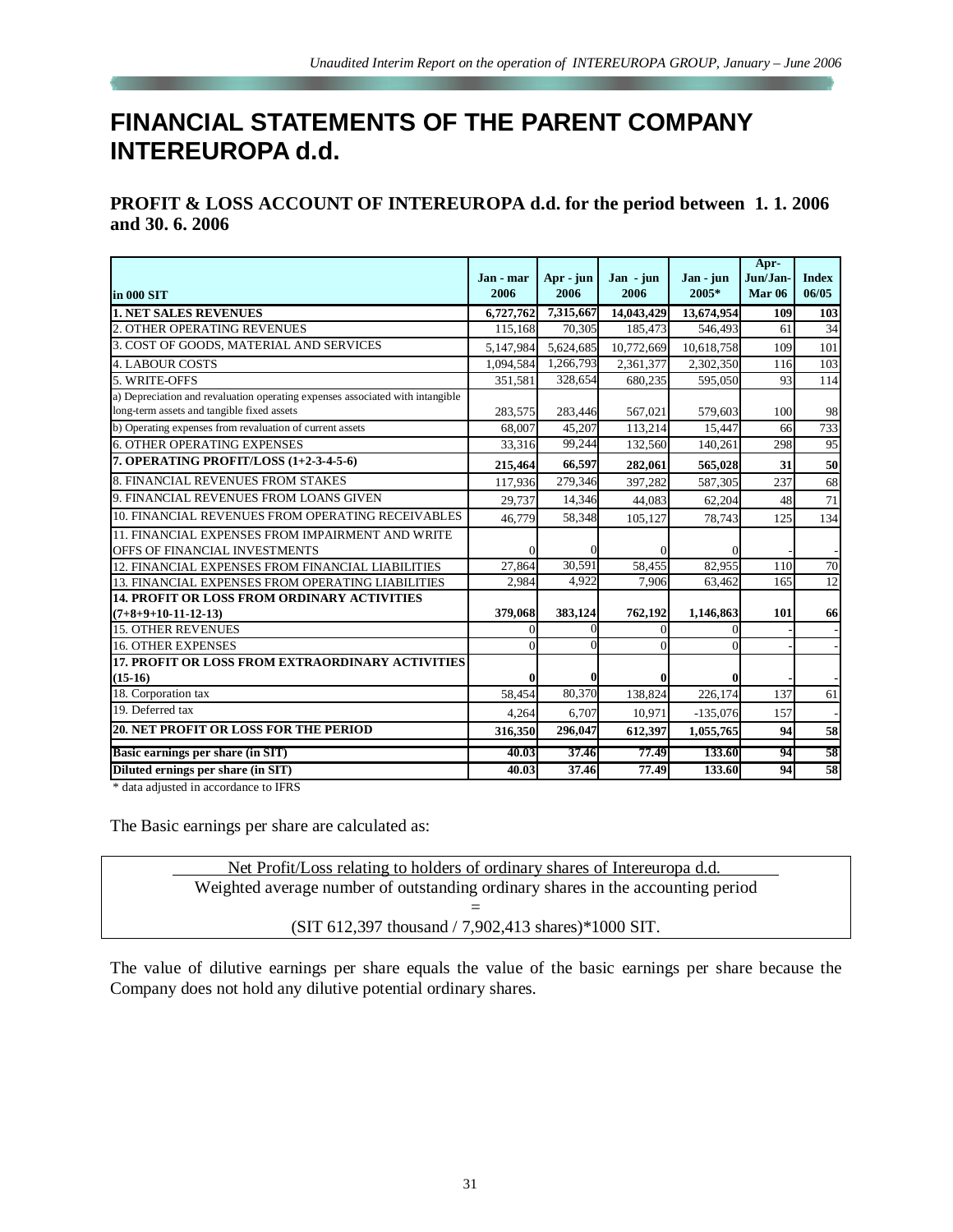# **BALANCE SHEET OF INTEREUROPA d.d. as at 30 June 2006**

|                                                   | 30.6.2006  | 31.12.2005* | <b>Index</b>    |
|---------------------------------------------------|------------|-------------|-----------------|
|                                                   |            |             | Jun06/Dec05     |
| in 000 SIT                                        |            |             |                 |
|                                                   |            |             |                 |
|                                                   |            |             |                 |
| <b>ASSETS</b>                                     | 50,875,061 | 50,131,881  | 101             |
| <b>A. LONG-TERM ASSETS</b>                        | 42,449,841 | 41,290,999  | 103             |
| I. Intangible assets and long-term deferred items | 783,854    | 186,940     | 419             |
| II. Tangible fixed assets                         | 18,240,440 | 18,457,397  | 99              |
| III. Investment property                          | 3,468,771  | 3,508,037   | 99              |
| IV. Long-term financial investments               | 19,956,643 | 19,135,697  | 104             |
| V. Long-term operating receivables                | 133        | 2,928       | 5               |
| VI. Deferred tax assets                           | $\Omega$   | $\Omega$    |                 |
| <b>B. SHORT-TERM ASSETS</b>                       | 8,111,033  | 8,480,724   | $\overline{96}$ |
| I. Assets for sale                                | 233,227    | 259,022     | 90              |
| II. Inventories                                   | 32,746     | 12,653      | 259             |
| III. Short-term financial investments             | 1,300,398  | 2,348,561   | $\overline{55}$ |
| IV. Short-term operating receivables              | 6,404,674  | 5,735,815   | 112             |
| V. Cash                                           | 139,988    | 124,674     | 112             |
| <b>C. SHORT-TERM DEFERRED ITEMS</b>               | 314,187    | 360,158     | 87              |
| <b>LIABILITIES</b>                                | 50,875,061 | 50,131,881  | 101             |
| <b>A. CAPITAL</b>                                 | 39,761,742 | 39,051,852  | 102             |
| I. Called-up capital                              | 7,902,413  | 7,902,413   | 100             |
| II. Capital reserves                              | 11,838,861 | 11,838,861  | 100             |
| III. Reserves from profit                         | 2,659,005  | 2,659,005   | 100             |
| <b>IV.</b> Revaluation surplus                    | 4,643,243  | 4,545,750   | 102             |
| V. Net profit/loss brought forward                | 12,105,823 | 10,364,455  | 117             |
| VI. Net profit or loss for the financial year     | 612,397    | 1,741,368   | 35              |
| <b>B. PROVISIONS AND LONG-TERM ACCRUED ITEMS</b>  | 334,219    | 340,782     | 98              |
| <b>C. LONG-TERM LIABILITIES</b>                   | 3,396,598  | 2,878,432   | 118             |
| I. Long-term financial liabilities                | 2,020,613  | 1,545,807   | 131             |
| II. Long-term operating liabilities               | 4,479      | 4,479       | 100             |
| III. Deferred tax liability                       | 1,371,506  | 1,328,146   | 103             |
| <b>D. SHORT-TERM LIABILITIES</b>                  | 7,381,881  | 7,809,012   | $\overline{95}$ |
| I. Liabilities included in disposal groups        | $\theta$   | $\Omega$    |                 |
| II. Short-term financial liabilities              | 2,291,899  | 1,748,054   | 131             |
| III. Short-term operating liabilities             | 5,089,982  | 6,060,958   | 84              |
| <b>E. SHORT-TERM ACCRUED ITEMS</b>                | 621        | 51,803      | $\mathbf{1}$    |

\* data adjusted according to IFRS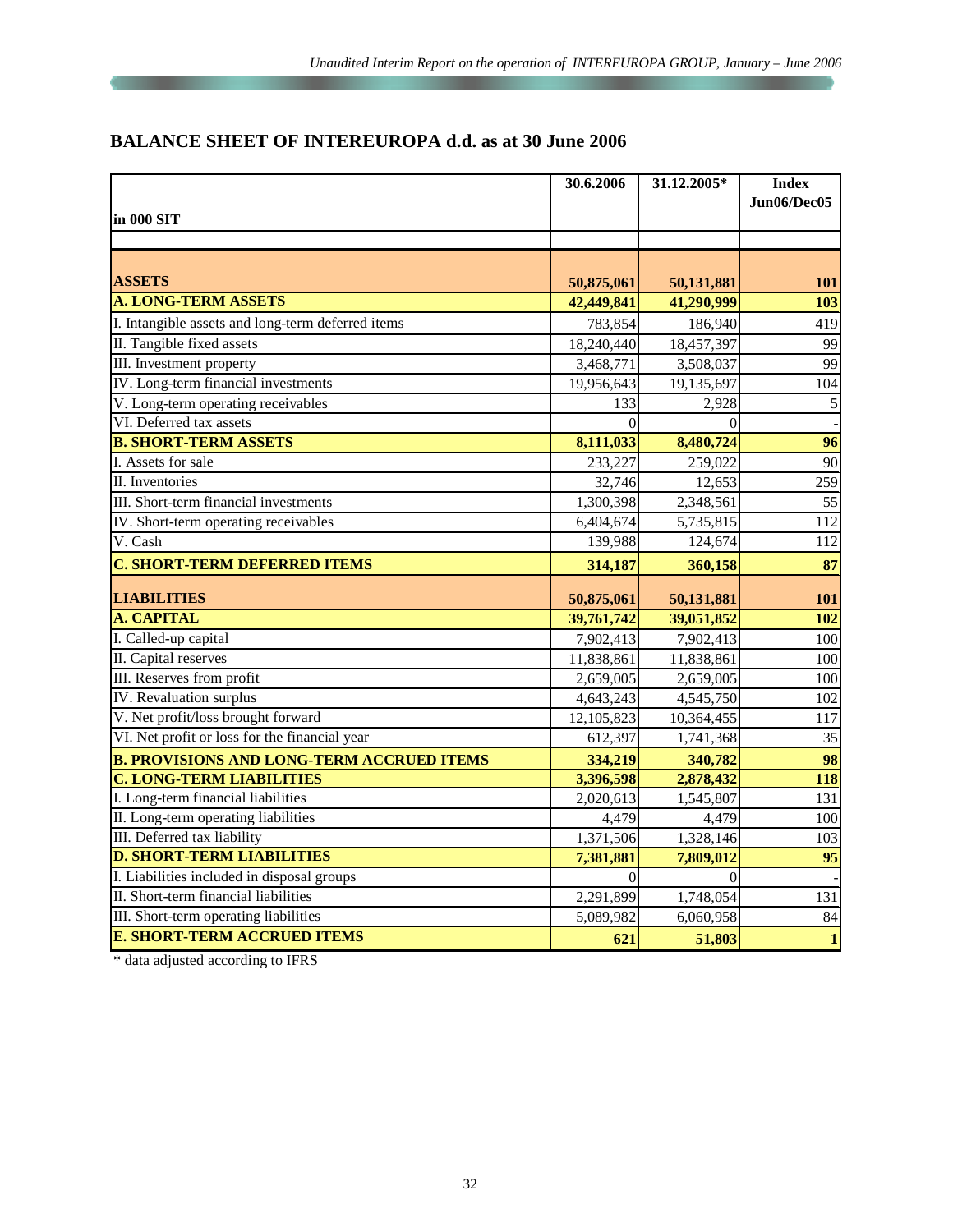# **CASH FLOW STATEMENT OF INTEREUROPA d.d. for the period between 1 January and 30 June 2006**

|              | in 1000 SIT                                                                       | Jan - Jun<br>2006 | Jan - Jun<br>2005* |
|--------------|-----------------------------------------------------------------------------------|-------------------|--------------------|
| A.           | <b>Cash flows from operations</b>                                                 |                   |                    |
| $\bf{a}$ )   | <b>Profit and loss account items</b>                                              | $-31,857$         | 358,976            |
|              | Operating revenues (except revaluation)                                           | 14, 193, 128      | 13,699,476         |
|              | Operating expenses excluding depreciation and long-term provisions (except        |                   |                    |
|              | revaluation)                                                                      | 13,276,479        | 13,114,326         |
|              | Corporation tax and other taxes not included in operating expenses                | 948,506           | 226,174            |
| <sub>b</sub> | Changes in working capital (and deferred and accrued items, provisions            |                   |                    |
|              | and deferred tax assets and liabilities) of operating items in the balance        |                   |                    |
|              | sheet                                                                             | $-859,924$        | -958,447           |
|              | Opening less closing operating receivables                                        | -487,344          | $-1,073,747$       |
|              | Opening less closing inventories                                                  | $-20,093$         | $-148$             |
|              | Closing less opening operating liabilities                                        | $-352,487$        | 115,448            |
| $\bf c)$     | <b>Surplus inflows from operations</b>                                            | $-891,781$        | -599,471           |
| <b>B.</b>    | <b>Cash flows from investments</b>                                                |                   |                    |
| $\bf{a})$    | Inflows from investments                                                          | 2,237,180         | 3,184,953          |
|              | Inflows from received interest                                                    | 134,741           | 116,234            |
|              | Inflows from profit shares in others                                              | 427,053           | 516,726            |
|              | Inflows from disposal of intangible long-term assets                              |                   |                    |
|              | Inflows from disposal of tangible fixed assets                                    | 77,550            | 953,666            |
|              | Inflows from disposal of long-term financial investments                          | 897               | 2,082              |
|              | Offset decrease in short-term financial investments                               | 1,596,939         | 1,596,245          |
| $\mathbf{b}$ | <b>Outflows for investments</b>                                                   | 2,288,225         | 3,386,093          |
|              | Acquisition of subsidiaries net of cash acquired                                  | 32,888            |                    |
|              | Outflowss for acquisition of intangible long-term assets                          | 618,753           | 34,284             |
|              | Outflows for acquisition of tangible fixed assets and investment property         | 404,421           | 1,918,130          |
|              | Outflowss for acquisition of long-term financial investments                      | 686,580           | 303,601            |
|              | Offset increase in short-term financial investments                               | 545,583           | 1,130,078          |
| $\bf c)$     | <b>Surplus inflows (outflows) from investments</b>                                | $-51,045$         | $-201,140$         |
| C.           | <b>Cash flows from financing</b>                                                  |                   |                    |
| $\bf{a}$     | <b>Inflows from financing</b>                                                     | 1,875,990         | 1,185,906          |
|              | Capital increase                                                                  |                   |                    |
|              | Inflows from received long-term and short-term loans                              | 1,875,990         | 1,185,906          |
| $\mathbf{b}$ | <b>Outflows for financing</b>                                                     | 916,009           | 408,251            |
|              | Outflows for interest paid                                                        | 58,670            | 82,954             |
|              | Outflows for decrease in capital (paid dividends and other profit participations) |                   |                    |
|              | Outflows for repayment of long-term and short-term loans                          | 857,339           | 325,297            |
| $\bf c)$     | <b>Surplus inflows (outflows) from financing</b>                                  | 959,981           | 777,655            |
| D.           | Net increase/decrease in cash                                                     | 17,155            | $-22,956$          |
| E.           | <b>Exchange rate effect</b>                                                       | $-1,841$          | $-121$             |
| F.           | Cash at beginning of period                                                       | 124,674           | 135,347            |
| G.           | Cash at the end of period $(D+E+F)$                                               | 139,988           | 112,270            |

\* data adjusted in accordance to IFRS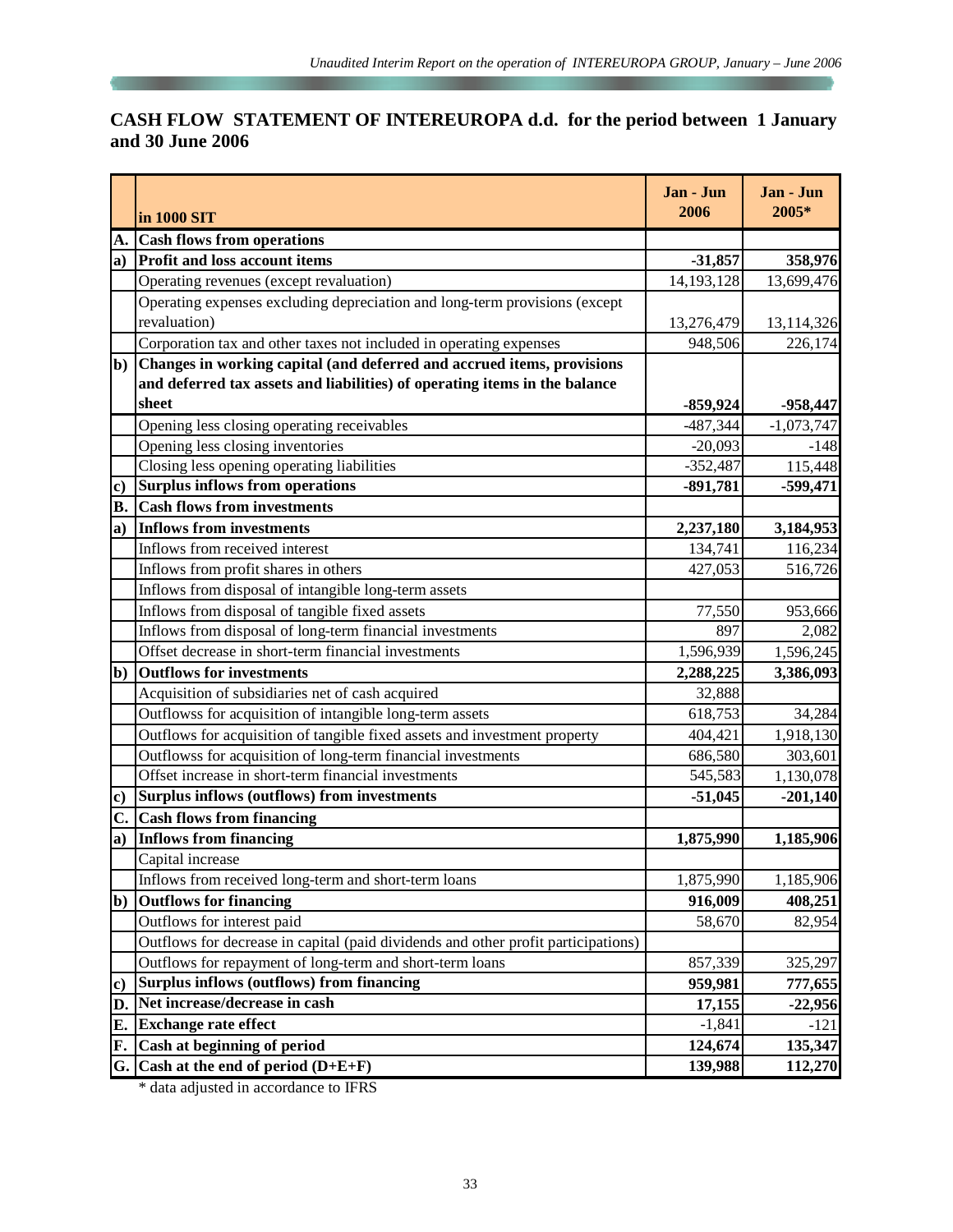## **CAPITAL FLOW STATEMENT OF INTEREUROPA d.d. for the period between 1 January and 30 June 2006**

| in 000 SIT                                               | Share capital | Capital<br>reserves | Legal<br>reserves | Revaluation<br>surplus | <b>Retained net</b> | Net profit or<br>loss for the<br>profit or loss financial year | Total<br>shareholders<br>equity |
|----------------------------------------------------------|---------------|---------------------|-------------------|------------------------|---------------------|----------------------------------------------------------------|---------------------------------|
|                                                          |               |                     |                   |                        |                     |                                                                |                                 |
| <b>Opening balance</b>                                   | 7.902.413     | 11.838.861          | 2,659,005         | 4.545.750              | 10,364,455          | 1,741,368                                                      | 39,051,852                      |
| Entry of net profit or loss for the period               |               |                     |                   |                        |                     | 612.397                                                        | 612,397                         |
| Increase in surplus from revaluation of financial        |               |                     |                   |                        |                     |                                                                |                                 |
| investments                                              |               |                     |                   | 129,882                |                     |                                                                | 129,882                         |
| Increase of deferred tax liabilities credited to capital |               |                     |                   | $-32,389$              |                     |                                                                | $-32.389$                       |
| Total recognised revenues and expenses in capital for    |               |                     |                   |                        |                     |                                                                |                                 |
| the financial year                                       |               |                     |                   | 97.493                 |                     | 612.397                                                        | 709,890                         |
| Other increases of equity capital components             |               |                     |                   |                        | 1,741,368           | $-1,741,368$                                                   | 01                              |
| <b>Closing balance</b>                                   | 7.902.413     | 11,838,861          | 2.659,005         | 4.643.243              | 12.105.823          | 612.397                                                        | 39,761,742                      |

## **CAPITAL FLOW STATEMENT OF INTEREUROPA d.d. for the period between 1 January and 30 June 2005\***

| lin 000 SIT                                                   |           | Share capital Capital reserves | Legal<br>reserves | <b>Revaluation</b><br>surplus | <b>Retained net</b> | Net profit or<br>loss for the<br>profit or loss financial year | <b>Total</b><br>shareholders<br>equity |
|---------------------------------------------------------------|-----------|--------------------------------|-------------------|-------------------------------|---------------------|----------------------------------------------------------------|----------------------------------------|
|                                                               |           |                                |                   |                               |                     |                                                                |                                        |
| <b>Opening balance</b>                                        | 7,902,413 | 11,838,861                     | 2,659,005         | 5,407,793                     | 10,349,033          | 1,970,013                                                      | 40,127,118                             |
| Entry of net profit or loss for the period                    |           |                                |                   |                               |                     | 1,055,765                                                      | 1,055,765                              |
| Increase in surplus from revaluation of financial investments |           |                                |                   | 17,753                        |                     |                                                                | 17,753                                 |
| Increase of deferred tax liabilities credited to capital      |           |                                |                   | $-4,438$                      |                     |                                                                | $-4,438$                               |
| Total recognised revenues and expenses in capital for the     |           |                                |                   |                               |                     |                                                                |                                        |
| financial vear                                                | 0         |                                |                   | 13.315                        |                     | 1,055,765                                                      | 1,069,080                              |
| Other reallocations of capital elements                       |           |                                |                   |                               | 1,970,013           | $-1,970,013$                                                   |                                        |
| <b>Closing balance</b>                                        | 7.902.413 | 11,838,861                     | 2,659,005         | 5,421,108                     | 12,319,046          | 1,055,765                                                      | 41,196,198                             |

\* data adjusted according to IFRS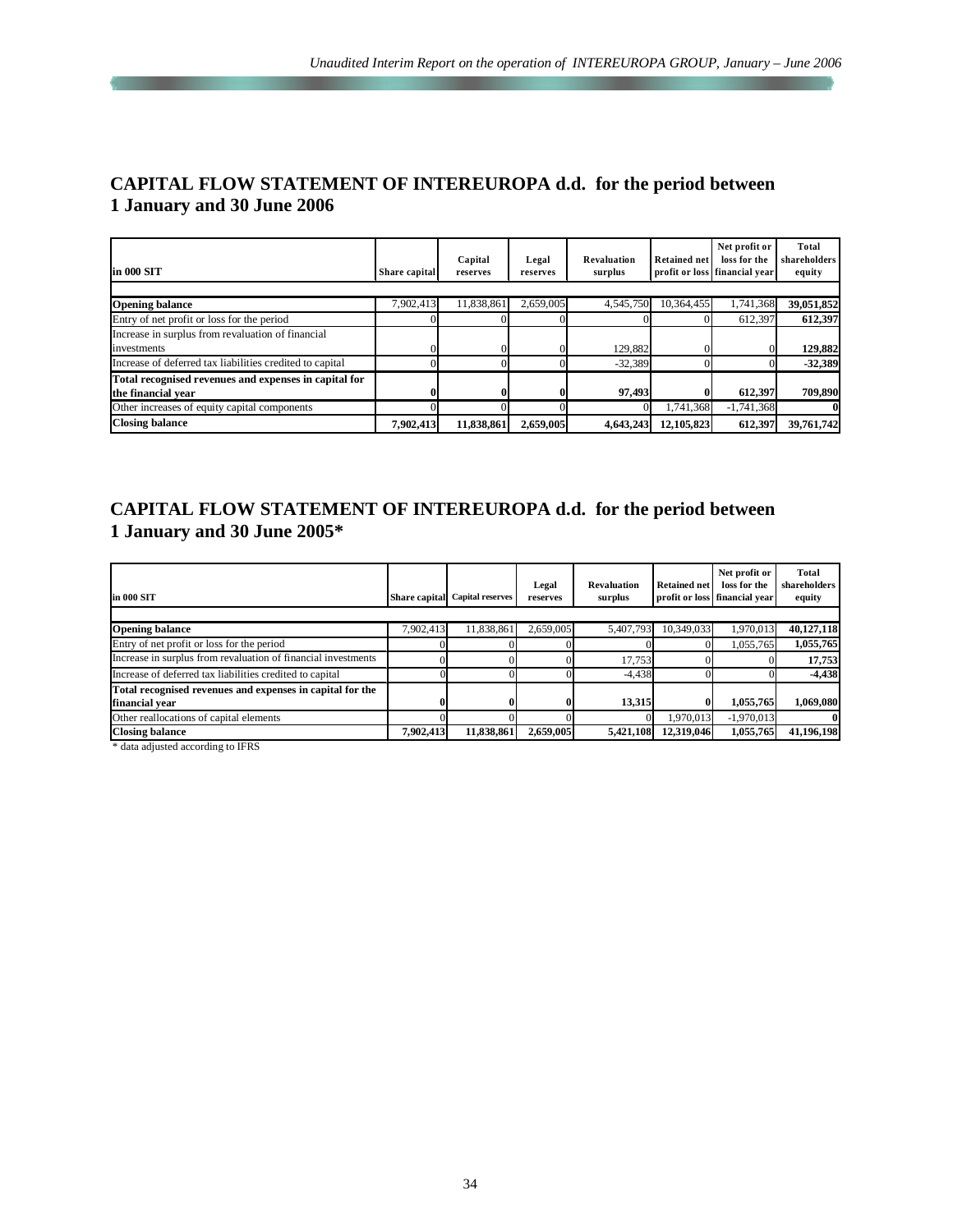# *NOTES TO FINANCIAL STATEMENTS OF THE PARENT COMPANY*

# **a. Notes to THE INCOME STATEMENT**

**Net Sales Revenues** amount to SIT 14,043,429 thousand. Compared to the first half-year 2005, these revenues were by SIT 368,475 thousand above the last year's figure, while the cost of goods, materials and services were higher by SIT 153,911 thousand.

**Other Operating Revenues** amount to SIT 185,473 thousand and comprise:

- Paid receivables for which the allowance was made in preceding years,
- Profit from the sale of tangible fixed assets,
- Other revenues.

In the item **Depreciation and Write-offs**, the depreciation costs were not essentially changed despite considerable disposals of tangible fixed assets over the last year, thanks to new investments in storage capacities.

Write-offs, and allowance for current assets came to SIT 113,214 thousand. A comparison with the first half-year 2005 is aggravated due to a changed method of presenting the write-offs /write-downs (last year, this item was presented in the offset amount between the newly made allowance and the receivables paid which were previously comprised in the allowance, whereas in the current reporting period the receivables paid are presented under Other operating revenues, and the newly made allowance is presented in the item Write-offs/-downs).

**Other operating expenses** amounting to **SIT 132,560 thousand** mainly comprise the expenses for the municipal land contributions.

**The Operating Profit or Loss** of SIT 282,061 thousand was by half lower than last year, which can be primarily attributed to the profit from the disposal of tangible fixed assets, realized last year in the amount of SIT 528,645 thousand.

**Profit or loss from ordinary activities came to SIT 762,192 thousand.** It is lower than the comparable achievement a year ago, SIT 384,671 thousand, as a result of the effect of the profit achieved in the sale of tangible fixed assets last year, as well as higher financial revenues from shares held in the Group (payout of shares/ participation in profits).

Taking into account the tax on corporate profit, the Parent Company of the Intereuropa Group generated the **Net Profit** of **SIT 612,397 thousand** in the first half-year 2006.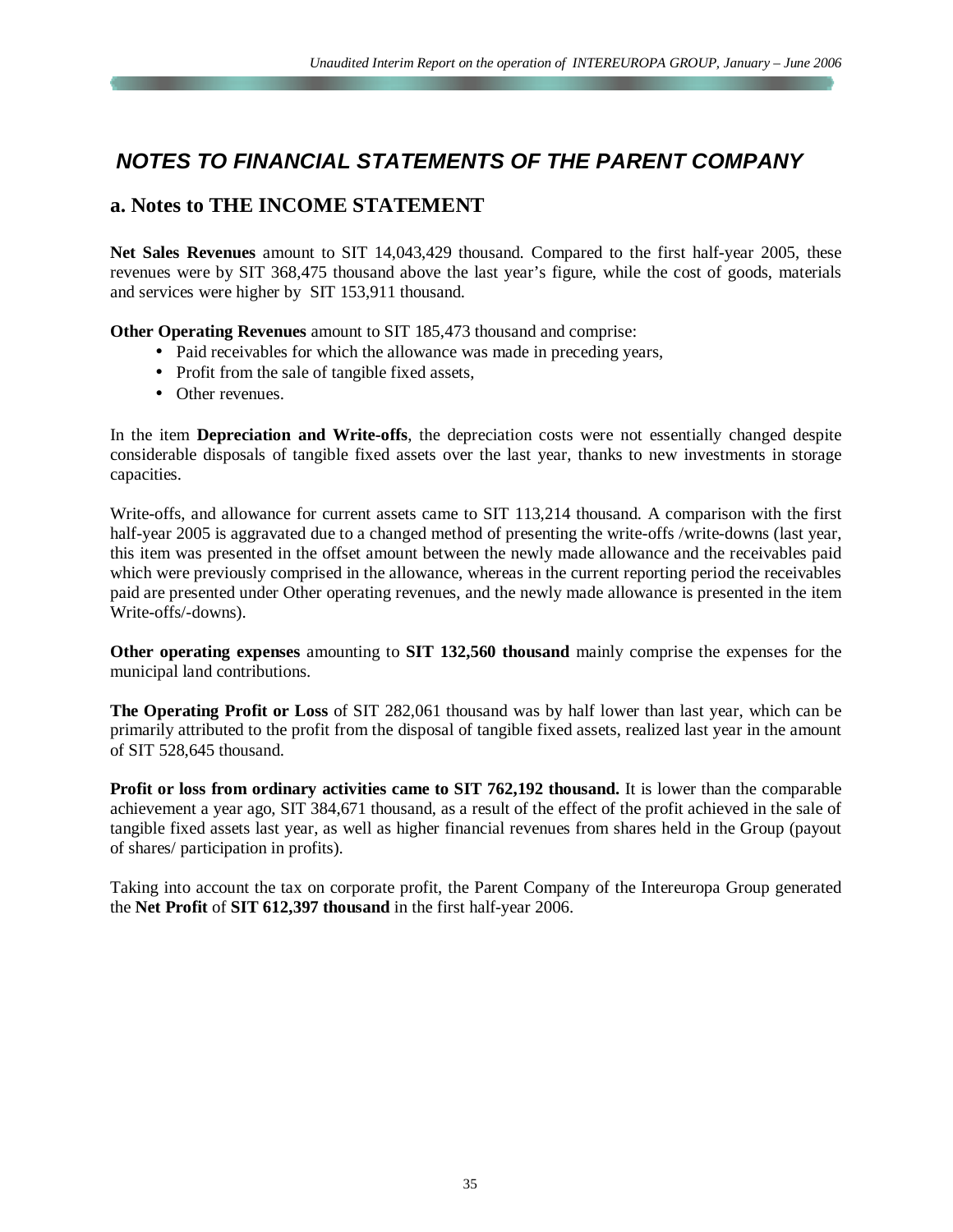# **b. Notes to the BALANCE SHEET**

# **ASSETS**

## **LONG-TERM ASSETS**

Long-term assets stand for 83 % of all assets and were higher by SIT 1,158,842 thousand primarily on the account of new investments in intangible and tangible fixed assets, and financial investments. In the item Long-term financial investments, the long-term investments in the Group recorded the biggest rise (capital augmentation of the company Intereuropa Transport d.o.o., and the establishment of the new affiliate Intereuropa Kosova L.L.C.).

| ong-term financial investments                    |            |         |               |         |       |
|---------------------------------------------------|------------|---------|---------------|---------|-------|
| lin 000 SIT                                       | 30.6.2006  | in $\%$ | $31.12.2005*$ | in $\%$ | 06/05 |
| Long-term financial investments                   | 19,956,643 | 100%    | 19,135,697    | 100%    | 104   |
| Long-term investments, except loans               | 19,750,862 | 99%     | 18,931,276    | 99%     | 104   |
| Shares and shareholdings held in group members    | 11,231,222 | 56%     | 10,542,238    | 55%     | 107   |
| Shares and shareholdings held in associates       | 689,854    | 3%      | 689,854       | 4%      | 100   |
| Other shares and shareholdings                    | 7,829,785  | 39%     | 7,699,184     | 40%     | 102   |
| Held-to-maturity investments (bonds, deposits)    |            | $0\%$   |               | $0\%$   |       |
| 2 Long-term loans granted                         | 205,781    | $1\%$   | 204,421       | 1%      | 101   |
| Long-term loan receivables due from group members | 140.460    | $1\%$   | 140.441       | 1%      | 100   |

#### **Long-term financial investments**

\* Data adjusted to IFRS

#### **SHORT-TERM ASSETS**

**Assets held for sale** amounting to SIT 233,227 thousand represent the real property intended for sale. They are presented at the book value that is lower than the anticipated sales value, decreased by the anticipated selling costs.

Long-term loan receivables due from others  $\begin{array}{|l|c|c|c|c|c|} \hline 65,321 & 0\% & 63,980 & 0\% & 102 \hline \end{array}$ 

#### **Short-term investments**

| $\ln 000$ SIT                                      | 30.6.2006 | in $\%$ | 31.12.<br>2005* | in $%$ | 06/05 |
|----------------------------------------------------|-----------|---------|-----------------|--------|-------|
| <b>Short-term investments</b>                      | 1,300,398 | 100%    | 2,348,561       | 100%   | 55    |
| Short-term investments, except loans               | 19.129    | $1\%$   | 845,222         | 36%    | 2     |
| <b>Bonds</b>                                       |           | $0\%$   | 784,130         | 33%    |       |
| Deposits                                           | 19.129    | $1\%$   | 61.092          | 3%     | 31    |
| 2 Short-term loans                                 | 1,281,269 | 99%     | 1,503,339       | 64%    | 85    |
| Short-term loan receivables due from group members | 957,673   | 74%     | 1,182,509       | 50%    | 81    |
| Short-term loan receivables due from others        | 323,596   | 25%     | 320,830         | 14%    | 101   |

\* Data adjusted to IFRS

#### **Short-term operating receivables**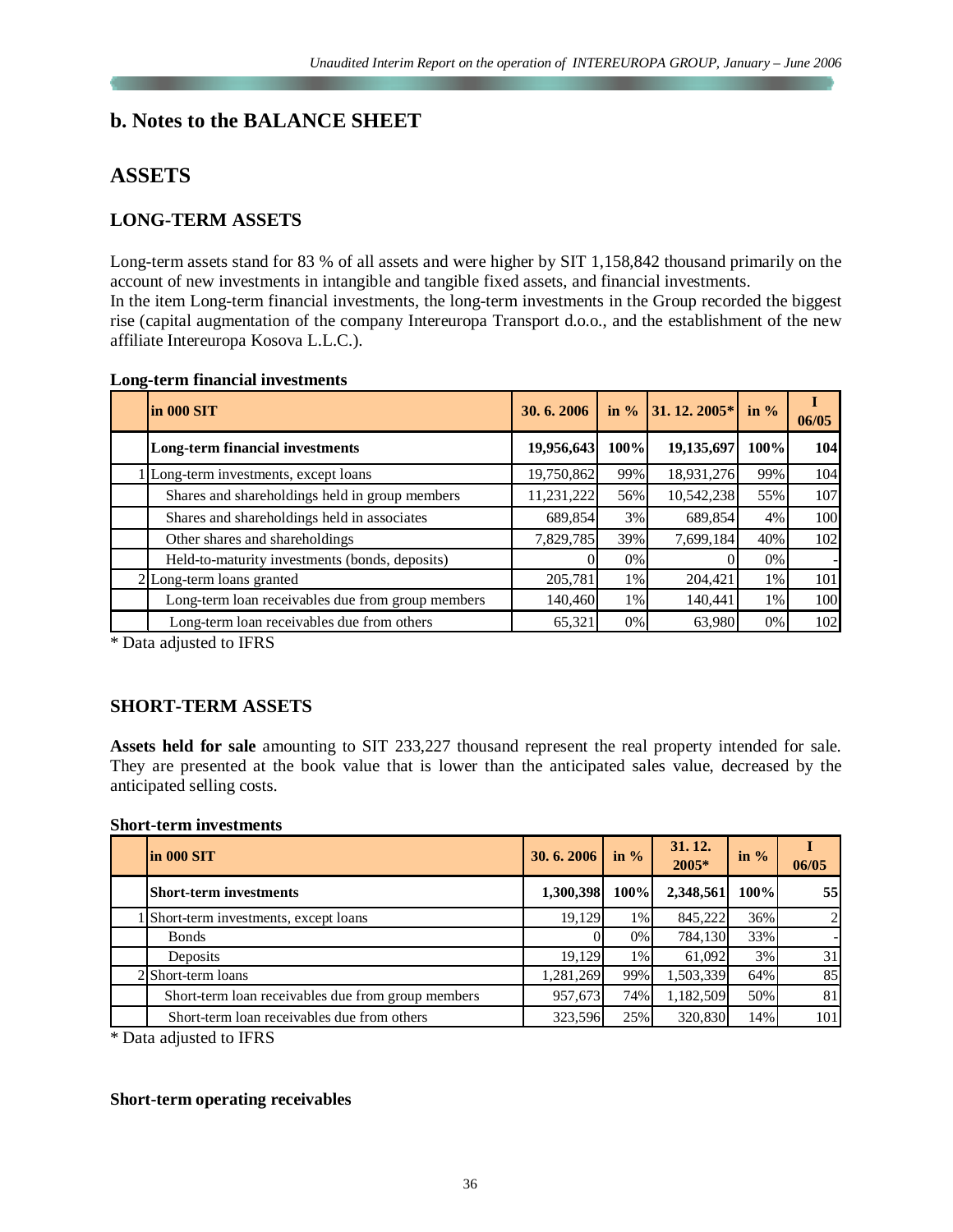| $\bf{v}$ 000 SIT                                      | 30.6.2006 |      | $\mathbf{v}$ % 31. 12. 2005* | $V\%$ | 06/05 |
|-------------------------------------------------------|-----------|------|------------------------------|-------|-------|
| <b>Short-term operating receivables</b>               | 6,404,674 | 100% | 5,735,815                    | 100%  | 112   |
| Short-term operating receivables from group memb      | 143,350   | 2%   | 360,549                      | 6%    | 40    |
| 2 Short-term trade receivables                        | 5,671,367 | 89%  | 5,262,376                    | 92%   | 108   |
| 3 Short-term operating receivables from others        | 341,710   | 5%   | 112,890                      | 2%    | 303   |
| 4 Short-term operating receivables from tax on profit | 248,247   | 4%   |                              | 0%    |       |

\* Data adjusted to IFRS

**Cash** amounts to SIT 139,988 thousand. It comprises the cash held in the bank accounts, call deposits, cash in hand and cash in transit.

#### **SHORT-TERM DEFERRED COSTS (EXPENSES) AND ACCRUED REVENUES**

As of 30 June 2006, the Deferred Costs and Accrued Revenues were presented in the amount of SIT 314,187 thousand. They mainly stand for short-term accrued revenues in the amount of direct costs incurred, which are expected to be covered.

# **LIABILITIES**

#### **CAPITAL**

The **capital** expresses equity financing of the Company and is regarded as its liability to the owners. As of 30 June 2006, it amounts to 78 % of all liabilities in broader sense, which points to a high level of self-financing. The explanatory notes are stated in the Statement of Changes in Equity.

The Company has got the authorized and unused capital of SIT 389,892 thousand, however, it does not have any repurchased own shares and other Group members do not own any of its own shares.

#### **PROVISIONS & LONG-TERM ACCRUED COSTS AND DEFERRED REVENUES**

As of the Balance Sheet Date, the Company had SIT 334,219 thousand of unused long-term provisions and Accrued Costs and deferred revenues. The prevailing part is the provisions for pensions and similar obligations.

#### **LONG-TERM LIABILITIES**

As of the Balance Sheet Date, the **long-term financial liabilities** are stated at SIT 2,020,613 thousand. They primarily relate to the long-term loans taken from banks.

Deferred tax liabilities SIT 1,371,506 thousand arise from the revaluation of financial investments to the fair value.

#### **SHORT-TERM LIABILITIES**

**Short-term financial liabilities** amount to SIT 2,291,899 thousand and consist of short-term credit facilities with domestic banks to maintain the current liquidity.

The **Short-term operating liabilities** amount to SIT 5,089,982 thousand and were 16 % lower than at the comparable Balance Sheet Date a year ago.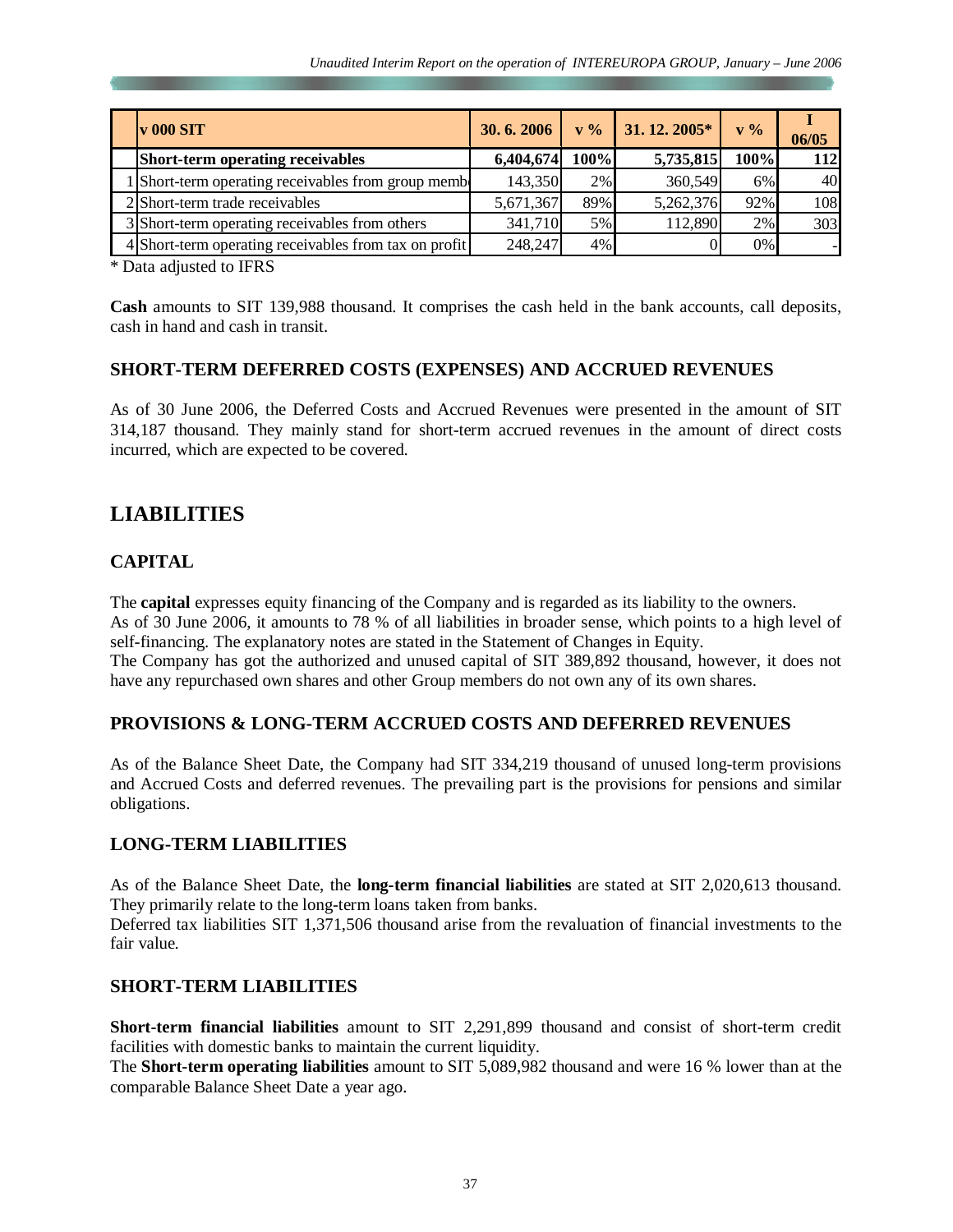# **c. Notes to THE CASH FLOW STATEMENT**

The Company started with the opening balance of cash in the amount of STI 124,674 thousand, which were allocated to its business activities so as achieve the business goals.

Operating Expenses exceeded the income by SIT 891,781 thousand. The increased operating receivables and decreased operating liabilities, incl. the payment of liabilities for the corporate tax on profit for the year 2005 were the causes for such Net Cash of the reporting period.

Also in investing activities we recorded a Net Cash used in operating activities, amounting to SIT 51,045 thousand.

The Net cash from operating and investing activities covered the financing activity by a net cash amount of SIT 959,981 thousand.

The cash and cash equivalent at the end of period was SIT 139,988 thousand, and resulted from the Net Cash Flow achieved in the reporting period and from the Cash and cash equivalent at the beginning of the period.

# **d. Notes to the STATEMENT OF CHANGES IN EQUITY**

In the first half-year 2006, the equity of the Company Intereuropa d.d. increased as a result of:

- Net profit/loss in the amount of SIT 612,397 thousand, in the reporting period, and
- Offset Increase in the surplus from revaluation from fin. investments, amounting to SIT 97,493 thousand,

In the first half-year 2005, the equity of the Company Intereuropa d.d. (figures conforming to the IFRS) increased as a result of:

- Net profit/loss of the period, amounting to SIT 1,055,762 thousand, and
- Offset Increase in the surplus from revaluation from fin. investments, amounting to SIT 13,315 thousand,